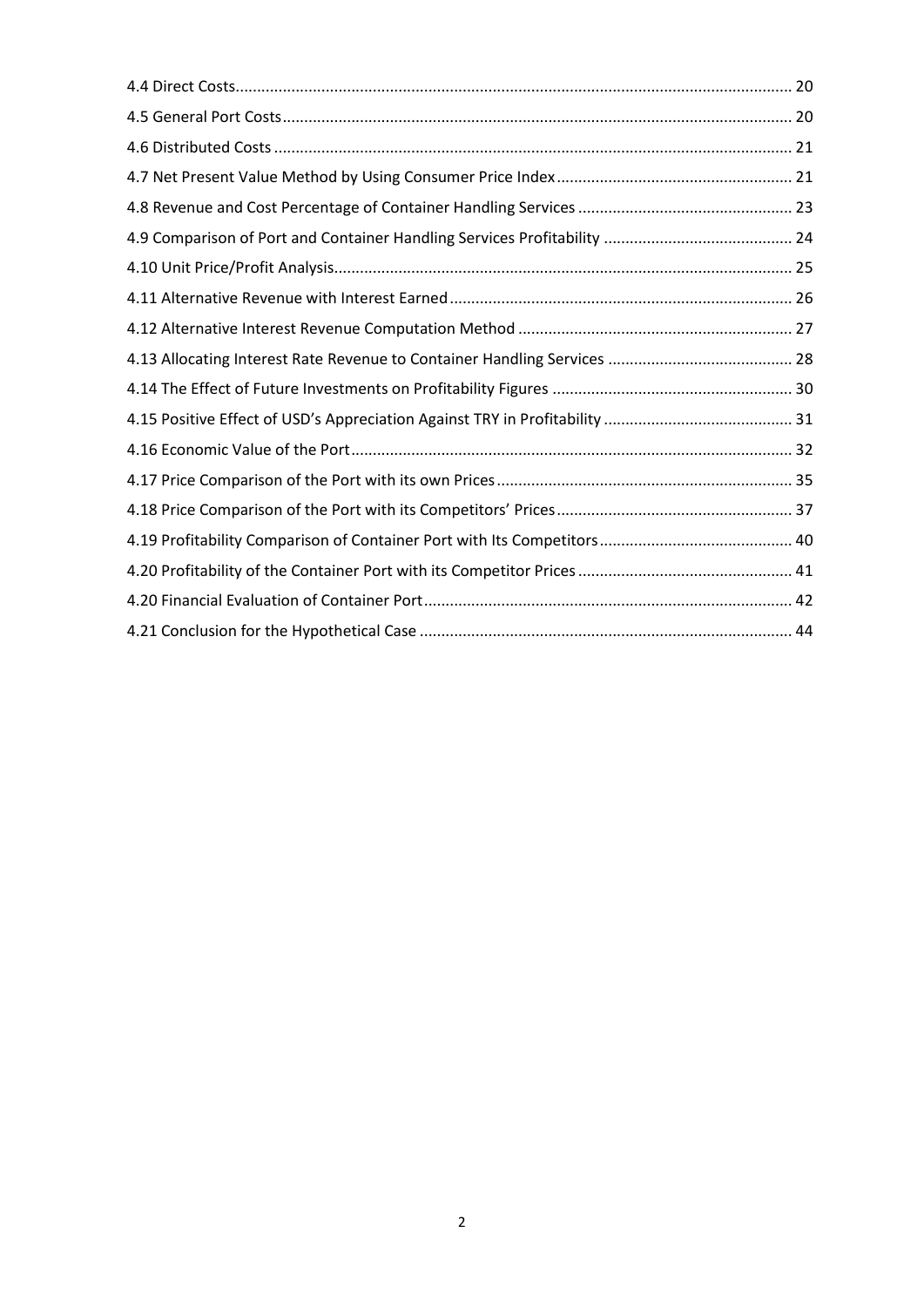

### **An Excessive Pricing Simulation in Privately Operated Turkish Ports**

*by Reşat Eraksoy*

#### <span id="page-2-0"></span>**Preface**

Gone were the days when all of the ports in Turkey belonged to the state. The winds of change, at least in the economic sphere, have forced governments around the world to pursue privatization efforts to create more efficient, market-minded, competitive port service companies owned by private enterprises. Like all governments, the Turkish state also hoped that with the new capital from the private undertakings poured into the stagnated and technologically backward public port managements, the infrastructure of the ports would be renovated, and the conditions of Turkey's ports would improve to match the needs of its booming trade and exports.

With this need for transformation in mind, privatization laws and regulations were enacted, and most state ports were transferred to private enterprises. The state's coffers were filled with the payments acquired from the new private operators of the ports. The new operators commenced working on improving the infrastructure and modernizing port services. The initial payment to the state for the transfer of operating rights was to be recouped with the profits earned from the ports' users. All is well if the economy grows, the number of port users increases, and the increased port fees are affordable by the already profitable port users.

The well-being of the economic actors in the port industry, unfortunately, depends upon a vulnerable economic situation. The chain of unfortunate events begins with the increase in port service fees. The increased fees in the first place are caused by the need for privatized ports' priorities to earn enough profit to recoup their initial investments and provide capital for future investments, and transferring the surplus to their shareholders. The transferred ports were not in good shape in terms of infrastructure, so the new private port managements spent more funds for infrastructure than they had anticipated. The economy did not grow as expected, so the projected earnings should have to be squeezed from a smaller number of port users than forecasted, thereby increasing the cost of using port services for trading, exporting, and the Ro-Ro liner companies obliged to use the ports for transporting cargo and people. The state and the private enterprises made their financial projections for port privatizations when the macroeconomic variables were somewhat predictable. The unpredictable steep appreciation of the US Dollar (**"USD"**) and Euro against the Turkish Lira (**"TRY"**) in recent years (the USD appreciated almost 2.5 times in the last five years against the Turkish Lira) forced the ports' new private operators to increase their tariffs to pay for the bank loans in USD that had been used to finance the payment of port privatization amounts.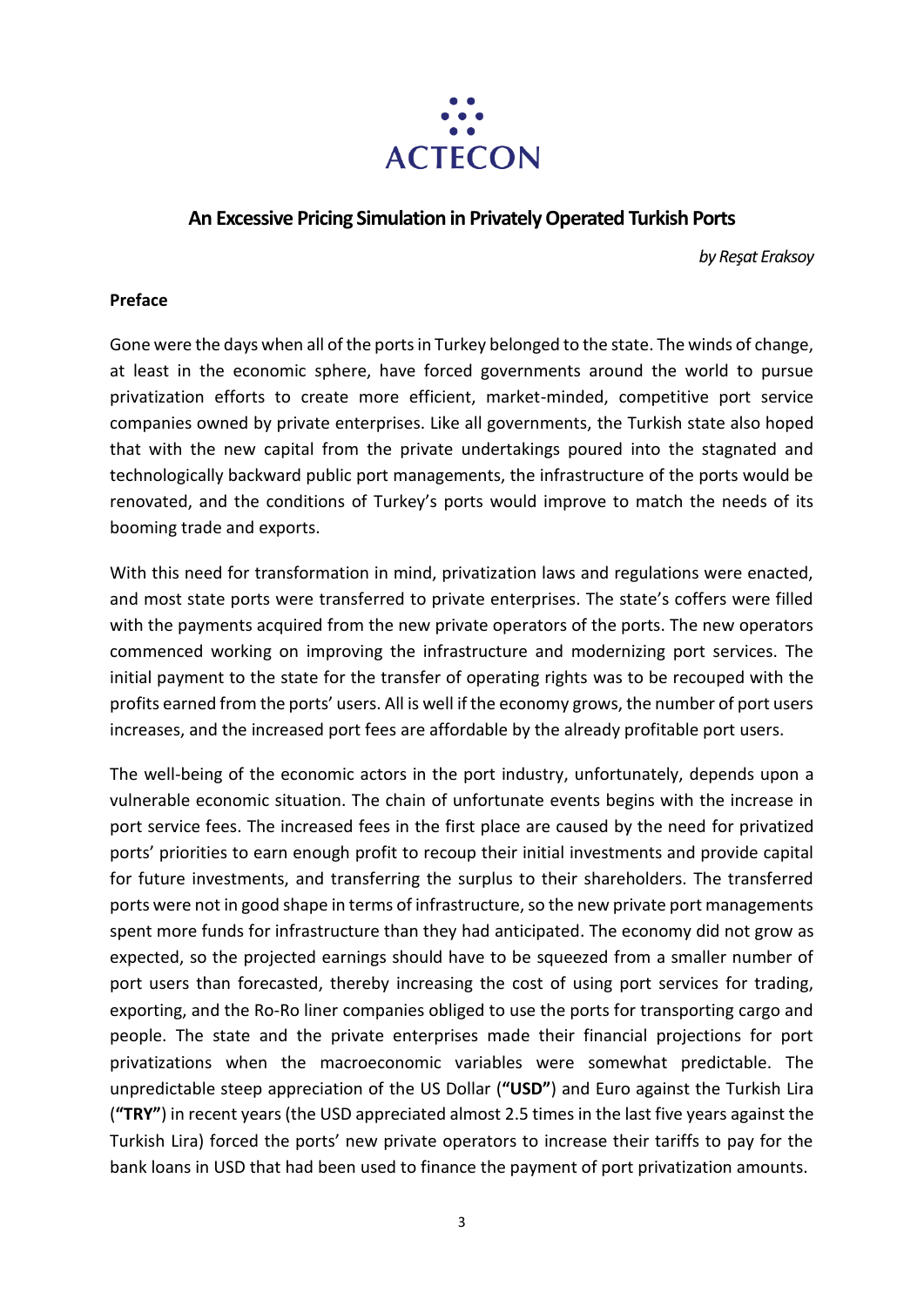Efforts first were made to resolve the complaints between the port users and port management. When the parties could not reach an agreement, the port users applied to the ultimate arbiter of economic disputes arising from the alleged excessive pricing policies, the Turkish Competition Authority (**"TCA"**). The TCA resolves disputes via decisions made by its Board (**"Competition Board" or "Board"**). The Board's decisions establish the case law in Turkey. These decisions also lay out the foundation of the excessive pricing economic analysis regarding privatized ports, presented in this article.

This article examines the excessive pricing cases of privatized ports in Turkey by using a hypothetical example assumed to happened in 2018. As the simulation is based upon a container port, the growing trend of containerization in Turkey is also described briefly.

Excessive pricing is not a frequent type of complaint filed before the TCA. In excessive pricing investigations, the Competition Board rarely finds undertakings in breach of Competition Law. The TCA's method of analyzing the excessive pricing cases, by making use of previous decisions of the European Commission (**"EC"**) and the Court of Justice of the European Union (**"CJEU"**) coupled with detailed price, cost, and profitability comparisons present a challenge for those who defend the investigated undertakings against the TCA. As the most recent and financially detailed case, the *Çelebi Bandırma Port*<sup>1</sup> decision is presented to illustrate the economic arguments behind the reasoned decision.

Accordingly, especially for the defendant port companies, economic arguments should be meticulously prepared, touching upon all relevant financial parameters of the case. The aim of this article is to provide an example for possible defendant port companies by means of a simulation environment so they can examine the provided equations and determine whether their prices can be deemed as excessive by the TCA.

The article exhibits a hypothetical example regarding a port alleged to practice exorbitant pricing in its container handling services. This example shows how to analyze an excessive pricing claim by considering all relevant financial considerations, such as the cost of capital used in financing the initial layout for the privatization payment, the effect of future investments, and a comparison of the port under complaint with its competitors. Using the net present values of revenue and cost data, and opportunity cost calculation methods, the hypothetical example shows both sides of the arguments in excessive pricing claims.

If the increased tariffs were realized with better operational performance, while evaluating the excessive pricing claim, one must also consider the realized gains in efficiency compared to the port's own operations before the privatization and its competitors' operations in general. Also, because the money spent on investment is cited as one of the main causes of tariff increases, the cost structure and whether the port's spending was concomitant with the necessary investments should be analyzed. We hope that by constructing a hypothetical example albeit resembling past cases, the presented arguments and inferences will be

<sup>1</sup> Competition Board, *ÇELEBİ BANDIRMA PORT*, decision no. 18-38/618-299, 11 October 2018.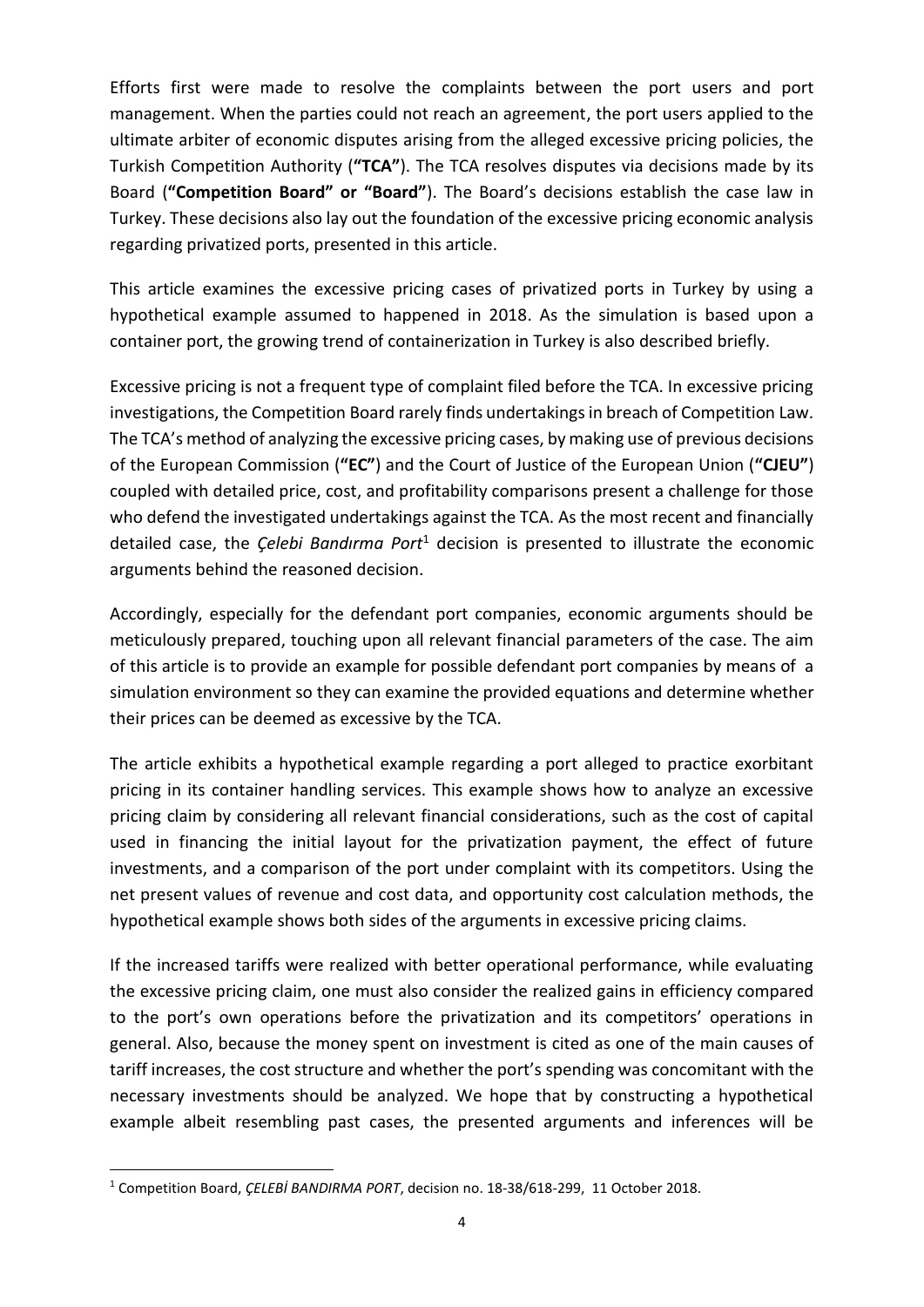beneficial for port users and privatized port managements in realizing how the Competition Board makes its decisions in excessive pricing cases.

### <span id="page-4-0"></span>**Part I: Introduction**

### <span id="page-4-1"></span>**1.1 The Need for Privatization of Ports in the World**

While ports around the world were mostly built, owned, and operated by states, the new understanding in economic management has forced governments to find viable alternatives for inefficiently run state-owned commercial ports. Once, these public ports connected countries via sea routes, decreased transportation costs, and contributed to the economic development of the countries: With time, port managements became politicized or bureaucratized, hired employees without considering their skill levels or its effect on total costs, causing the service quality to decrease, costs to rise, and created unproductive monopolies.<sup>2</sup>

As the efficiency of most public ports decreased, port managements searched for alternatives that could adapt to market conditions and found the answer in the privatization of the ports. Privatization was thought to be a solution enabling the governments' port management authorities to be only in charge of port administration as a regulator and not be responsible for subsidizing ports to fulfil commercial and sociopolitical goals that were no longer efficient.<sup>3</sup>

Privatization is defined as the transfer of port assets from the state to the private sector and using private equity for investments in port facilities, equipment, and systems.<sup>4</sup> One of the most important reasons for the privatization of the ports was to utilize the private sector's know-how in handling cargo loads which became the cornerstone of the seaborne transportation mode. Efficient and swift cargo handling in containerized units required high technology with specialized equipment that could be supplied with private firms' capital.<sup>5</sup> Also, outdated working conditions, obsolete port equipment and facilities that required governments to spend a considerable amount of their budgets to renovate and invest in port infrastructures forced the states to privatize the ports. The World Bank stated that the

 $<sup>2</sup>$  Asian Development Bank (2000), Developing Best Practices for Promoting Private Sector Investment in</sup> Infrastructure, Manila, p. 19, available at:

http://www.adb.org/Documents/Books/Developing\_Best\_Practices/Ports/default.asp

<sup>&</sup>lt;sup>3</sup> UN ECLAC (1999), "Port Modernization: A Pyramid of Interrelated Challenges, Transport Unit of The International Trade, Transport and Financing Division," p. 23, available at: [http://www.eclac.cl/publicaciones/transporte/1/lcg2031/lcg2031i.pdf.](http://www.eclac.cl/publicaciones/transporte/1/lcg2031/lcg2031i.pdf)

<sup>4</sup> UNCTAD (1998), "Guidelines for Port Authorities and Governments on the Privatization of Port Facilities, Antwerp," p. 1.

<sup>5</sup> World Bank (2006), The Port Reform Toolkit, Second Edition, Washington, DC, page 107-109, available at: <http://www.worldbank.org/transport/ports/toolkit.htm>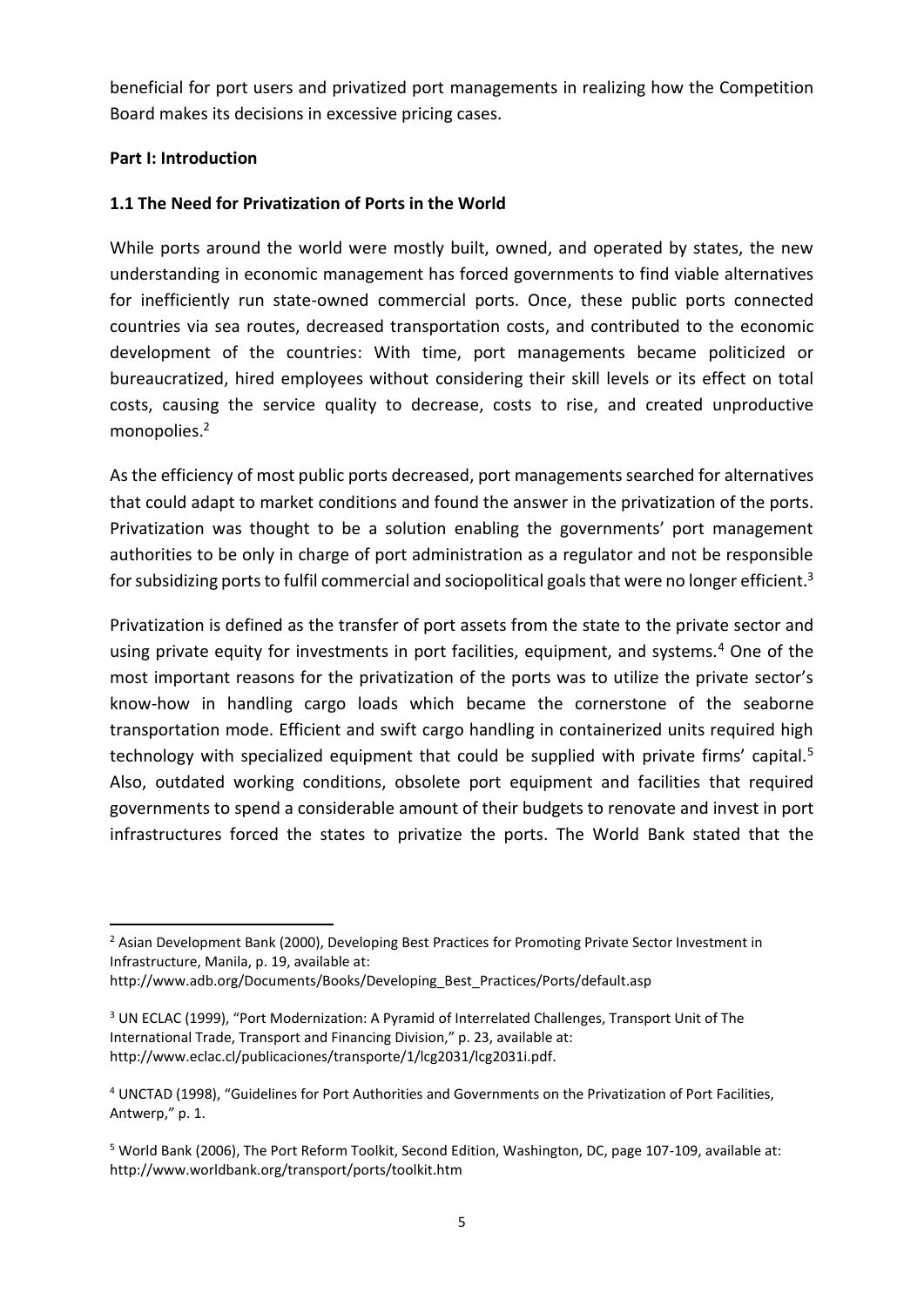complex bureaucratic structure, weak cash flows, incompatibility with market trends of government-owned ports made them unable to meet the needs of the sector.<sup>6</sup>

As the globalization of trade requires global supply chains, ports became more important, playing the role of transportation hubs for incoming and outgoing supplies, mainly in containers. Global container operators and container terminal operators make investments in port acquisitions to satisfy the increasing demand and increase their shares in the growing seaborne transportation sector.<sup>7</sup> These developments also forced governments to restructure their conveniently located ports as container terminals with the help of these specialized global container companies' investments.

### <span id="page-5-0"></span>**1.2 The Port Services Sector in Turkey**

The operating rights of public ports in Turkey belong to the TCDD<sup>8</sup> and TDİ.<sup>9</sup> The TCDD ports are managed and operated by port directorates under the Ports and Ferryboat Department of the TCDD.<sup>10</sup> There are currently 179 ports in Turkey. Out of these ports, 21 are operated by the TCDD or TDI, 23 ports by municipalities, and 135 by private enterprises.<sup>11</sup> On the other hand, the regulation and inspection authority of private and state-owned ports' operations and investments are vested upon the Ministry of Transportation and Infrastructure. In this regard, the task of determination of the general goals, strategies, and plans pertaining to ports is carried by the Ministry.

### <span id="page-5-1"></span>**1.3 The Privatization of Ports in Turkey**

The lack of container handling investments, the bureaucratic structure of public ports, and missing railway connections even in some TCDD ports led public authorities to the privatization process of the state-owned ports. <sup>12</sup>

<sup>9</sup> TDİ is the abbreviation for the Turkish Maritime Organization, a government-owned national maritime company responsible for the operation of certain harbor and shipyards in Turkey.

<sup>10</sup> Sesli Evren, Competition during and after the Port Privatization Process, The Turkish Competition Authority, Master Thesis Series No. 89, 2008, p. 67.

<sup>11</sup> Turkish Chamber of Shipping (DTO) (2015). 2015 Maritime Sector Report, Istanbul, 2015, p. 70.

<sup>12</sup> EDAM (2007), Second Generation Structural Reforms: Deregulation and Competition in Infrastructure Sectors: Evolution of Telecommunications, Energy and Transportation Sectors in Turkey in Light of Compliance to European Union, Istanbul, p. 180.

<sup>6</sup> Ibid., pp. 107-109.

 $<sup>7</sup>$  Ece, N.J., 2016, "Growth Strategies for Global Container Terminal Operators in the Competitive Container</sup> Market," Sea News, no. 28, 12-18, İstanbul.

<sup>8</sup> TCDD is the abbreviation for Turkish State Railways, a government-owned national railway company responsible with the ownership and maintenance of railway infrastructure in Turkey, as well as the planning and construction of new lines.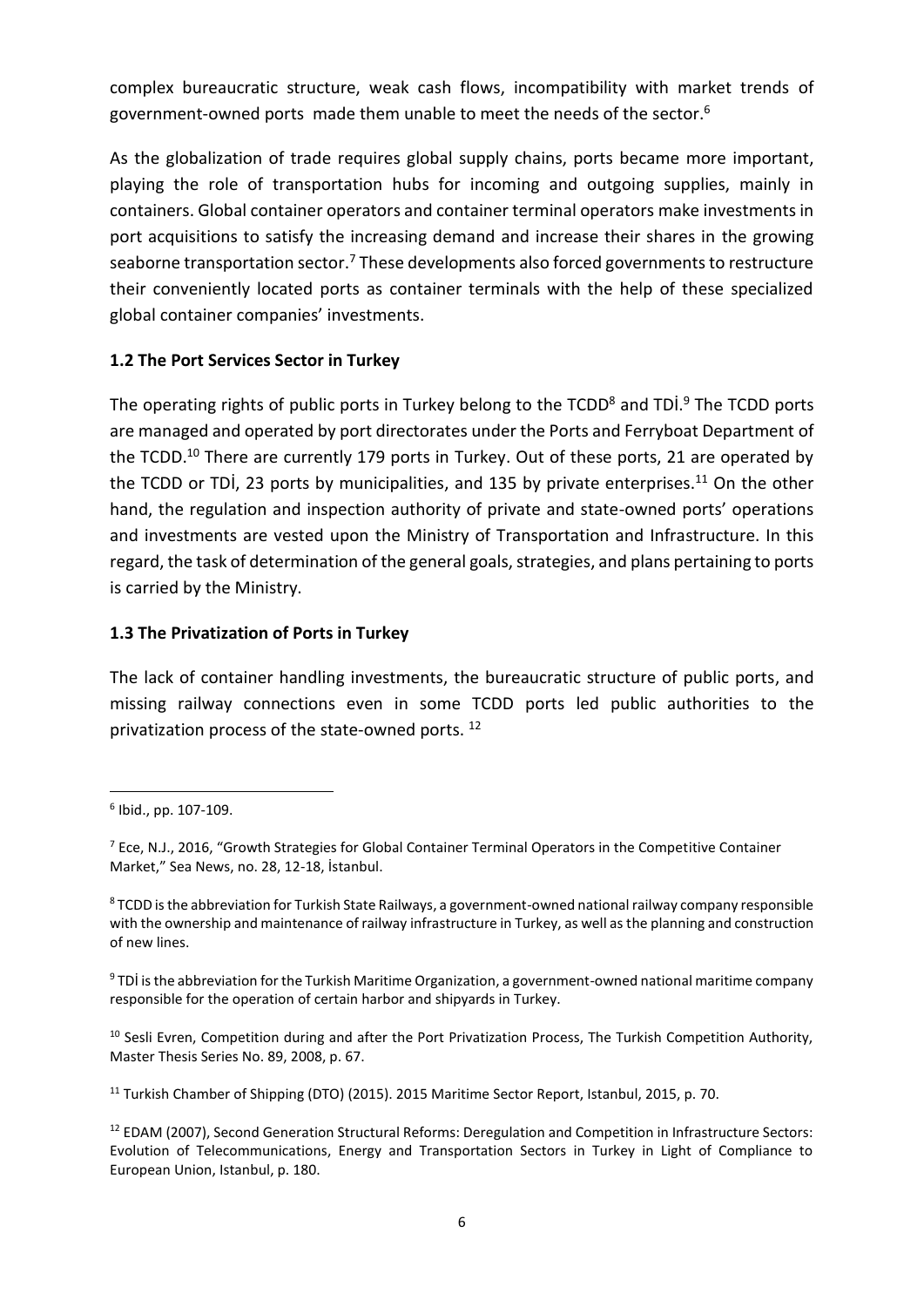Port privatizations are carried out pursuant to Articles 15 and 37 of Law No. 4046 on Privatization Practices, adopted on 24 November 1994. In line with the conditions of these articles, the right to property is granted or rented for a certain period to the private sector by other similar methods, except for the transfer of ownership, without prejudice to the right of ownership.<sup>13</sup>

As TCDD ports do not have autonomy on using their own earnings, although the ports were profitable, the profits could not be utilized in financing the infrastructure investments. In addition to that issue, outdated information technology and management information systems compared to modern enterprises in Turkey, insufficient port marketing and promotion strategies were the main reasons for the port privatization decisions in Turkey.<sup>14</sup>

Beginning from 1997, the TDİ ports of Hopa, Rize, Giresun, Sinop, Antalya, Marmaris, Alanya, Çeşme, Kuşadası, Trabzon, Dikili, Salıpazarı, Tekirdağ, Kemerköy, and Tekirdağ were privatized by the transfer of operating rights method.<sup>15</sup> After 2007, the TCDD ports of Mersin, Bandırma, Samsun, İskenderun and Derince were privatized, again by the transfer of operating rights method. The concessions were granted to private undertakings for over 30 years.<sup>16</sup>

### <span id="page-6-0"></span>**1.4 Container Handling Services**

The increase in demand regarding carrying a load from a port to a destination or handling the load in the port to transfer it to another mode of transportation or readying it for the customer to pick up is derived by the demand in trade in general. The underutilization of Turkish ports in handling containers with the growing export/import activity of Turkey helped the number of handled containers increase during the last decade. As can be seen from the below graphic, during 2009 and 2018, the number of containers in TEU $^{17}$  units grew, from 4.40 million in 2009 to 10.84 million in 2018, almost 2.5 times with respect to 2009 figures, in a decade.

<sup>&</sup>lt;sup>13</sup> Sesli Evren, Competition during and after the Port Privatization Process, The Turkish Competition Authority, Master Thesis Series No. 89, 2008, p. 70.

<sup>&</sup>lt;sup>14</sup> TSKB (Industrial Development Bank of Turkey) (2005), Port Operations Sectoral Analysis, Directorate of Economy and Research, p. 17; and Akarsu, M. ve S. Kumar (2002), "Turkish Container Ports: An Analysis of Problems and Potential Opportunities", pp. 6-7; IAME International Steering Committee, Panama, available at: [http://www.eclac.cl/transporte/perfil/iame\\_papers/proceedings/Akarsu\\_et\\_al.doc.](http://www.eclac.cl/transporte/perfil/iame_papers/proceedings/Akarsu_et_al.doc)

<sup>15</sup> TDI, available at:<https://www.tdi.gov.tr/isletme-hakki-devir-yontemi-ile-ozellesen-limanlar/>

<sup>&</sup>lt;sup>16</sup> Ece, Nur Jale and Alkan, Güler Bilen, Privatization of Ports: Participation of Global Container Terminal Operators in Port Operations, p. 193. The Second Global Conference on Innovation in Marine Technology and the Future of Maritime Transportation, 24-25 October 2016, Bodrum, Muğla.

<sup>&</sup>lt;sup>17</sup> TEU is one of the most common standardized container types. It is based on the volume of a 20-foot-long (6.1 m) intermodal container, a standard-sized metal box which can be easily transferred between different modes of transportation, such as ships, trains, and trucks.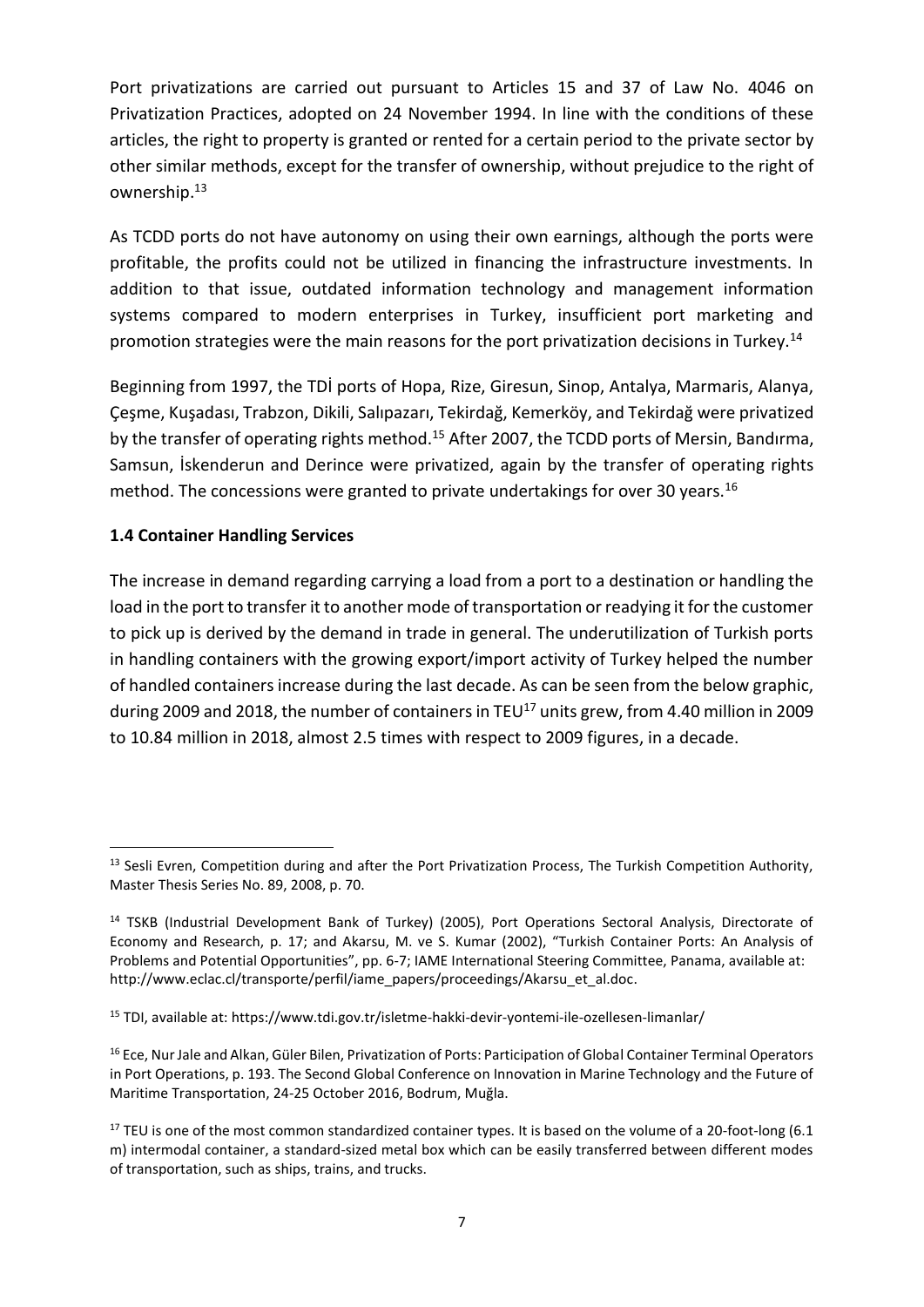Compared to 2010, the increase was 1.88 times in 2018. The World container traffic<sup>18</sup> in TEU units increased from 560 million to 793 million in 2018, almost 1.42 times compared to 2010 figures. The rate of increase in container traffic in Turkey is higher than that of the world average.

The ports use automated equipment and high-capacity cranes to load and unload the containers to and from ships. Storing the containers in the terminals and retrieving them to load onto other modes of transportation or unload them and transfer the empty ones to the ships are major planning issues for the port operators and container companies. Swifter handling of containers decreases the average waiting time for the ships, which is a major cost item in shipping. The buyer of the cargo transported in containers also requires on-time deliveries. The whole container transportation process is a major revenue item for the port operators. For many exported goods, a smaller freight cost is a competitive advantage for the exporting companies. For the port user, an increase in container handling prices will cause an increase in its sales prices or decrease its profitability while increasing the port operator's revenues. If the increased port tariffs can not be passed on to the end customers, the port service users will begin to lose money. The economic interests of the port operating companies and port service users should be reconciled, or the port service users will file a complaint before the TCA.



**Graphic-1: Number of TEU Units Handled during 2009-2018 (Source: General Directorate of Maritime Trade - Department of Economic and Sectoral Analysis)**

<sup>&</sup>lt;sup>18</sup> Source: United Nations Conference on Trade and Development, available at: https://unctadstat.unctad.org/wds/TableViewer/tableView.aspx?ReportId=13321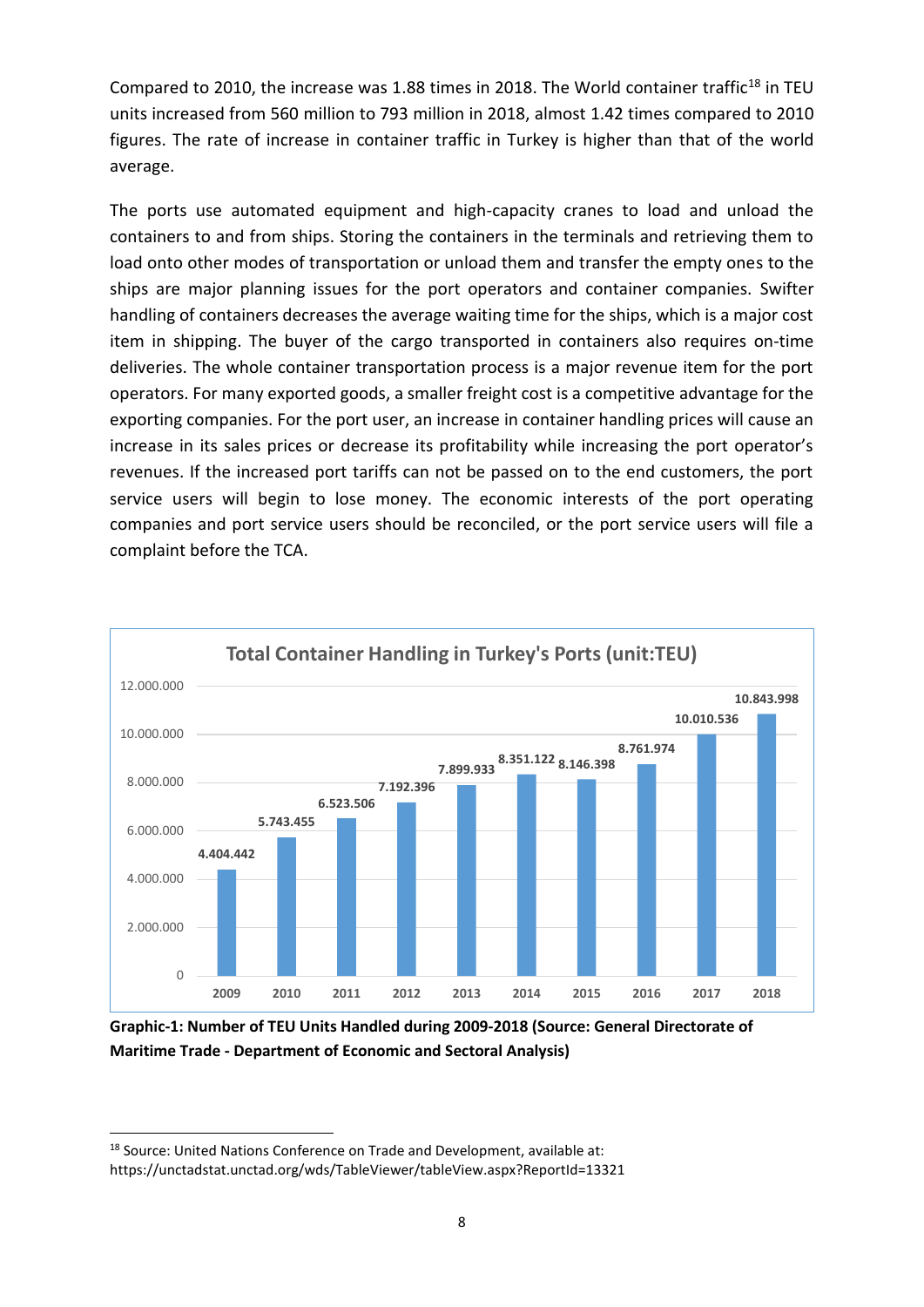#### <span id="page-8-0"></span>**Part II: Excessive Pricing Theory and Related Cases**

### <span id="page-8-1"></span>**2.1 Brief Information about Excessive Pricing Analysis**

According to the definition used in modern industrial economics, excessive price is defined as "a significant and lasting price charged to products/services above the competitive level because of dominant market power."<sup>19</sup> In practice, the general trend in specifying a pricing behaviour as excessive or not lies in evaluations concerning the reasonability relationship between the "economic value" of the product or service and its "price."<sup>20</sup> If the product or service is charged without any meaningful relation to its economic value, the case for excessive pricing is strengthened. In this regard, the Competition Board generally uses the Economic Value Test (**"EVT"**) to determine whether the prices are excessive. The EVT method is based on the approach used by the CJEU in the *United Brand of Company v. Commission (1978)* case and later this approach is clarified in the EC's *Port of Helsingborg (2004)* case.

The EVT employs a two-staged test to investigate excessive price claims. The first stage includes the Price-Cost Difference Test. In this stage, the difference between the actual price and actual incurred cost of the product or service subject to the excessive pricing claim is analyzed to see whether the difference is normal or extreme. If an excess above normal value is detected, the second stage of the test is implemented. The second stage of the test is called the Price Comparison Analysis. This analysis compares the prices of the investigated company with its own prices charged in different time periods and with its competitors' prices, thus analyzing whether the prices are excessive. In the Price Comparison Analysis, a product/service price subject to an excessive pricing investigation can be compared by price, geographic location, what type of consumer, in different time periods. This price comparison also can be made with the prices of competitors operating in the same market, other undertakings operating in competitive markets, or another company that is dominant in another geographic location. Moreover, when it is not possible to conduct a price-cost test, excessive price determination can be made by using solely the Price Comparison Analysis.<sup>21</sup>

### <span id="page-8-2"></span>**2.2 Criticism of the EVT**

Discussion about using the EVT to determine excessive prices focuses on which cost items will be used in the price-cost margin calculation and how to define a reasonable profit margin. There are some difficulties in implementing accounting methods to calculate costs that are essential to comparing prices and costs for multi-product manufacturing undertakings active

<sup>19</sup> R. Donoghue and J. Padilla (2006), *The Law and Economics of Article 82* (Oxford and Portland, Oregon: Hart Publishing), p. 604.

<sup>&</sup>lt;sup>20</sup> Judgment of the Court of 14 February 1978, United Brands Company and United Brands Continentaal B.V.v Commission of the European Community Case 27/76, United Brands Company v. Commission [1978], Summary para. 9.

<sup>21</sup> Competition Board, *TÜPRAŞ* full-fledged investigation decision, no. 14-03/60-24, 17 January 2014.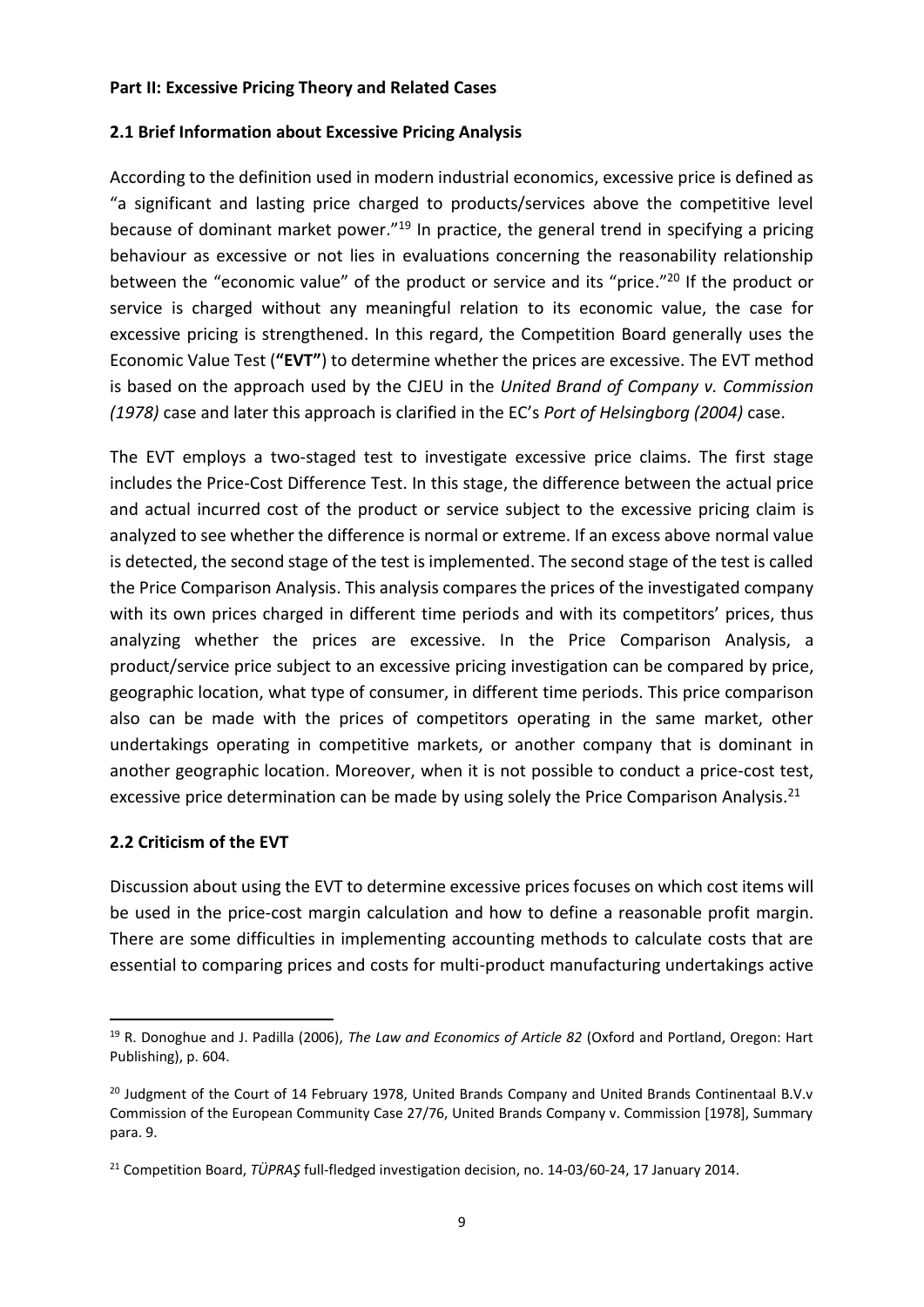in different markets. Some methods are developed to allocate joint costs and general expenses to different products, but none of these methods yields satisfactory results.

Also, there is a question as to which cost should be used in calculations, the investigated undertaking's cost, or the most effective company's cost in the relevant market. On the other hand, in its United Brands decision,<sup>22</sup> the CJEU stressed that the incurred costs alone related to supply-side factors are not sufficient to determine the economic value of the product or service, and peculiar characteristics of the case and demand for the product/service should be factored in.

One of the difficulties in the first step of EVT is to determine how much of the profit margin will be excessive. The special circumstances of the investigated undertaking's market, the necessary level of investments, sunk costs, and opportunity costs also should be considered in calculating the reasonable profit margin. Even if all these considerations are considered, a price-cost comparison can not yield satisfactory results for all sectors all the time. Therefore, as the first stage of the test is not sufficient to decide just by evaluating the findings in that stage, the second stage of EVT, which is price comparison, should be employed.

### <span id="page-9-0"></span>**2.3 The Board's Approach to Regulated Markets Regarding Excessive Pricing**

According to the Competition Board, it is not possible to conclude that an excessive price can not occur in regulated markets or regulated markets can not be scrutinized according to competition law. Therefore, the Board evaluates that it is always probable that there will be some cases in which the regulating authorities do not intervene although they should. The Council of State stated in its decision<sup>23</sup> that the Competition Board's authority has not been abolished and the Board is still empowered to investigate competition law violations in cases where the investigated market's prices are regulated by a regulating authority.

<sup>22</sup> CJEU, *United Brand* decision, no. 27/76, 14 February 1978.

<sup>23</sup> The 13th Chamber of Council of State, 2008/14245 E., published in *Council of State Journal Year*: 2012, no. 131, pp. 243-265)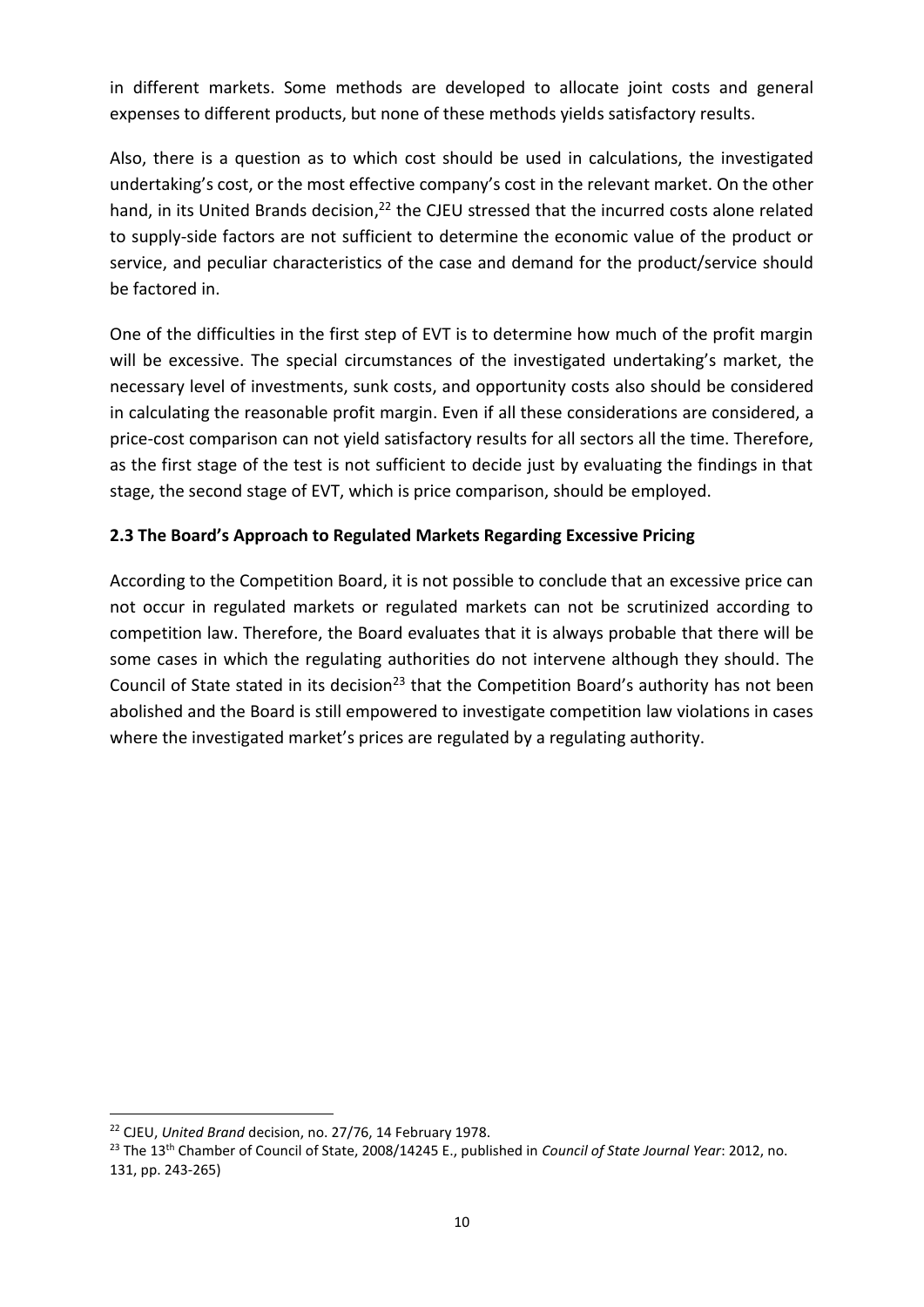#### <span id="page-10-0"></span>**PART III: Major Excessive Pricing Case in the Port Services Sector**

### <span id="page-10-1"></span>**3.1 The Çelebi Bandırma Port Decision**<sup>24</sup>

### <span id="page-10-2"></span>**3.1.1 The Nature of the Complaint**

According to the Competition Board's decision,<sup>25</sup> a preliminary investigation was opened against Çelebi Bandırma Uluslararası Liman İşletmeciliği A.Ş.<sup>26</sup> ("Çelebi Bandırma Port," "Bandırma Port," or "Port") to determine whether the Port had violated Article 6 of the Competition Law by way of charging excessive pricing to Ro-Ro<sup>27</sup> ship companies while providing relevant port services. Further to the preliminary investigation, the Competition Board opened a full-fledged investigation against the Port, in line with Article 41 of the Competition Law.

The alleged claim ("application") was made by a Ro-Ro ship company carrying wheeled heavy vehicles operating on the Ambarlı-Bandırma line. The application briefly contained the following:

- − Bandırma Port was operated by the TCDD until 2010, upon which the operation rights were transferred to Çelebi Holding;
- − Çelebi Bandırma Port charges fees to its Ro-Ro service users, namely Ro-Ro ship companies, while loading and unloading, and the tariffs are in USD terms per vehicle. Ro-Ro ship companies then pass on the Port fees to the vehicles using its carrying services. The Ro-Ro carriers pay an extra fee for mooring and sheltering.
- − After the privatization of Bandırma Port, per vehicle fares increased much more than the annual inflation rate.
- − During 2010-2017, the price increase was 87.50% in USD term and 34.70% in TRY term.

<sup>24</sup> The Competition Board's 11 October 2018 dated and 18-38/618-299 nr. *Çelebi Bandırma Port* full-fledged investigation decision

<sup>25</sup> The Competition Board's 06.04.2017 dated and 17-12/152-M nr. *Çelebi Bandırma Port* preliminary investigation decision

<sup>&</sup>lt;sup>26</sup> The port belongs to Çelebi Holding, which is controlled by the Çelebi family.

 $27$  Ro-Ro is the abbreviation for Roll-On/Roll-Off and is used to denote commercial ships usually carrying trucks, and TIRs loaded with goods to be transported to their destination. The wheeled cargo enters and exits the Ro-Ro with its own wheels. Ro-Ro ships are specially constructed to carry load and unload the vehicles. Advantages of Ro-Ro transportation include speed delivery of cargo and cost efficiency against using highways. Ro-Ro transportation is most economic for distances up to 1800 miles. In terms of required port services, as the needed handling is very limited and the waiting time of the loads at the ports is short, the related port costs are low. The main disadvantages of Ro-Ro transportation are high costs of fuel for high-speed and maneuverable Ro-Ro ships and the need for special ports for berthing.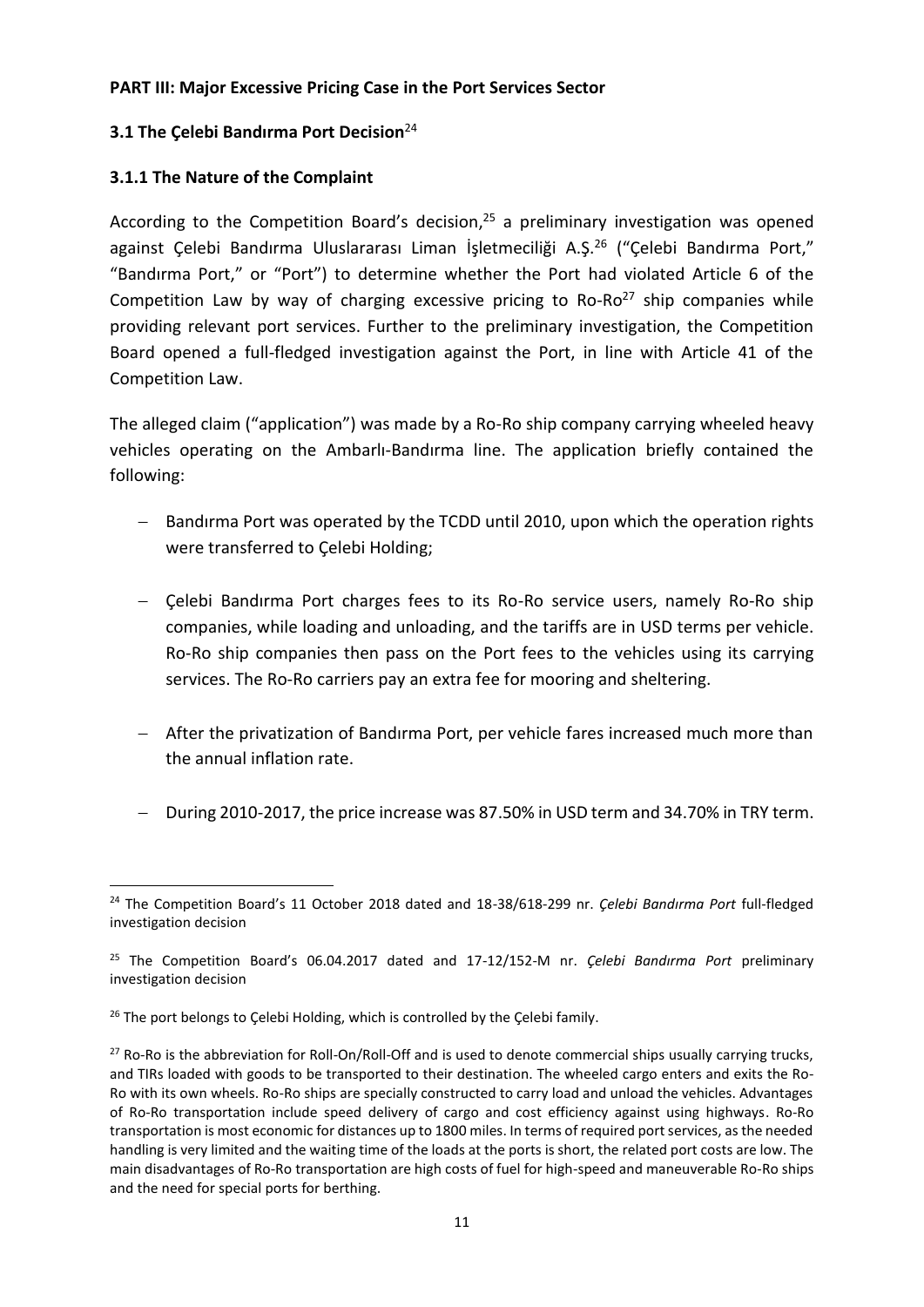- − Çelebi Bandırma Port should determine the cabotage line (domestic sea operations through Turkey's ports) fares below the highway driving costs.
- − Although Ro-Ro carriers' revenues are in TRY, Çelebi Bandırma Port's fares are pegged to USD. Because of the appreciation of USD against TRY, the Ro-Ro carriers have lost money every year since the privatization of Bandırma Port.
- − Bandırma Port is the only port opening to the Aegean region that can be used by Ro-Ro carriers and there is no other port in which Ro-Ro ships can berth in the South Marmara region.
- − Informed by the price increases in Bandırma Port, other port operators also increased their prices above the inflation rate.

### <span id="page-11-0"></span>**3.1.2 Information about Çelebi Bandırma Port**

Çelebi Bandırma Port's operations include combined load transportation with railways, mainly dry bulk cargo, general cargo, liquid bulk cargo, and project cargo.<sup>28</sup> The port services also contain Ro-Ro transportation services, live animal shipping, vehicle handling, and container shipping, with related seaside operations.

In accordance with the Concession Agreement regarding the Transfer of Operating Rights of the TCDD Bandırma Port for 36 years ("Agreement") signed by the Directorate of Privatization and the TCDD, Çelebi Bandırma Port holds the operating rights of Bandırma Port.

### <span id="page-11-1"></span>**3.1.3 Dominant Market Power Analysis and Relevant Market Determination**

The subject of the investigation was to conduct an inquiry into whether Çelebi Bandırma Port, in the context of Competition Law, had implemented excessive pricing for services provided to Ro-Ro ships. Article 6 of Competition Law prohibits "*the abuse, by one or more undertakings of their dominant position in a market for goods or services within the whole or a part of the country on their own or through agreements with others or through concerted practices."*

Activities specific to this case, which were mentioned in the complaints, correspond generally to the abuse of dominant market position as stated in Article 6 of the Competition Law, and especially the type of abuse defined as exploitative competition practices by excessive pricing.

Considering the highway transporters' responses using Ro-Ro sea lines, it has been decided that highway transportation is not a substitute for chartered Ro-Ro maritime transportation carrying wheeled and mobile loads. In addition, it is understood that highway transporters will not switch to highway transportation mode in case of a small, steady price increase. Thus, the relevant product market is defined as Ro-Ro transportation services without including

 $28$  Project Cargo transportation is defined as the transportation of special loads and equipment such as wind energy turbines.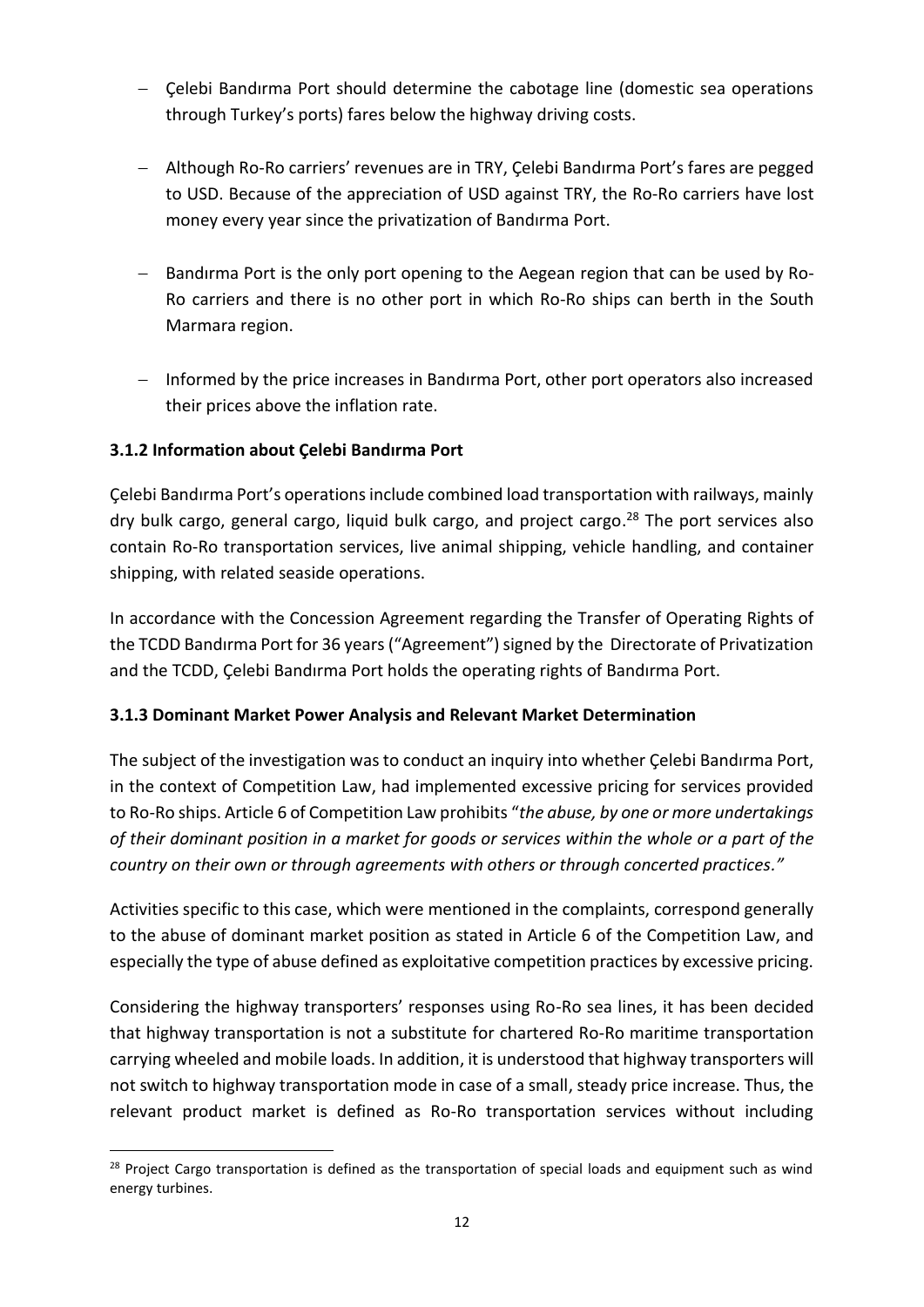highway transportation. Because the claims of this investigation pertain to Bandırma Port's services to Ro-Ro ships, the relevant product market is determined as "Port services for Ro-Ro ships."

The relevant geographic market is determined as the Aegean, Southern Marmara, and West of Central Anatolia regions.

According to the relevant market definitions, the Ro-Ro lines pertaining to the market were the Tekirdağ-Erdek, Tekirdağ-Bandırma, and Ambarlı-Bandırma lines, and Southern Marmara arrival and destinations are provided through Erdek and Bandırma Ports. Considering the comparisons between these ports, the Competition Board decided that Bandırma Port has a dominant market position in the relevant market.

### <span id="page-12-0"></span>**3.1.4 Summary of Defense made by Çelebi Bandırma Port**

The following are main points of the summary of defense made by the Çelebi Bandırma Port management regarding mainly the economic issues of the case:

- − The reason behind the price increases beginning from 2010 has been the continuous investment made for the Port, mostly for the upkeep of Ro-Ro piers and area. According to the agreement made with the TCDD, Çelebi Bandırma Port should make investments in the Port. In the near future, Çelebi Bandırma will make an additional investment mostly for the Ro-Ro service area under the supervision of the TCDD and the Ministry of Transport and Infrastructure; and at the end of operating term, Çelebi Bandırma Port will transfer the Port to the TCDD, including all procured equipment.
- − Ro-Ro piers are designated areas and can only be used by Ro-Ro ships, not for other uses that could earn revenues for the Port.
- − The Ro-Ro service area consists of 1/3 of the total Port area and yet provides only 10% of total Port revenue.
- − Çelebi Bandırma Port notifies the TCDD before price increases, and it is not possible to discriminate against or in favour of an undertaking under the agreement signed with the TCDD. The TCDD has a wide span of control in these terms.
- − Çelebi Bandırma Port must make new investments to the Port to upgrade its facilities. The realized separate Port services revenues should be profitable enough to enable the Port management to set aside provisions for future investments for those separate port services. Beginning from 2021, USD 15 million worth of investment will be made for the Ro-Ro service area. When this investment's a certain portion is allocated to the Ro-Ro service area as a cost item, the net profit will decrease further.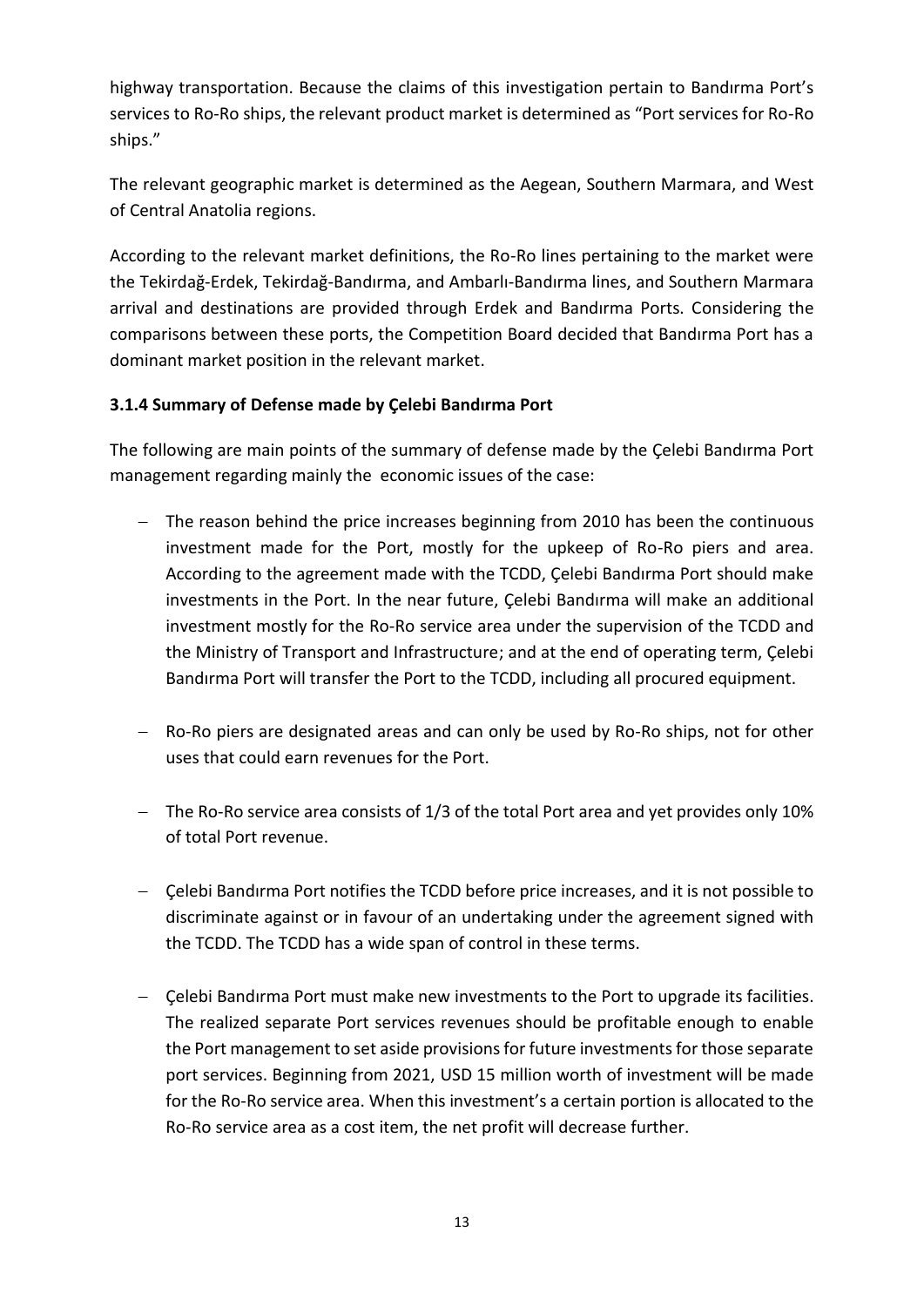- − Reevaluation of fixed assets to carry them at their revalued amounts in accounting books is not applied to the depreciation costs of USD-based fixed asset investments. On the date of recording USD-based depreciation cost, the accounting books show the TRY conversion value of the depreciation costs. The net effect in the cost structure is positive as the reevaluation of the assets would most likely increase the depreciation costs. Combined with the USD-based port tariffs, these matters increase the profitability of the port which might be deemed as excessive without further financial investigation.
- − During the 2012-2017 July period, the highest amount of profitability earned by Ro-Ro services was below the risk-free interest rate that could be earned by depositing the money in a commercial bank. This comparison shows that no excessive pricing is possible with these low profitability values.
- − Çelebi Holding did not have the authority to dictate Port prices and the prices were set by the TCDD for the first 3 years of Port operations. After three years of having obtained the concession rights of the Ports, the prices were subject to the TCDD's approval and since then Çelebi's Port prices have been under the strict control and supervision of the TCDD. Thus, excessively pricing of Port services is not possible.
- − If Çelebi Bandırma Port had implemented excessive pricing, this would have encouraged new entrants into the port market.
- − The prices seem high because the amortized concession rights payments and operating costs are high.
- − Because of the Bandırma Port's structural differences in comparison to other ports, Bandırma Port faces some atypical costs, which should be allocated to Ro-Ro service prices due to the direct relation of these costs to Ro-Ro services.
- − While deciding about excessive pricing, one should not only consider costs as this decision will make use of only the supply side of the services. Demand-side evaluations are also important because Bandırma Port's features and its value according to the Port users can explain the prices compared to those of the other Ports. Çelebi Bandırma Port is preferred both by Ro-Ro ship carriers and transportation companies for its location and various other ancillary services and thus is economically valuable in the eyes of those users. As the Port is economically more valuable than other ports, it is reasonable to charge higher prices compared to other ports.

#### <span id="page-13-0"></span>**3.1.5 Economic Analysis**

To assess whether Çelebi Bandırma Port implemented excessive prices, an economic Analysis Report was prepared by the TCA's Department of Economic Analysis and Research ("**EAAD**").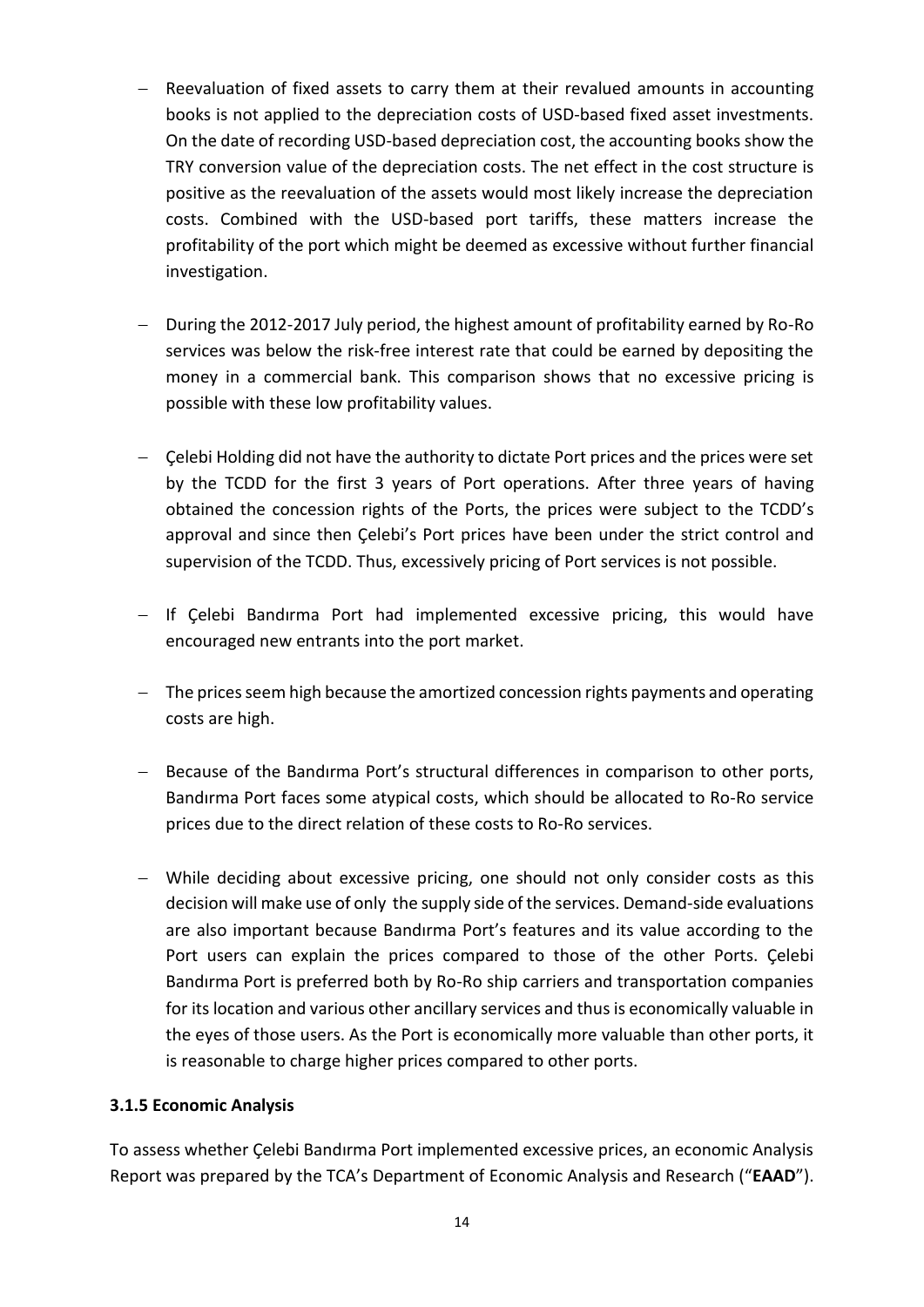The report delves deeper into the pricing practices of Bandırma Port and investigates whether any excessive pricing was implemented during 2012-2017 July.

The EAAD thought that the best analysis method while investigating the claim made by Ro-Ro ship carriers alleging Çelebi Bandırma Port charged excessive prices for Ro-Ro port services would be the Economic Value Test (**"EVT"**)

In line with EVT methodology, first Bandırma Port tariffs and their relations between unit costs were evaluated. Subsequently, Bandırma Port's unit prices, unit costs, and differences between unit prices and unit costs were compared to those of its competitors operating in the same geographic location while taking into consideration that Bandırma Port and its competitors have different price and cost structures.

After evaluating the relevant cost allocation methods, the EAAD decided to use the Fully Distributed Cost (**"FDC"**) method as it is more practical. This method shows the causality relation of costs to Ro-Ro port services more accurately than the other methods, especially in this case. In the FDC method, the full cost of a product is calculated by adding fixed and variable costs directly related to the product with allocated portions of joint and general costs indirectly related to the product. First, the direct costs are charged to the product and then joint and general costs are allocated to the product with specific distribution procedures. In this regard, 25% of the Port's fixed costs are deemed as the fixed costs of Ro-Ro services, as Ro-Ro services take place in 25% of the overall port area. The same percentage is used while allocating the Port's total depreciation, insurance, amortized concession right payment, and finance costs to Ro-Ro service costs.

The Relative Revenue Method is used to analyze the variable costs of the Port. In this regard, because the percentage of Ro-Ro services revenue in total port's revenue changes every year during 2012-2017, those annual different revenue percentages were employed in cost formulae.

### <span id="page-14-0"></span>**3.1.6 Opportunity Cost of the Equity Capital**

At this point, the EAAD determined Çelebi Bandırma Port's request for an evaluation, taking into consideration the opportunity cost of the equity capital paid for obtaining the concession rights of the Port. Çelebi Bandırma Port claimed that this cost stemming from not investing the equity in an alternative risk-free investment should be added, proportional to the Ro-Ro service area, to the accounting costs of the Ro-Ro port services. In the economic analysis of Çelebi Bandırma Port's defense, while calculating the alternative interest rate revenue, the future value of the equity capital paid for the concession rights of the Port for the next 36 years was found by employing the compound interest method. Then by utilizing the net present value method, the alternative revenue's present value was calculated. This alternative revenue is allocated to the Ro-Ro port services with respect to the Ro-Ro area percentage in the total Port area.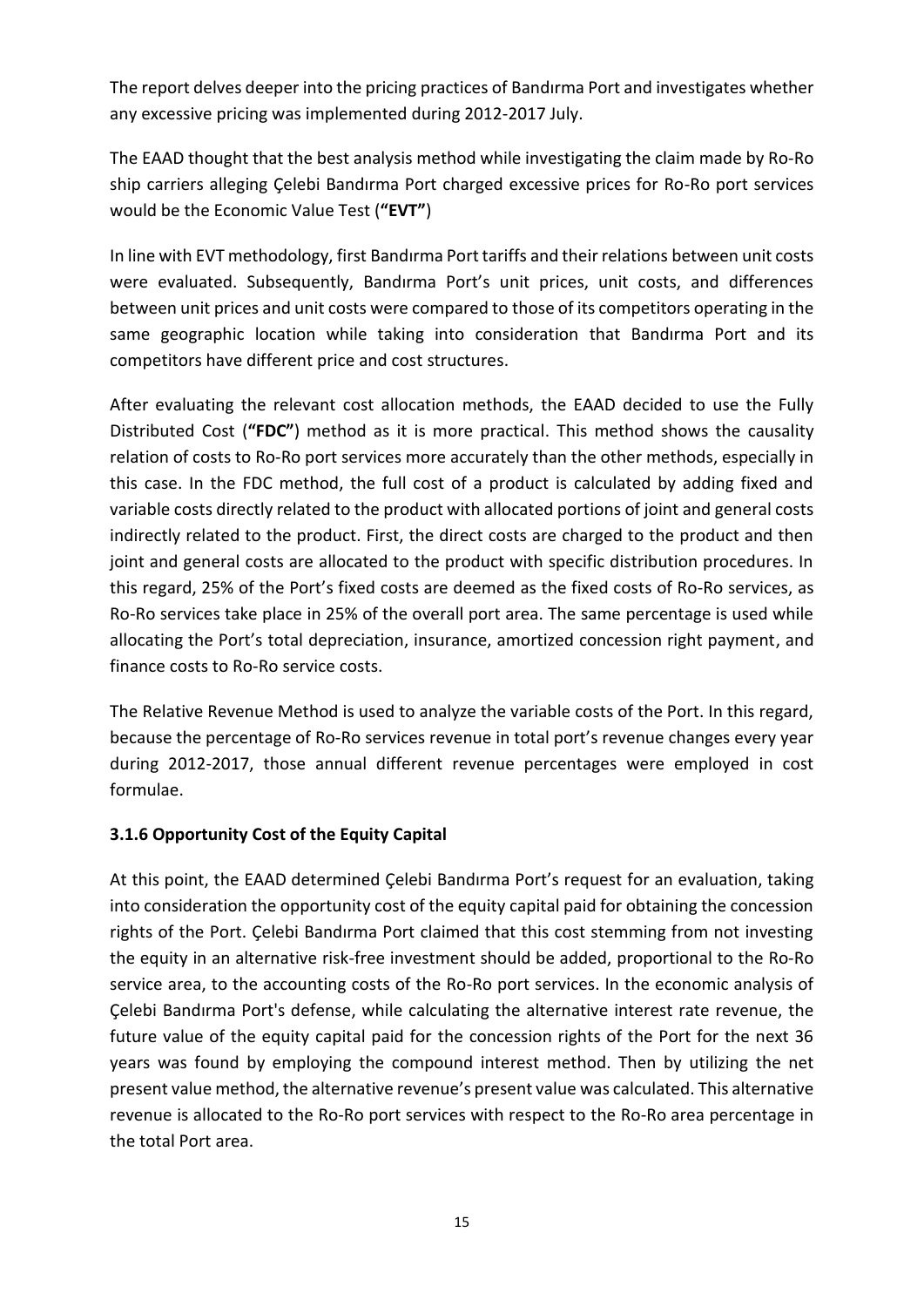If a company finances investment with a bank loan and debt, the principal amount that is borrowed and its interest can be written as cost items in the cost of accounts. On the other hand, if the same investment is wholly or partially financed with equity, the cost of using equity will not be listed as a cost item. As using equity to finance an investment creates a cost even if it is not listed in the cost of accounts, this type of financing should be considered in this regard. Otherwise, using equity to finance an investment compared to using debt will be deemed as costless, which is wrong. In case the cost of equity is included in calculations, how this cost will be allocated, and which interest rate will be used should be addressed. From this perspective, the EAAD decided that, in terms of procedural economy, the cost of using capital to pay a portion of obtaining the concession rights of Bandırma Port was not included in the economic analysis, and if a negative finding against Çelebi Holding came up, the cost of capital would be included in the analysis.

### <span id="page-15-0"></span>**3.1.7 Analysis of Çelebi Bandırma Port's Prices**

To understand if these prices are excessive and how these increased prices reflect costs that varied during this period, a comparison is made between yearly tariffs and unit costs. Because the cost data of Bandırma Port is prepared annually, the USD prices are converted to TRY by using annual average currency rates.

Despite the price increases in Ro-Ro services, the costs were above the charged prices until 2017. But as per the Competition Board's *Belko* decision, <sup>29</sup> even if the prices are below the costs, this does not mean that prices can not be assessed as excessive. So, to further the analysis of whether the Port implemented excessive prices, the Ro-Ro port service prices are compared to in and of themselves and those of competitors as the second stage of the EVT.

Although the Ro-Ro service prices increased during 2012-2017, costs remained above prices until the end of 2016, when costs and prices were break-even. After 2017, the Port earned profit. As a result, the EAAD decided that Bandırma Port's tariffs and its comparison with costs did not indicate excessive pricing.

### <span id="page-15-1"></span>**3.1.8 Comparison of Çelebi Bandırma Port's Prices with Those of Other Marmara Region Ports**

In this part of the evaluations, nine ports located in the Marmara region providing Ro-Ro services (Akçansa, Kumport, Martaş, Tekirdağ, Erdek, UN Ro-Ro, Haydarpaşa, Borusan, and Gemport) and Bandırma Port are analyzed together in terms of price and profitability.<sup>30</sup> Some of these ports arrange shuttle Ro-Ro services with Bandırma Port, while others provide international Ro-Ro transportation. This method is preferred to include as many ports as possible from the southern and northern Marmara region. While making the comparisons, the distinction between Ro-Ro servicing ports and international Ro-Ro transportation ports was

<sup>29</sup> Competition Board, *Belko* full-fledged investigation, no. 01-17/150-39, 6 April 2001.

<sup>&</sup>lt;sup>30</sup> Profitability is simply defined as price minus cost in this analysis and it does not express its true meaning in accounting.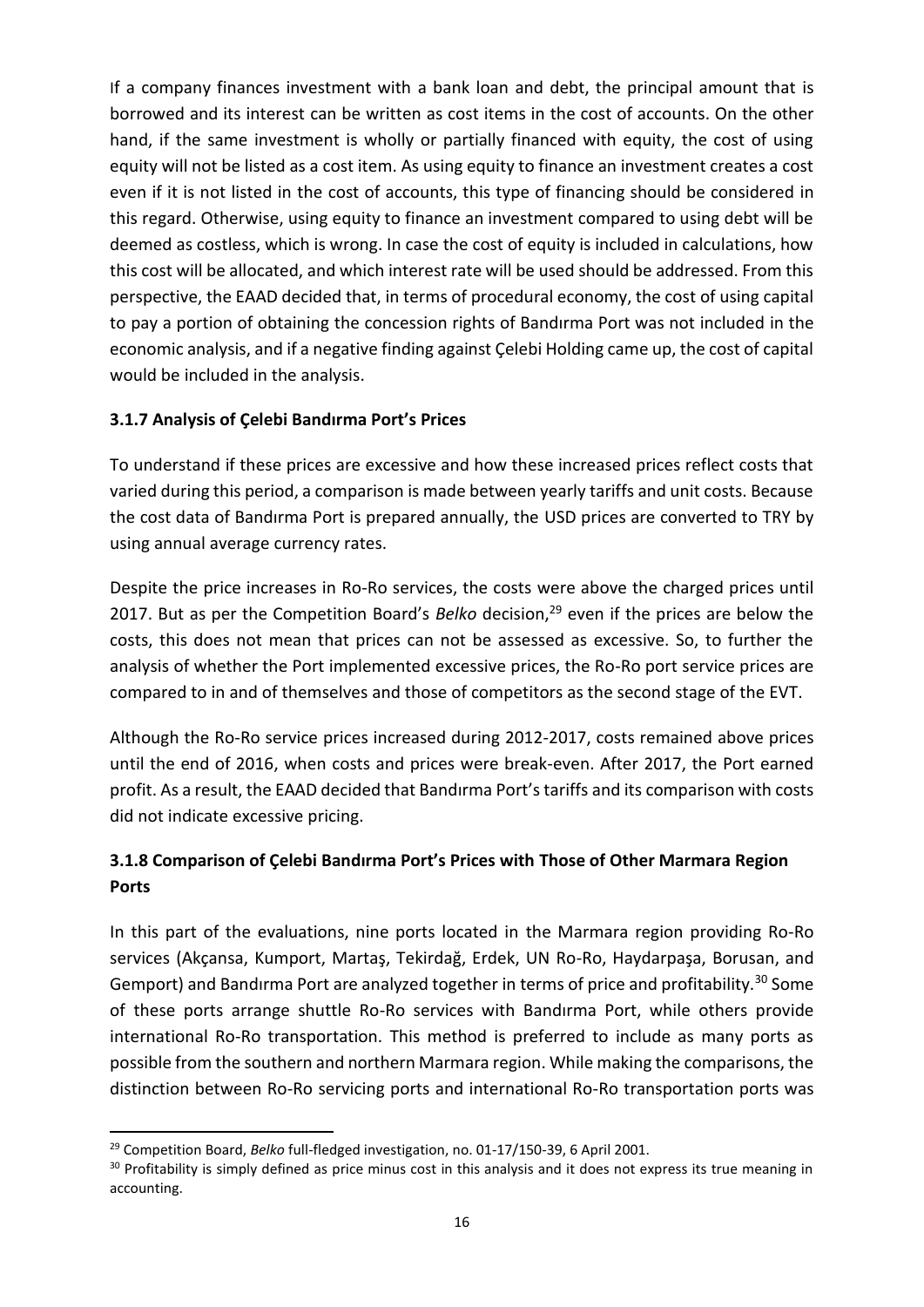considered. The analysis made comparisons separately for all the nine ports and only for shuttles servicing Ports with Bandırma Port.

To summarize the findings, according to calculations and analyses, Bandırma Port's unit prices during 2012-2017 July were below the average unit prices of the observed group (all nine ports) in both USD and TRY terms. However, Bandırma Port's unit prices were above the average unit prices of the Ports which arrange shuttle services, in both USD and TRY terms. Despite its high prices, excluding 2014, Bandırma Port never implemented the highest price among the Marmara region Ports during 2012-2017 July.

When all the observation group's prices were analyzed in terms of USD, it could be seen that the price increase in USD was much lower than the price increase in TRY. This fact proved that all ports, including Bandırma Port, charged their service users higher prices in TRY because of that currency's depreciation against the USD during 2012-2017 July. Considering these observations and analyses, the Price Comparison Analysis in which the unit prices of Bandırma Port and other ports' unit prices were compared did not support the claim that Çelebi Bandırma Port implemented an excessive pricing policy.

### <span id="page-16-0"></span>**3.1.9 Comparison of Çelebi Bandırma Port's Profitability with Other Marmara Region Ports**

Bandırma Port's unit profitability calculated by subtracting unit cost from unit price was compared to other ports' unit profitability in the observation group. While computing the unit costs, a fully distributed cost methodology, used in finding Bandırma Port's Ro-Ro service costs, was employed, and the fixed costs of the Ports were allocated to Ro-Ro services according to the Ro-Ro service areas' percentages in total Port areas. The variable costs of the Ro-Ro services were allocated according to the revenue share of Ro-Ro services in total Port revenues. After finding the costs of Ro-Ro services for each Port, the number of loaded/unloaded vehicles per year was divided by the difference between price and cost to calculate the unit profitability of the Ports.

According to the calculated unit profitability values of the ports for each year, it was seen that the average unit profitability of the ports was positive only for 2017, whereas the unit profitability was negative for the other years.

Bandırma Port's unit profitability values are compared to those of Marmara region Ports (excluding Bandırma Port) which arranges shuttle service with Bandırma Port and separately to all the ports in the observation group. These comparisons showed that until 2016, the unit profitability of Bandırma Port was below the average of that of the Marmara region Ports and the observation group. Only in 2016 and 2017, did Bandırma Port's unit values exceed the average of Marmara Region and observation group Ports.

By elaborating on these results of the difference between price and cost comparisons, and based on data used in the analyses, the Competition Board decided it was not possible to make an economic inference arguing that Bandırma Port had implemented excessive pricing during 2012-2017 July.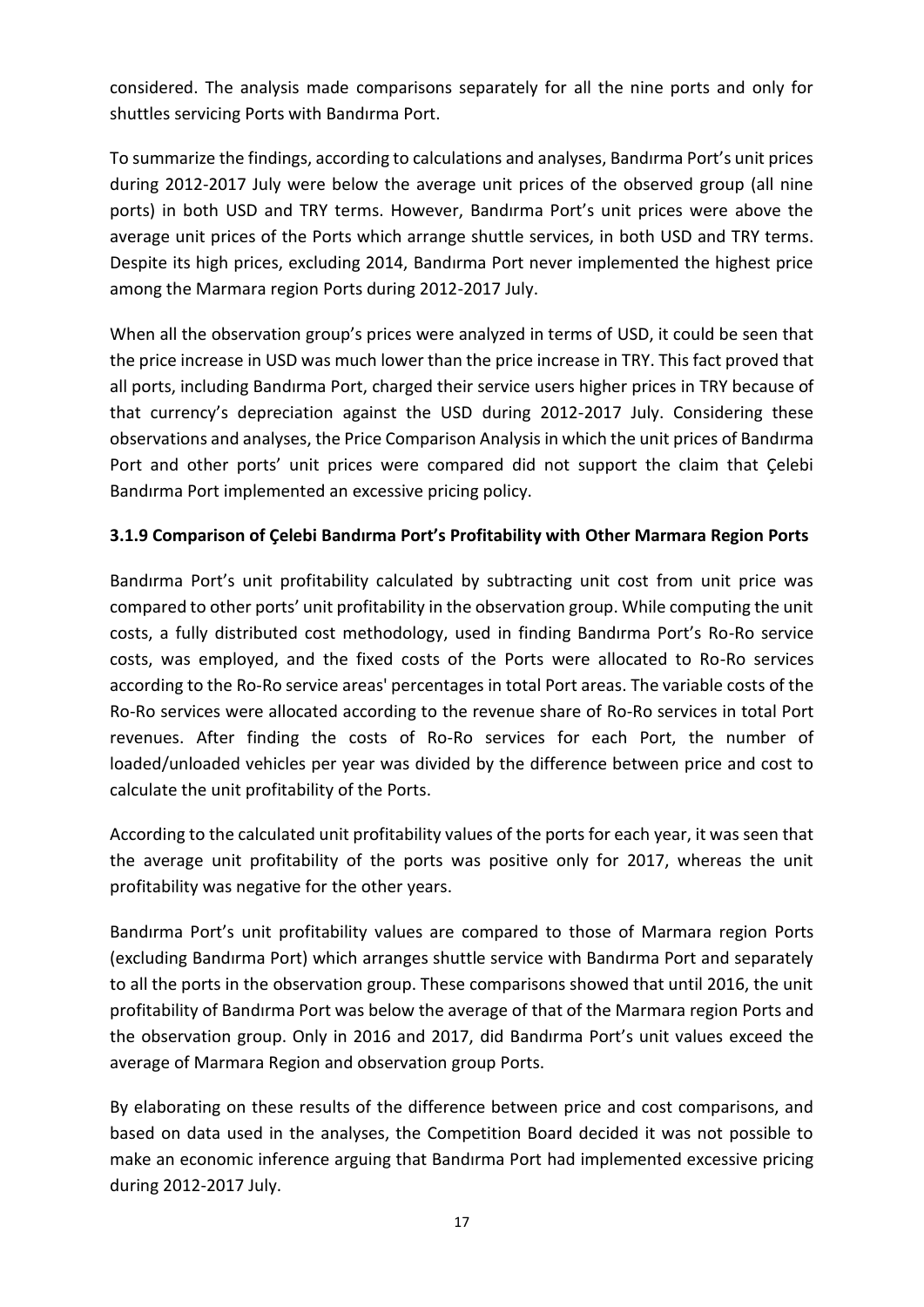### <span id="page-17-0"></span>**PART IV: Hypothetical Economic Analysis of a Port Regarding a Fictional Excessive Pricing Complaint**

### <span id="page-17-1"></span>**4.1 Introduction**

A hypothetical example was prepared to show whether the pricing of port services for container handling constituted a violation of the Competition Law by implementing excessive pricing policy and hence abusing a dominant market position pertaining to a fictional Port. The employed methods resemble previous analyses made by the TCA, but the hypothetical economic analysis uses a representative Port's constructed financial data. The major goal of this mock investigation is to create an economic case of a fictitious excessive pricing complaint and use it as a vehicle to better understand the rationale behind excessive pricing decisions.

The hypothetical port will be called "Container Port." We assume that in accordance with a Concession Agreement, the Container Port holds the operating rights of once a state-owned port located in a suitable geographical location for exporters and importers to use the port facilities to transport their cargo with containers. The Container Port is deemed to have a dominant market position because of its better-equipped container handling operations and connections to railroads and highways, facilitating easier intermodal transportation. The Container Port also provides Ro-Ro and bulk cargo handling services, which constitute a share of its revenues secondary to its container handling services.

The analysis includes **(i)** a comparison of Container Port's operating, general, administrative, and finance costs allocated to container services and its pricing during 2014-2018 to analyze whether the service profits are excessive, and **(ii)** evaluation of the economic value of the port and comparison of its prices and profitability with competitor ports serving the same hinterland.

### <span id="page-17-2"></span>**4.2 Brief Summary of the Methodology Used in the Report**

A summary of the methodology in the Economic Analysis Report is stated below:

- − Comparison of Container Port's overall revenues and costs with the revenues and costs of port services for container handling is carried out.
- − Evaluation of port service profitability is realized.
- − Comparison of realized profit with the expected profit of the shareholders, considering the foregone interest revenue **("alternative interest revenue")** because of the equity payment made to obtain the rights of operating the Container Port is evaluated.
- − Overall, the amortization/depreciation, finance, insurance costs and payment for the long-term concession agreement made with the Privatization Administration to operate the Container Port are allocated to container services based on the area of the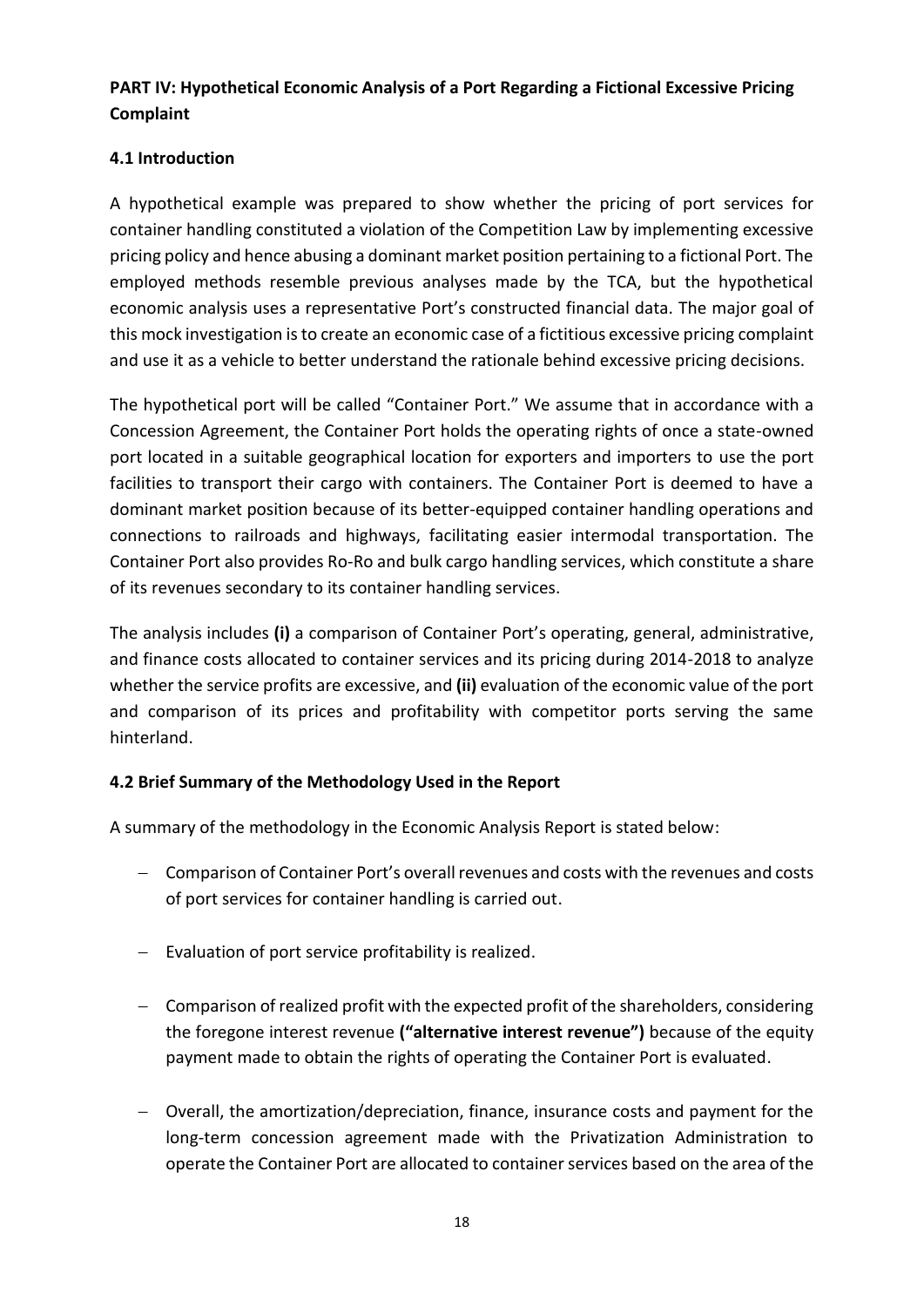container handling services in the total Container Port area, whereas general management costs are allocated based on container handling operations' revenue share in total Container Port revenues. By analyzing the allocated costs of container handling services, the unit container handling profitability will be evaluated for the 2014-2018 period regarding each year and in total value. The realized profits will be recalculated with the foregone alternative interest revenue.

− All revenue, cost, and profit analyses are calculated according to the net present value method considering the inflation rate as announced by the Turkish Statistical Institute **("TÜİK")** in the annual Consumer Price Index numbers**.** The costs and revenues are discounted with the annual inflation rates and 2014 January is used as the base month of the present value after which the financial transactions are discounted back to their present value. As the overall port profitability is low in USD terms and retained earnings will be used for future investment needs, no interest revenue is calculated for the profitable years while using the net present value method. Profits calculated using net present value method is compared to the reasonable profit expectations of the shareholders while reckoning with the alternative interest revenue.

#### <span id="page-18-0"></span>**4.3 Explanation of the Cost Allocation Method**

While determining the pricing policy of Container Port services, the port management evaluates many long and short-term financial factors such as operating costs, the economic value of the port, the alternative interest revenue of the equity payment made for the concession right, and provisions for future expansion and upkeep investments.

Port service prices are usually calculated by adding a profit value or percentage to port costs as part of usual business practice. If the hypothetical Container Port charged one uniform price for all different port services, cost allocation would not be of paramount importance. Port service user expectations and market rates dictate that different services should have different pricing. This will create a need to prepare a breakdown of costs specific to different services as well as finding an allocation method for indirect, fixed, and general costs. Differently priced services would need accurately allocated costs to calculate separate profits and profitability rates for various port services. While structuring a price list for different port services, the Container Port management will use a reasonable method to allocate these indirect costs to specific port services along with directly related costs.

After calculating the specified cost for a port service, the Container Port management will be able to add a profit to the calculated cost and determine the price of the port services differently.

Container Port service costs have three characteristics:

- − direct costs,
- − general port costs, and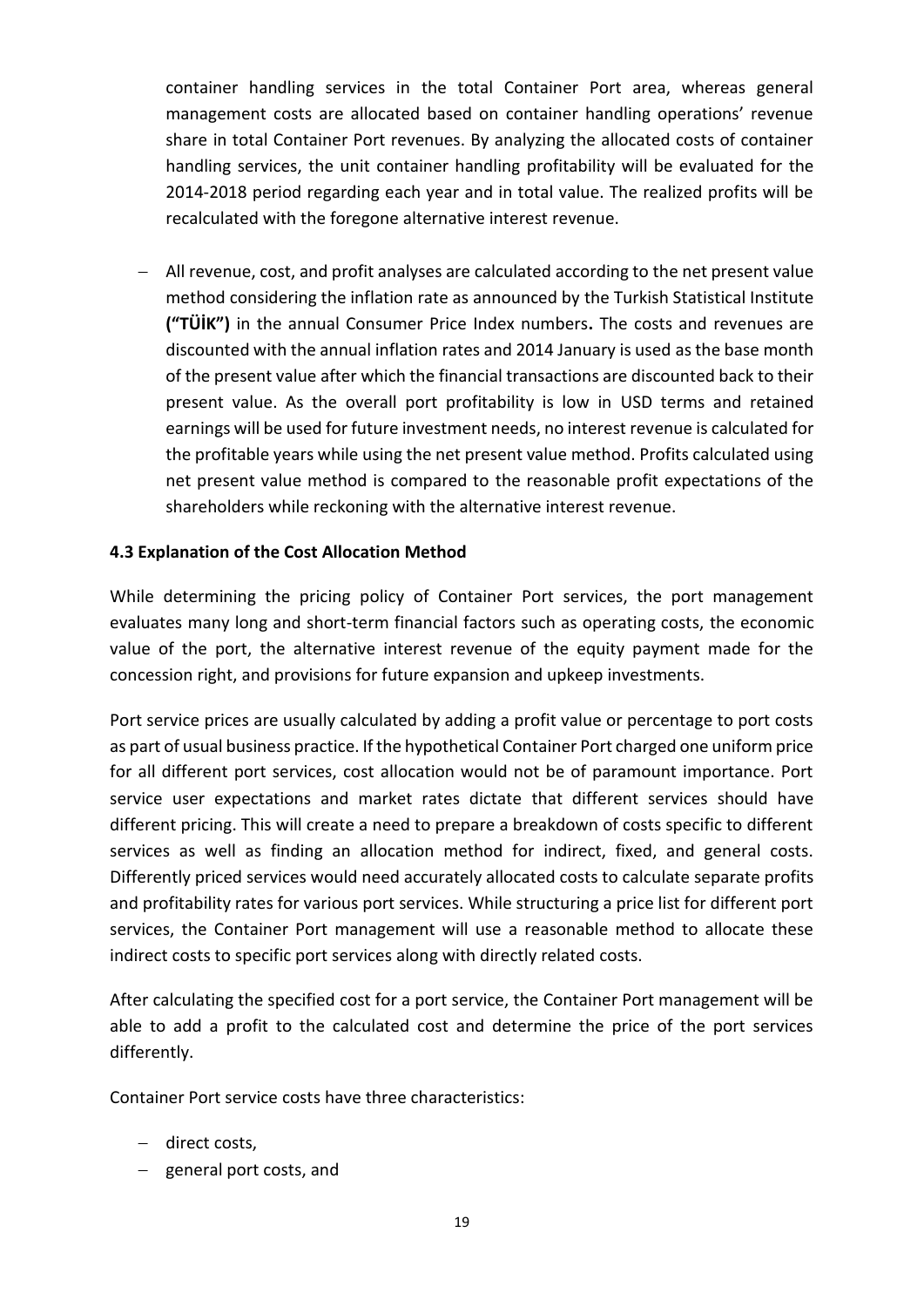− distributed costs.

As can be seen from the below table, these cost categories consist of sub-items that will be explained in a later section.

| Table-1: Cost Items related to Container Handling Services              |
|-------------------------------------------------------------------------|
| <b>Container Port Services Cost Items</b>                               |
| <b>A. Direct Costs</b>                                                  |
| 1. Personnel Costs                                                      |
| 2. Electricity used by Container Handling Services                      |
| (this cost item has direct and indirect components)                     |
| 3. Direct Services (cleaning, security, terminal operations, etc.)      |
| (this cost item has direct and indirect components)                     |
| 4. Fuel Costs                                                           |
| 5. Maintenance Costs (the Container Port has a service ticketing        |
| system that tracks all maintenance jobs and allocates them to port      |
| service centres)                                                        |
| 6. Materials Cost (the Container Port has a tracking system that tracks |
| all the materials used for port service centres and allocates them to   |
| respective service centres)                                             |
| 7. Customs, Duty and Tax Costs (these costs are borne by the container  |
| handling operations so the incurred costs are allocated to container    |
| handling service centre)                                                |
| <b>B. General Port Costs</b>                                            |
| 8. Depreciation                                                         |
| 9. Insurance costs                                                      |
| 10. Amortized concession payment costs                                  |
| 11. Related finance costs                                               |
| <b>C. Distributed Costs</b>                                             |
| 12. General Management costs                                            |

#### <span id="page-19-0"></span>**4.4 Direct Costs**

Direct costs can be linked directly to container handling port operations such as employees working for container handling services, electricity costs incurred while performing the services, and other direct costs of the container handling services. Although some of these costs are fixed during the period in which they are incurred, or variable with respect to the number of services or changes proportional to a cost driver, these direct costs are allocated to container handling services.

### <span id="page-19-1"></span>**4.5 General Port Costs**

General port costs are amortized concession costs, related finance costs, insurance costs, and depreciation costs borne out of the amortization of equipment, tools, and investments realized for the overall Port infrastructure. These costs incur independently from those of port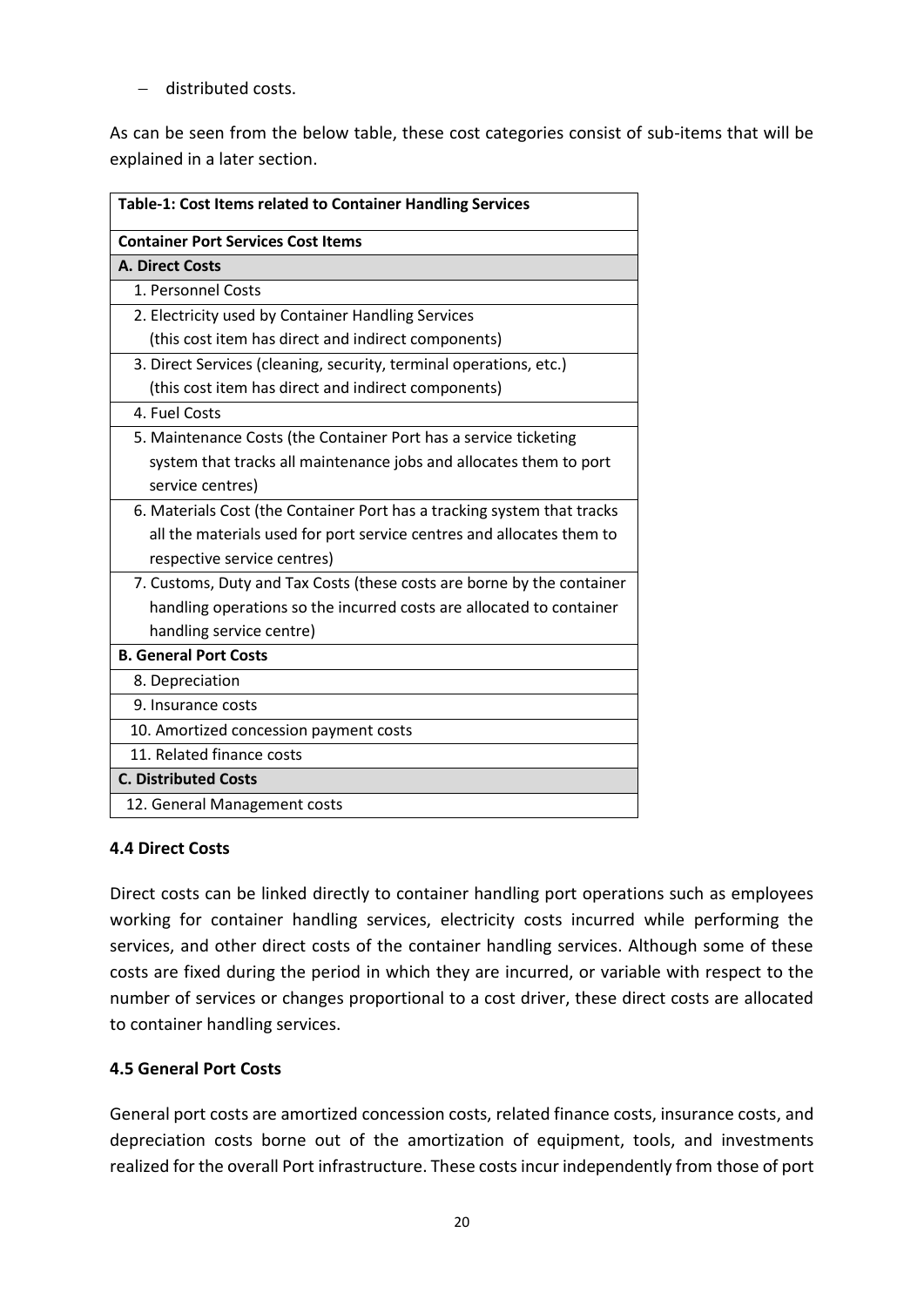operation. No change occurs in these costs due to an increase or decrease in operations. If these general port costs are allocated according to the revenue shares of different port services, this means that these general costs' allocation base will be the yearly changing revenues.

Container Port services do not consume these costs' benefits proportional to their revenue shares in total revenues. For example, in one year, container handling port service revenues might be 45% of the overall port revenues, while in the other year, the revenue share might be 55%. If the general port service costs are allocated proportional to port service revenues, although these costs are not consumed according to revenue shares, this allocation would not be a financially wise method. The proper method would be to allocate these general costs to port services with a fixed percentage.

The equity payment made for the concession rights of the Container Port belongs to the port's overall cost structure. The finance cost stems from the bank credit used for the payment to the Privatization Authority to have the concession rights of the port. The allocation base of these port costs to container handling services would be the total container handling service area of the port in square meters. These types of costs show the characteristics of rent cost for the port area. Using this analogy, we can say that Container Port is operated, and the shareholders earn revenue during which they make one lump sum payment at the beginning of the lease and then monthly rent payments, that is, bank loan interest payments.

We assume that the container handling service area comprises 50% of the total port area. The allocated depreciation costs to container handling port services are those costs related to overall port investments annually. Their amortized annual depreciation costs do not change yearly. This nature of a port's depreciation costs, which are not related directly to container handling services, makes it easier to use a fixed allocation rate that does not change from year to year.

As a result, the allocation base for general port costs which will be distributed to container handling service costs is determined as 50%, which is the share of container handling service area in the total Port area.

### <span id="page-20-0"></span>**4.6 Distributed Costs**

Distributed costs, unlike general port costs, change indirectly according to port operations. For example, Container Port incurs general management costs, and this cost item can be allocated to different port operations proportional to their respective revenue shares in total port revenues. In this respect, the allocation base is determined as the container handling port services' yearly changing revenue share in total port operations revenue.

### <span id="page-20-1"></span>**4.7 Net Present Value Method by Using Consumer Price Index**

To arrive at a more realistic view of revenues and costs during 2014-2018, all financial figures are calculated by discounting their values with respect to January 2014. This method is used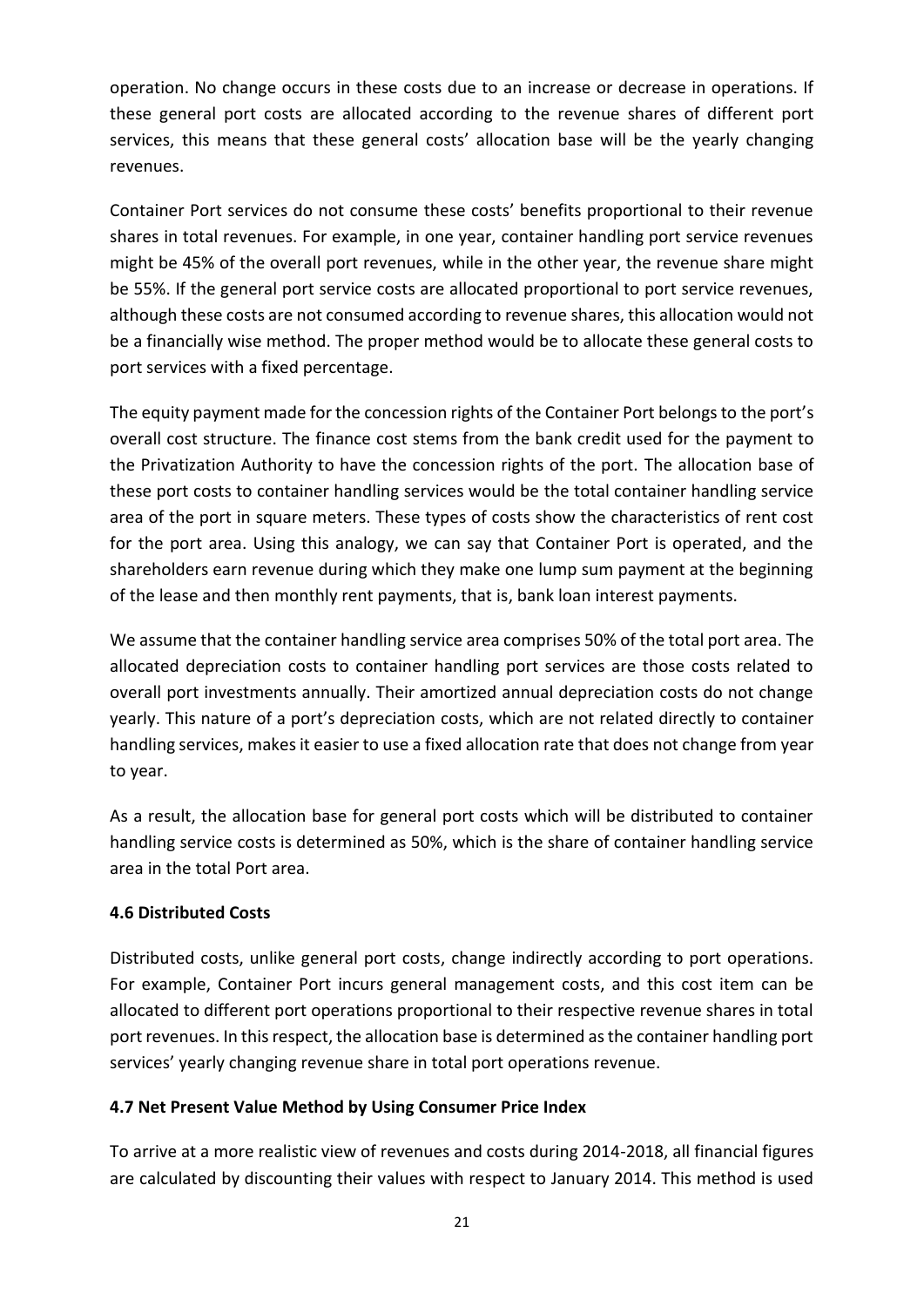primarily to evaluate the financial values by removing the effect of the inflation rate. . As Container Port is a service provider and not a manufacturing company, it does not have costs such as for raw material or production. Then, the proper index to use would be the Consumer Price Index ("CPI") instead of the Manufacturing Price Index.

|      | January | February | March | April | Mav | June | July | August | September | October | <b>November</b> | December | Average |
|------|---------|----------|-------|-------|-----|------|------|--------|-----------|---------|-----------------|----------|---------|
| 2014 | 100     | 100      | 102   | 103   | 103 | 104  | 104  | 104    | 104       | 106     | 107             | 106      | 104     |
| 2015 | 107     | 108      | 109   | 111   | 112 | 111  | 111  | 112    | 113       | 114     | 115             | 115      | 112     |
| 2016 | 118     | 117      | 117   | 118   | 119 | 120  | 121  | 121    | 121       | 123     | 123             | 125      | 120     |
| 2017 | 128     | 129      | 131   | 132   | 133 | 133  | 133  | 134    | 134       | 137     | 139             | 140      | 134     |
| 2018 | 142     | 143      | 144   | 147   | 149 | 153  | 154  | 157    | 167       | 172     | 169             | 169      | 155     |

Because of the inflation rate, the value of money earned in the future should be discounted to a reference point. This reference point is chosen as January 2014, when the investigation started to evaluate the revenues, costs, and profitability of Container Port. Just to give an example, let us say TRY1,000,000 is earned in January 2016. The net present value of the January 2016 revenue would be:

TRY 1,000,000 x 100 = TRY 1,000,000 x 0.85 = TRY 850,000 118

The 2016 January Revenue would be discounted by 15%, according to the 2014 January price index.

A more practical way to use the CPI index is setting the January 2014 value to 1 and adjusting the other values accordingly. So, for example, December 2014's index number 106 will be calculated as 100/106 =0.94. Container Port's revenue and costs for each month will be multiplied with respective coefficients in Table-3 and net present values will be calculated.

| Table-3: Coefficient of CPI Index (2014 January=100) (numbers are rounded) |  |  |
|----------------------------------------------------------------------------|--|--|
|----------------------------------------------------------------------------|--|--|

|      |         |          |       |       |      |      |      |        |                  |                |                 |                 | Annual  |
|------|---------|----------|-------|-------|------|------|------|--------|------------------|----------------|-----------------|-----------------|---------|
|      | Januarv | February | March | April | May  | June | July | August | <b>September</b> | <b>October</b> | <b>November</b> | <b>December</b> | Average |
| 2014 | 1.00    | 1.00     | 0.98  | 0.97  | 0.97 | 0.96 | 0.96 | 0.96   | 0.96             | 0.94           | 0.94            | 0.94            | 0.97    |
| 2015 | 0.93    | 0.93     | 0.92  | 0.90  | 0.90 | 0.90 | 0.90 | 0.90   | 0.89             | 0.87           | 0.87            | 0.87            | 0.90    |
| 2016 | 0.85    | 0.85     | 0.85  | 0.84  | 0.84 | 0.84 | 0.83 | 0.83   | 0.83             | 0.82           | 0.81            | 0.80            | 0.83    |
| 2017 | 0.78    | 0.77     | 0.77  | 0.76  | 0.75 | 0.75 | 0.75 | 0.75   | 0.74             | 0.73           | 0.72            | 0.71            | 0.75    |
| 2018 | 0.71    | 0.70     | 0.69  | 0.68  | 0.67 | 0.65 | 0.65 | 0.64   | 0.60             | 0.58           | 0.59            | 0.59            | 0.65    |

The revenue and cost table for container handling services of the Container Port calculated according to the Net Present Value (**"NPV"**) method are as follows: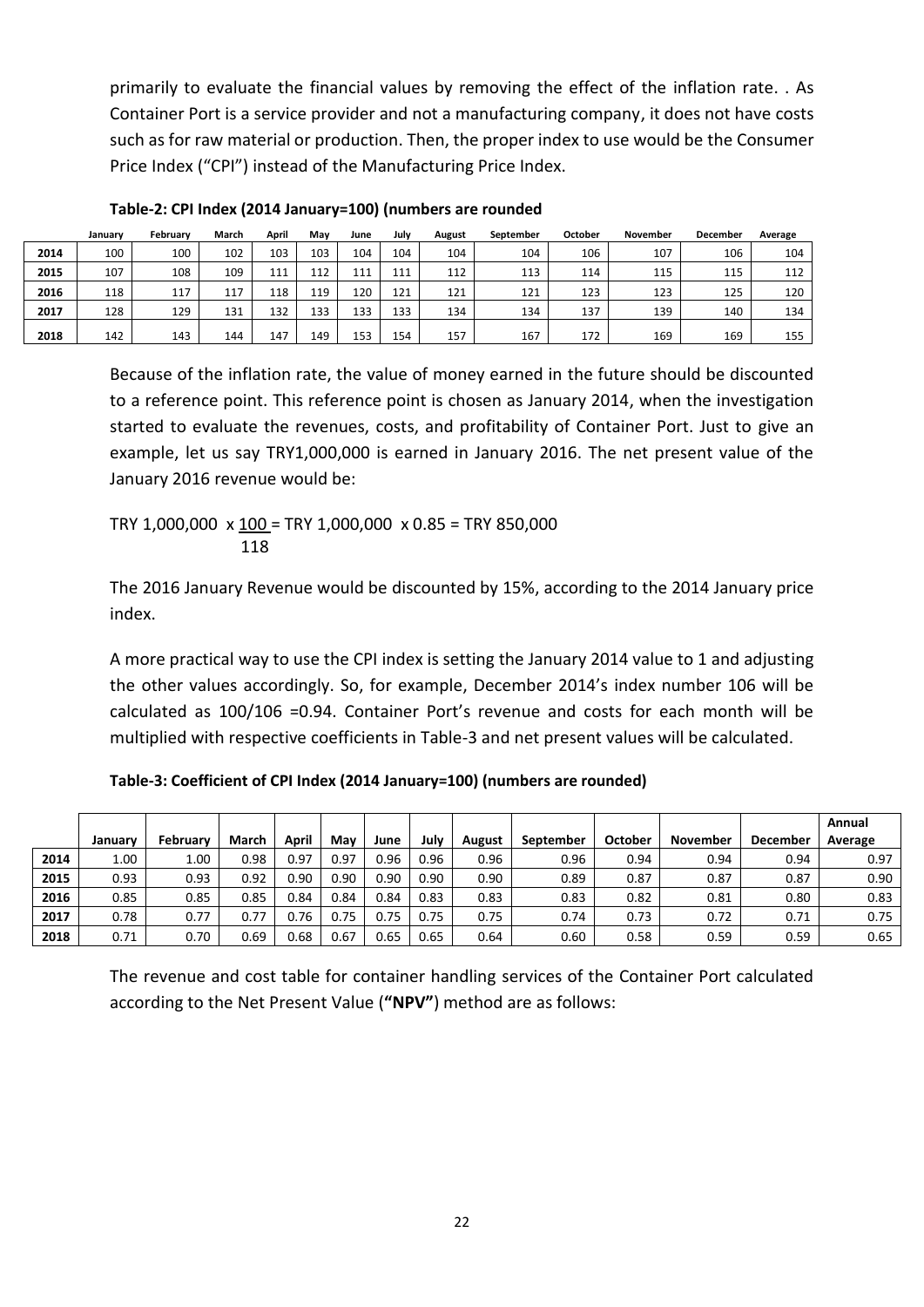| <b>COST ITEMS-Container Handling</b><br><b>Services</b>           | 2014         | 2015       | 2016       | 2017       | 2018       |
|-------------------------------------------------------------------|--------------|------------|------------|------------|------------|
| Personnel Cost                                                    | 5,792,089    | 5,962,797  | 6,072,778  | 5,652,559  | 5,169,476  |
| Electricity                                                       | 247,129      | 247,478    | 249,566    | 261,278    | 264,103    |
| Direct Services (sub contractors,<br>security, cleaning services, | 7,281,721    | 8,352,883  | 8,508,155  | 9,457,119  | 10,808,391 |
| <b>General Management</b>                                         | 724,298      | 968,837    | 951,688    | 1,032,654  | 1,108,211  |
| Depreciation                                                      | 2,413,370    | 3,138,314  | 3,743,493  | 4,117,759  | 4,200,200  |
| Insurance                                                         | 675,744      | 650,079    | 665,510    | 617,664    | 581,566    |
| Amortized concession payment costs                                | 9,531,204    | 8,853,035  | 8,213,502  | 7,392,000  | 6,379,995  |
| <b>Finance Costs</b>                                              | 4,585,404    | 7,621,620  | 8,734,818  | 10,855,909 | 14,539,152 |
| <b>Fuel Costs</b>                                                 | 468,194      | 591,796    | 669,669    | 627,397    | 746,343    |
| <b>COST ITEMS-Container Handling</b>                              |              |            |            |            |            |
| <b>Services</b>                                                   | 2014         | 2015       | 2016       | 2017       | 2018       |
| <b>Maintenance Costs</b>                                          | 164,109      | 197,265    | 191,334    | 187,171    | 210,01     |
| Materials Cost                                                    | 386,139      | 403,498    | 499,132    | 539,052    | 613,875    |
| Customs, Duty and Tax Costs                                       | 289,604      | 331,765    | 341,074    | 366,855    | 355,401    |
| <b>Total Costs</b>                                                | 32,559,005   | 37,319,367 | 38,840,719 | 41,107,416 | 44,976,725 |
| <b>Total Container Handling Revenues</b>                          | 24,326,772   | 37,121,772 | 44,339,598 | 54,024,992 | 68,550,487 |
| <b>Profit</b>                                                     | $-8,232,232$ | $-197,595$ | 5,498,878  | 12,917,576 | 23,573,762 |
| Profitability (%)                                                 | $-25.28%$    | $-0.53%$   | 14.16%     | 31.42%     | 52.41%     |

#### **Table-4: Cost and Revenue Table for Container Handling Services 2014-2018 calculated according to NPV method (Figures are in TRY)**

### <span id="page-22-0"></span>**4.8 Revenue and Cost Percentage of Container Handling Services**

One of the indicators of excessive pricing would be the relative increase of the container handling service revenue share according to its share of cost in total Port figures. If excessive pricing is implemented by increasing the container handling service prices, this would show itself in an increased share of container handling service revenues in total Container Port revenues and a decrease in the corresponding cost shares, thus compensating for possible losses of other Container Port services. For example, if the Port service revenue is TRY 4,000,000 and the Container Handling Service revenue TRY 2,000,000, then the share of the Container Handling service revenues is 50%. Suppose that during this period, Port service costs are TRY 3,000,000 and Container Handling service costs are TRY 450,000. This would mean container handling service costs are 15% of overall port costs. A revenue center providing 50% of the undertaking's revenues while incurring only 15% of the total costs would cast doubt on the pricing policy of the Container Port, suggesting container prices could be increased to subsidize the losses in other port operations. Contrary to this made-up example, in real terms, the cost-share percentage of container handling services were almost on par with its respective revenue share percentage for each year during 2014-2018. As excessive pricing should be part of a greater strategy that aims to increase overall port revenues and profits, the below graphic shows that current container handling services pricing does not constitute an abuse in terms of increasing the profitability of the overall Container Port services.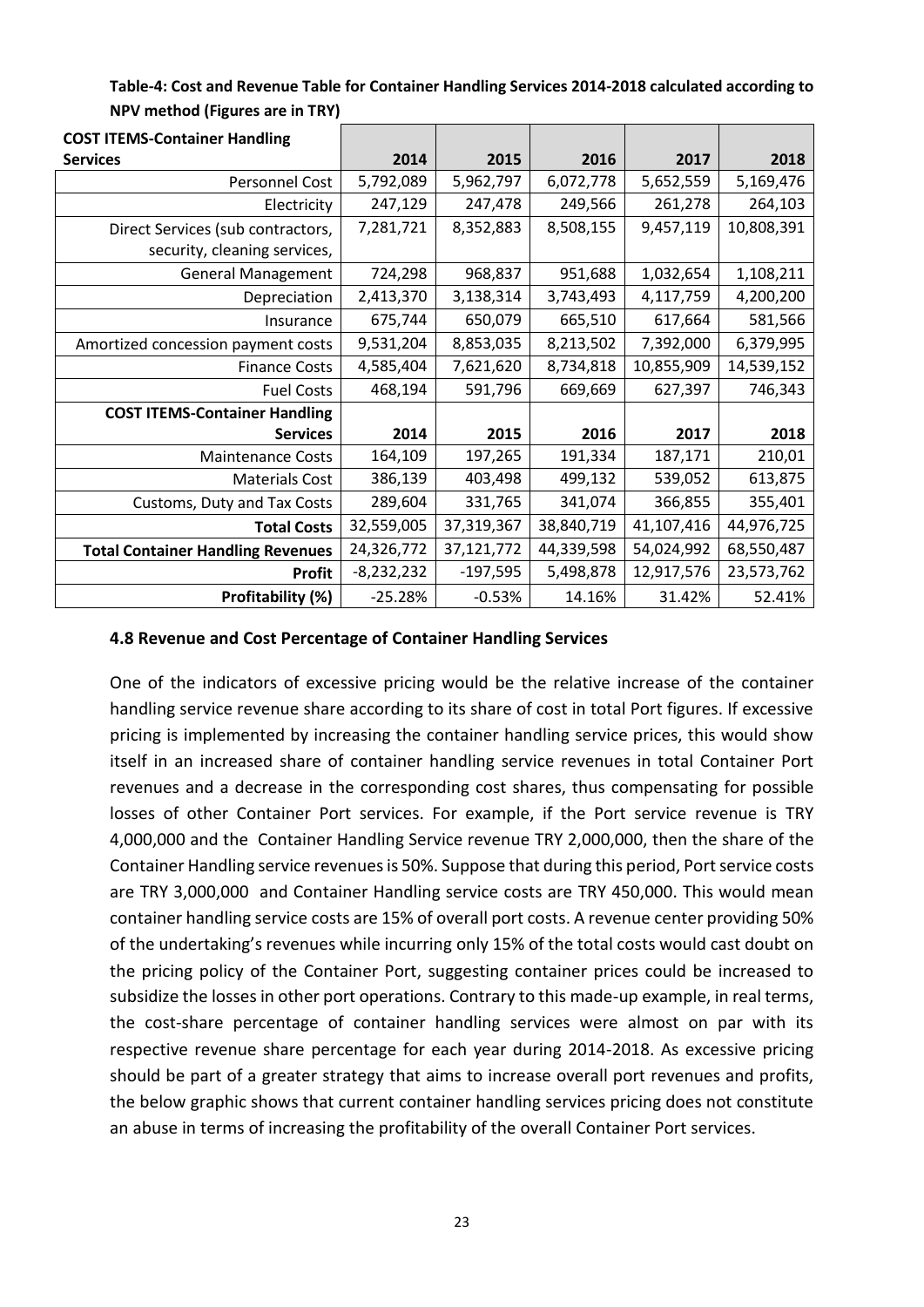

**Graphic-2: Cost and Revenue Share of Container Handling Services during 2014-2018** 

#### <span id="page-23-0"></span>**4.9 Comparison of Port and Container Handling Services Profitability**

Another indicator of excessive pricing would be obtaining higher profitability rates from container handling services compared to the profitability of the overall Container Port services. The summary income statement consists of revenues from the services and related costs from which the profit calculations are derived. Above normal prices would show in the realized profits. As you can see from Table 5, the profitability of container handling services is higher than the profitability of overall port services. The container handling unit prices thus should be analyzed further to evaluate whether excessive pricing is implemented.

|                           | 2014          | 2015         | 2016       | 2017       | 2018        | 2014-2018   |
|---------------------------|---------------|--------------|------------|------------|-------------|-------------|
| Net Sales                 | 49,116,912    | 65,949,429   | 82,140,561 | 94,828,236 | 116,820,472 | 408,855,609 |
| Cost of Sales             | 28,738,413    | 32,427,751   | 34,839,444 | 36,221,301 | 38,338,129  | 170,565,038 |
| <b>Gross Sales Profit</b> | 20,378,499    | 33,521,678   | 47,301,117 | 58,606,934 | 78,482,344  | 238,290,571 |
| Gross Sales Profit (%)    | 41.49%        | 50.83%       | 57.59%     | 61.80%     | 67.18%      | 58.28%      |
| <b>Operational Costs</b>  | 31,418,863    | 36,392,488   | 37,457,116 | 40,029,604 | 45,385,848  | 190,683,920 |
| <b>Operational Profit</b> | $-11,040,365$ | $-2,870,810$ | 9,844,001  | 18,577,330 | 33,096,495  | 47,606,651  |
| Operational Profit (%)    | $-22.48%$     | $-4.35%$     | 11.98%     | 19.59%     | 28.33%      | 11.64%      |
| <b>Profitability (%)</b>  | $-18.35%$     | $-4.17%$     | 13.62%     | 24.36%     | 39.53%      | 13.18%      |

|  | Table-5: Port Summary Income Statement- Net Present Value (TRY) |  |
|--|-----------------------------------------------------------------|--|
|--|-----------------------------------------------------------------|--|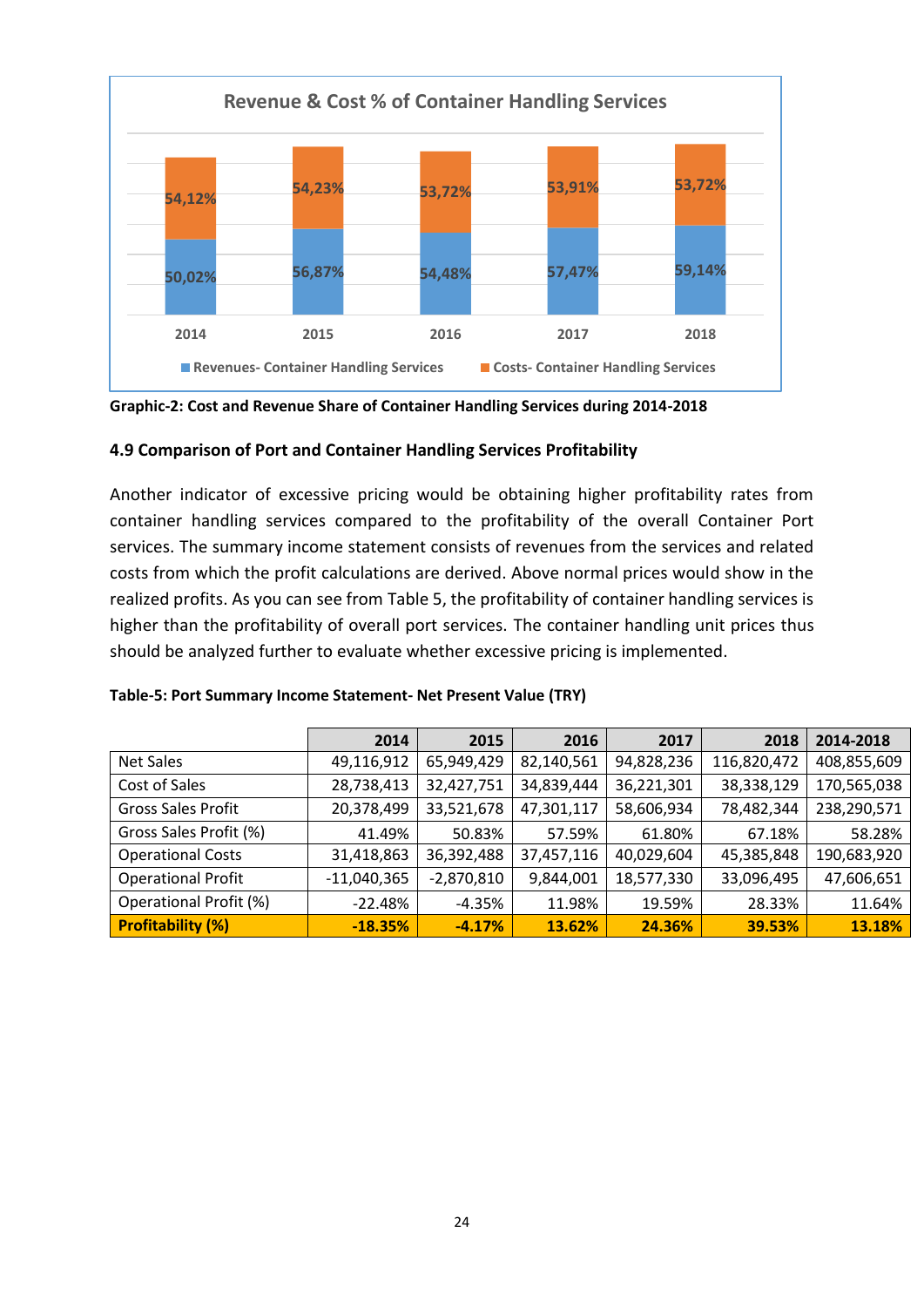#### **Table-6: Container Handling Summary Income Statement- Net Present Value (TRY)**

|                           | 2014         | 2015       | 2016       | 2017       | 2018       | 2014-2018   |
|---------------------------|--------------|------------|------------|------------|------------|-------------|
| Net Sales                 | 24,326,772   | 37,121,772 | 44,339,598 | 54,024,992 | 68,550,487 | 228,363,622 |
| Cost of Sales             | 16,752,751   | 18,894,031 | 19,934,129 | 20,842,334 | 22,012,399 | 98,435,643  |
| <b>Gross Sales Profit</b> | 7,574,021    | 18,227,741 | 24,405,469 | 33,182,658 | 46,538,088 | 129,927,978 |
| Gross Sales Profit (%)    | 31.13%       | 49.10%     | 55.04%     | 61.42%     | 67.89%     | 56.90%      |
| <b>Operational Costs</b>  | 15,806,254   | 18,425,336 | 18,906,591 | 20,265,082 | 22,964,326 | 96,367,588  |
| <b>Operational Profit</b> | $-8,232,232$ | $-197,595$ | 5,498,878  | 12,917,576 | 23,573,762 | 33,560,390  |
| Operational Profit (%)    | $-33.84\%$   | $-0.53%$   | 12.40%     | 23.91%     | 34.39%     | 14.70%      |
| <b>Profitability (%)</b>  | $-25.28%$    | $-0.53%$   | 14.16%     | 31.42%     | 52.41%     | 17.23%      |

\* Gross Sales Profit = Net Sales – Cost of Sales

\* Gross Sales Profit (%) = Gross Sales Profit/Net Sales

\* Operational Profit = Gross Sales Profit- Operational Costs

\* Operational Profit (%) = Operational Profit/Net Sales

\* Profitability (%) = Operational Profit/ (Cost of Sales + Operational Costs)

#### <span id="page-24-0"></span>**4.10 Unit Price/Profit Analysis**

Unit Revenue is calculated by dividing the revenue from container handling services by the number of TEU containers handled in Container Port. As the container revenue is implicit in the full price charged to the port service users, the unit revenue will be equal to the unit price. As can be seen from Table 7, while unit cost decreased, unit price increased during 2014-2018. In terms of total profit, container handling services incurred loss in 2015 and 2016 and then made profits. Because the increase in unit price is greater than the increase in unit costs, the unit profit is also increasing. Although this table resulted in an increased and positive unit profit for container handling services, further analysis should be made to ascertain whether this profit rate is above or below the targeted (or expected) profit rate of Container Port that would guarantee covering the costs and returning a profit to the shareholders above the riskfree return from an alternative investment. The expected profit rate will be explained in later sections.

<span id="page-24-1"></span>

| <b>Container Handling (TRY)</b> | 2014         | 2015       | 2016       | 2017       | 2018       | 2014-2018   |
|---------------------------------|--------------|------------|------------|------------|------------|-------------|
| <b>Total Revenue</b>            | 24,326,772   | 37,121,772 | 44,339,598 | 54,024,992 | 68,550,487 | 228,363,622 |
| <b>Total Cost</b>               | 32,559,005   | 37,319,367 | 38,840,719 | 41,107,416 | 44,976,725 | 194,803,232 |
| <b>Total Profit</b>             | $-8,232,232$ | $-197,595$ | 5,498,878  | 12,917,576 | 23,573,762 | 33,560,390  |
| <b>Total Nr. of Containers</b>  | 28           | 36         | 41         | 44         | 49         | 198         |
| <b>Unit Price</b>               | 868.81       | 1,031.16   | 1,081.45   | 1,227.84   | 1,398.99   | 1,153.35    |
| Unit Cost                       | 1,162.82     | 1,036.65   | 947.33     | 934.26     | 917.89     | 983.85      |
| Unit Profit                     | $-294.01$    | $-5.49$    | 134.12     | 293.58     | 481.10     | 169.50      |
| Unit Profitability (%)          | $-25.28%$    | $-0.53%$   | 14.16%     | 31.42%     | 52.41%     | 17.23%      |

#### **Table-7: Container Handling Unit Price/Cost/Profit- Net Present Value (TRY)**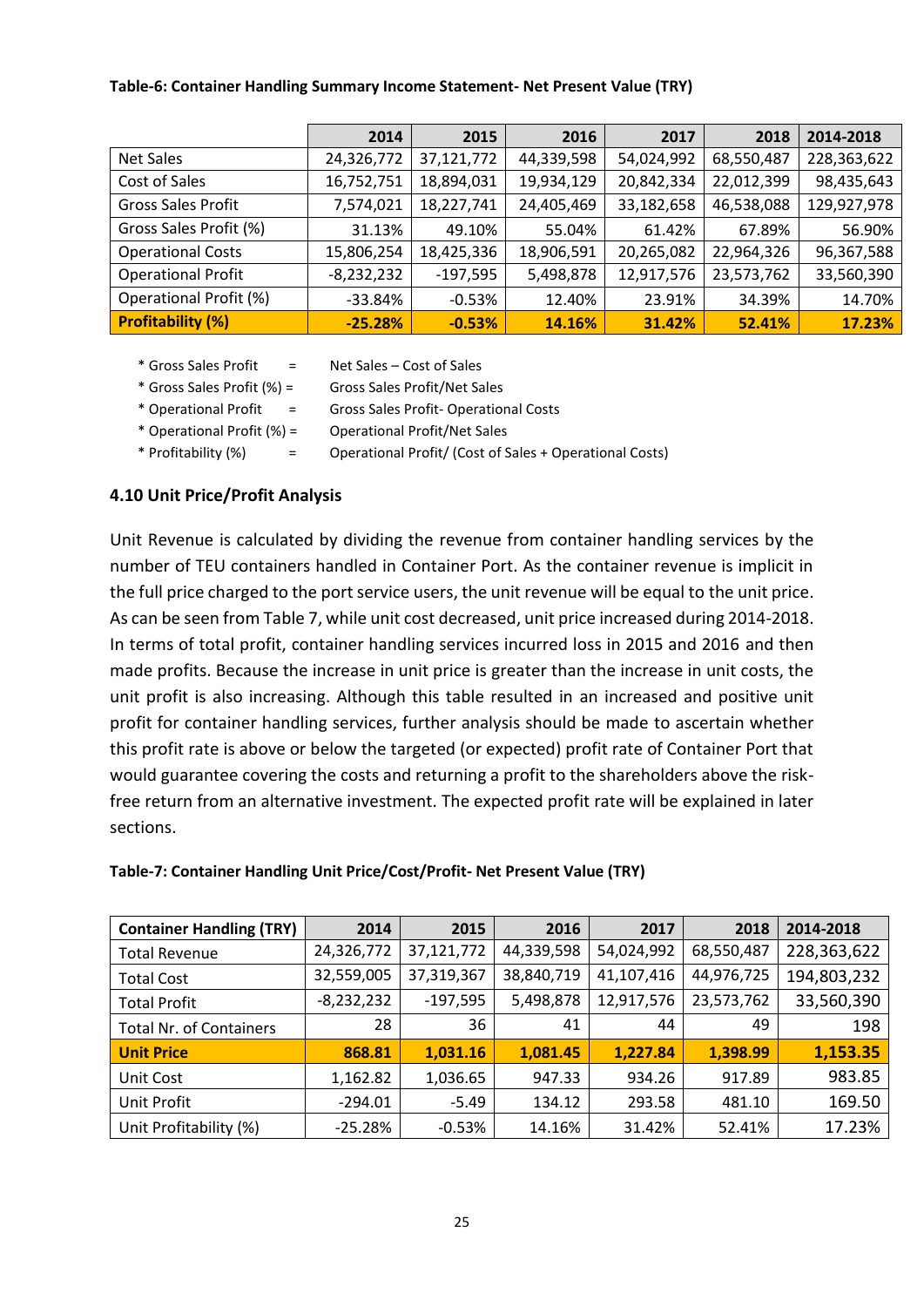#### **4.11 Alternative Revenue with Interest Earned**

The Container Port management paid USD 200 million for the privatization of the Port on 2 January 2010. A substantial amount of the total payment, USD 100 million was paid by using equity capital. The rest of the privatization amount was paid by funds financed with bank loans. The resulting interest payments to the banks are listed in the income statement as a cost item. Not stated in income statements was the opportunity cost of investing the equity capital to an alternative investment other than paying for obtaining the concession rights of the Container Port. The return from a risk-free investment such as the interest payment of a bank deposit should be considered while calculating the expected rate of return.

Calculated Profit-Risk Free Profit = Adjusted Profit.

From the shareholders' point of view, the adjusted profit should be at least equal or higher than the expected profit whereby the expected profit will be analyzed to show whether it is excessive.

To calculate the opportunity cost, the following steps are performed:

- − The future accumulated payment of the equity paid that would earn interest in 36 years<sup>31</sup> by depositing the money into a USD account is determined,
- − The annual portion of this hypothetical accumulated interest payment is estimated,
- − Comparison of container handling revenues and profitability with hypothetical interest payment allocated to container handling services is carried out.

If the new private company did not pay the portion of the privatization amount from its own capital and instead put this amount into a bank deposit account with interest for 36 years, it would have been paid a compounded sum of the initial payment. The compounded sum's annual portion will be compared to the actual profit earned by container handling services and factored in unit container handling service profitability. Like in the *Ege Ports<sup>32</sup>* decision, the comparison could have involved the annual value of the initial payment or annual rent payment allocated to container handling services. The annual rent payment would be equal to (USD 100,000,000/36) x 50%= =USD 1,388,889 As the annual revenue of the Container Port is much higher than the annual rent payment after 2016, the comparison contains the effect of alternative interest revenue over profitability.

<sup>&</sup>lt;sup>31</sup> We assume that operating right of the Container Port is transferred to the new management for 36 years. Accordingly, the interest payment term is 36 years.

<sup>32</sup> The Competition Board's 25 March 2004 dated and 04-22/233-49 numbered. *Ege Ports* preliminary investigation decision.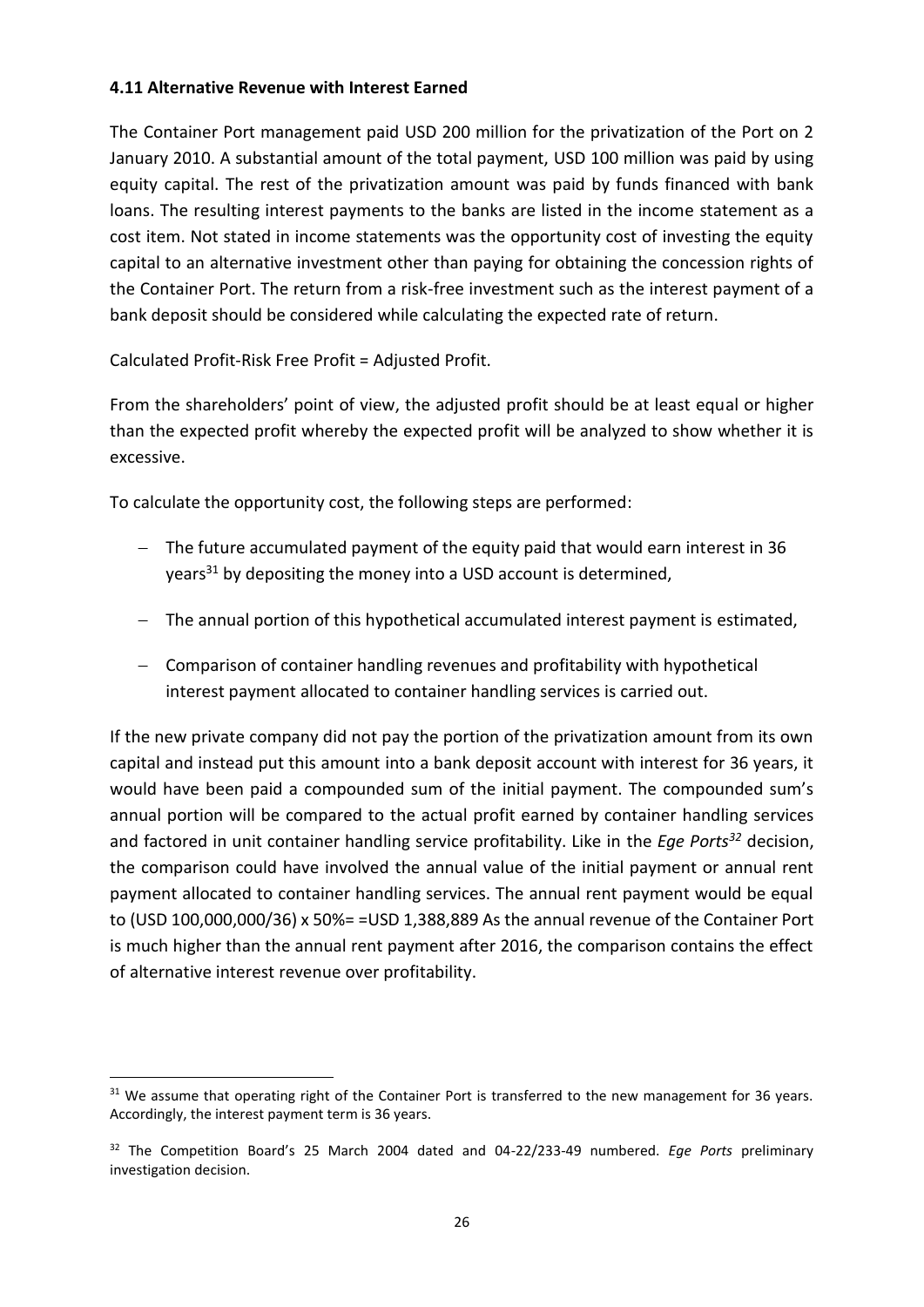### <span id="page-26-0"></span>**4.12 Alternative Interest Revenue Computation Method**

The compounded amount can be calculated by the formula  $A_n = P x (1+i)^n$ 

The variables used in the formula are explained below:

- $A_n =$  Total Accrued Amount
- P = Principal Amount
- i = Annual Interest Rate
- n = Time Period for the interest to be compounded (36 years)

The capital paid for the portion of the privatization amount is in USD, so for the bank deposit with interest scenario, the interest rate is assumed to be the USD rate. Thus, the annual USD interest rates during 2010-2018 are determined. The interest rate for 2019 and beyond is assumed to be the 2018 rate. The rates during 2010-2018 are taken from the statistics of the Turkish Central Bank.

| Equity Payment for obtaining the     |               |                                    |
|--------------------------------------|---------------|------------------------------------|
| concession rights of the Port        | \$100,000,000 |                                    |
| Payment Date                         | 2/01/2010     |                                    |
| US Deposit interest rate at the date |               |                                    |
| of payment -2010                     | 2.88%         |                                    |
| Annual US Dollar Deposit Interest    |               |                                    |
| Rate-Years                           | Annual Rate   | Weight                             |
| 2010                                 | 2.88%         | 1                                  |
| 2011                                 | 2.54%         |                                    |
| 2012                                 | 3.35%         |                                    |
| 2013                                 | 2.87%         |                                    |
| 2014                                 | 2.56%         |                                    |
| 2015                                 | 2.08%         |                                    |
| 2016                                 | 2.12%         |                                    |
| 2017                                 | 2.59%         |                                    |
| 2018-2045                            | 3.14%         | 28.00*                             |
| <b>Estimated Average Annual USD</b>  |               | The sum of the annual interest     |
| Deposit Interest Rate 2018-2045      |               | rate x weight is divided by 36 and |
| (weighted average)                   | 3.03%         | **3.03% is calculated.             |

#### **Table-8: Weighted Average Interest Rate for USD Deposits**

\*28 = (36-8) This is to find the weight of interest rate during 2018-2045 that will be used to find average interest rate for a 36-year period.

\*\*3.03% = (Annual interest rate x Weight for 2010-2045 as shown in Table-8)/36

Suppose that USD 100 million is deposited to a bank account with a 3.03% interest rate per annum for 36 years. In 36 years, the principal amount of USD 100 million becomes USD 292,399,476 with the compounded interest. After deducting USD 100 million from the total accumulated amount, USD 192,399,476 is calculated as the interest revenue in 36 years.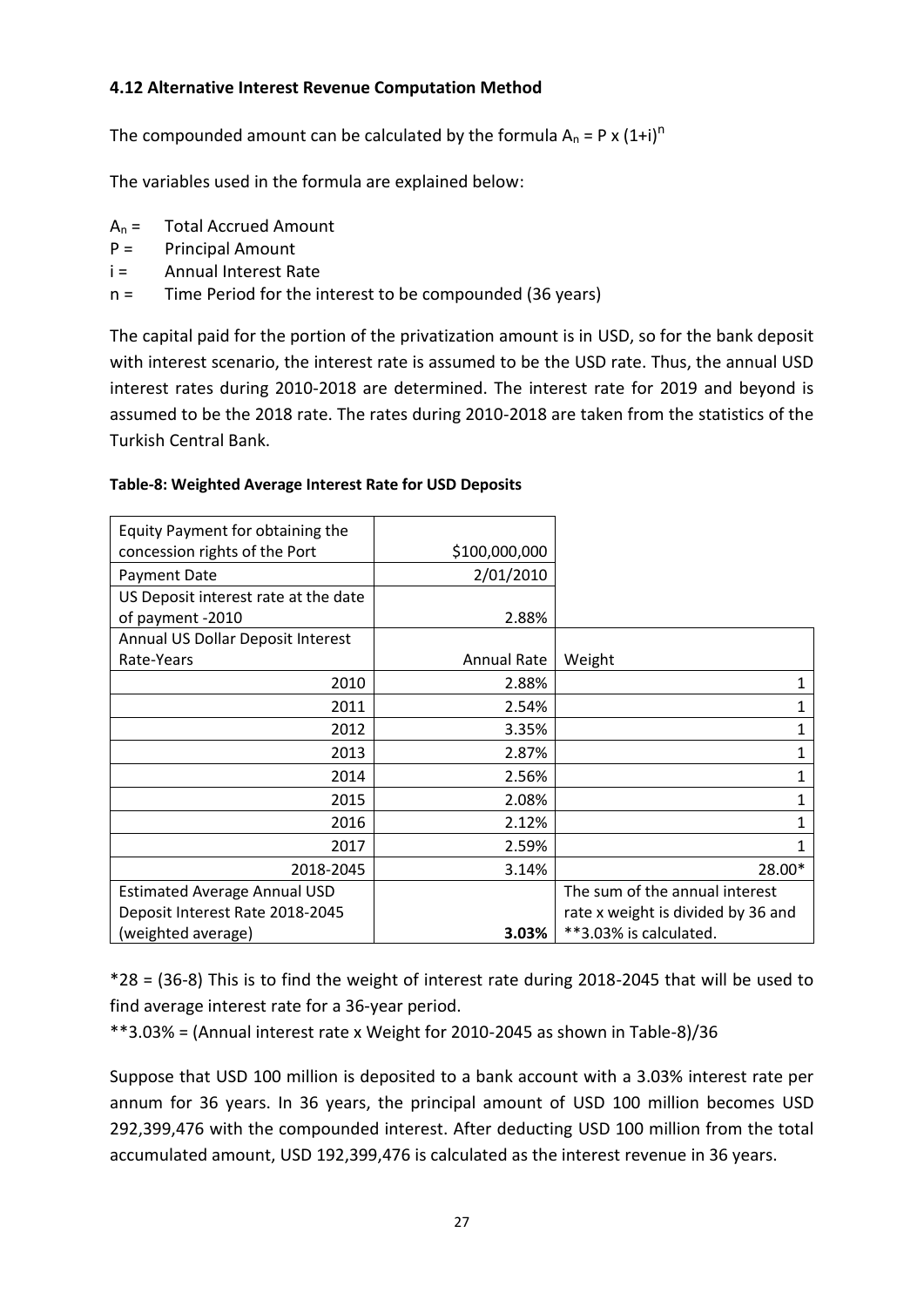The following explanation shows the calculation steps.

 $A_n = P \times (1+i)^n$  $$292,399,476 = $100,000,000 \times (1+3.03\%)$ <sup>36</sup> \$192,399,476 = \$292,399,476-\$100,000,000

The interest revenue of USD 192,399,476 is the compounded amount earned in 36 years. The net present value of the interest revenue will be calculated as follows;

 $$192,399,476 = P \times (1+2.93\%)^{36}$ P = \$65,800,212 (net present value of \$192,399,476)

As the present value is earned in 36 years, the annual value of the net present amount:

 $P/36 = $1,827,784$ 

### <span id="page-27-0"></span>**4.13 Allocating Interest Rate Revenue to Container Handling Services**

The alternative interest revenue is earned for all Container Port services and should be allocated to container handling services according to a defined parameter. The container handling service area constitutes 50% of the total Container Port area. Consequently, the allocation base can be chosen as 50%, from which the interest revenue will be allocated to container handling services. In the EC's *Helsingborg Port* decision<sup>33</sup> the EC determined that square meter area calculation can be used for cost allocation basis.

As a result, 50% of the annual interest revenue of USD 1,827,784 becomes USD 913,892. This revenue would be allocated to container handling services. We would assume that the annual allocated interest revenue will earn 3.03% interest at the end of the year. The compounded values at the end of each year then will be put to deposit accounts with a 3.03% interest rate till the first working date of 2019. USD values are converted to TRY with respect to the annual average rate. A summary of these calculations is shown in Table-9. The container handling services' profits should be more than the interest revenues, so that the shareholders could earn more than a risk-free investment.

As shown in the table, we assume that USD interest is earned after deposited for one year in the bank and at the start of the next year's first working date, its TRY equivalent is calculated by multiplying the then currency exchange rate with the principal plus interest earned in one year. Suppose that at the beginning of 2010, a principal amount of USD 913,892 is deposited for one year with a 3.03% interest rate. At the end of one year, this amount will be equal to \$941,540.

<sup>33</sup> EC, decision no. COMP/A.36.568/D3 Annex 3.1, 23 July 2004, p. 71, para 41. writes that:

<sup>&</sup>quot;*In its Submission of 4 July 2000, Scandlines has allocated 32.7% of the leasehold paid by HHAB to the City of Helsingborg to the ferry-operations. This ratio is based on the fact that, according to Scandlines, the ferryoperations occupy 105,300 m2 out of 174,000 m2 in the North and Ocean harbors, for which HHAB pays a total rent of MSEK 20. MSEK 12.1 should then be allocated to the ferry-operations, which represents 32.7% of the total rent paid by HHAB to the City of Helsingborg.*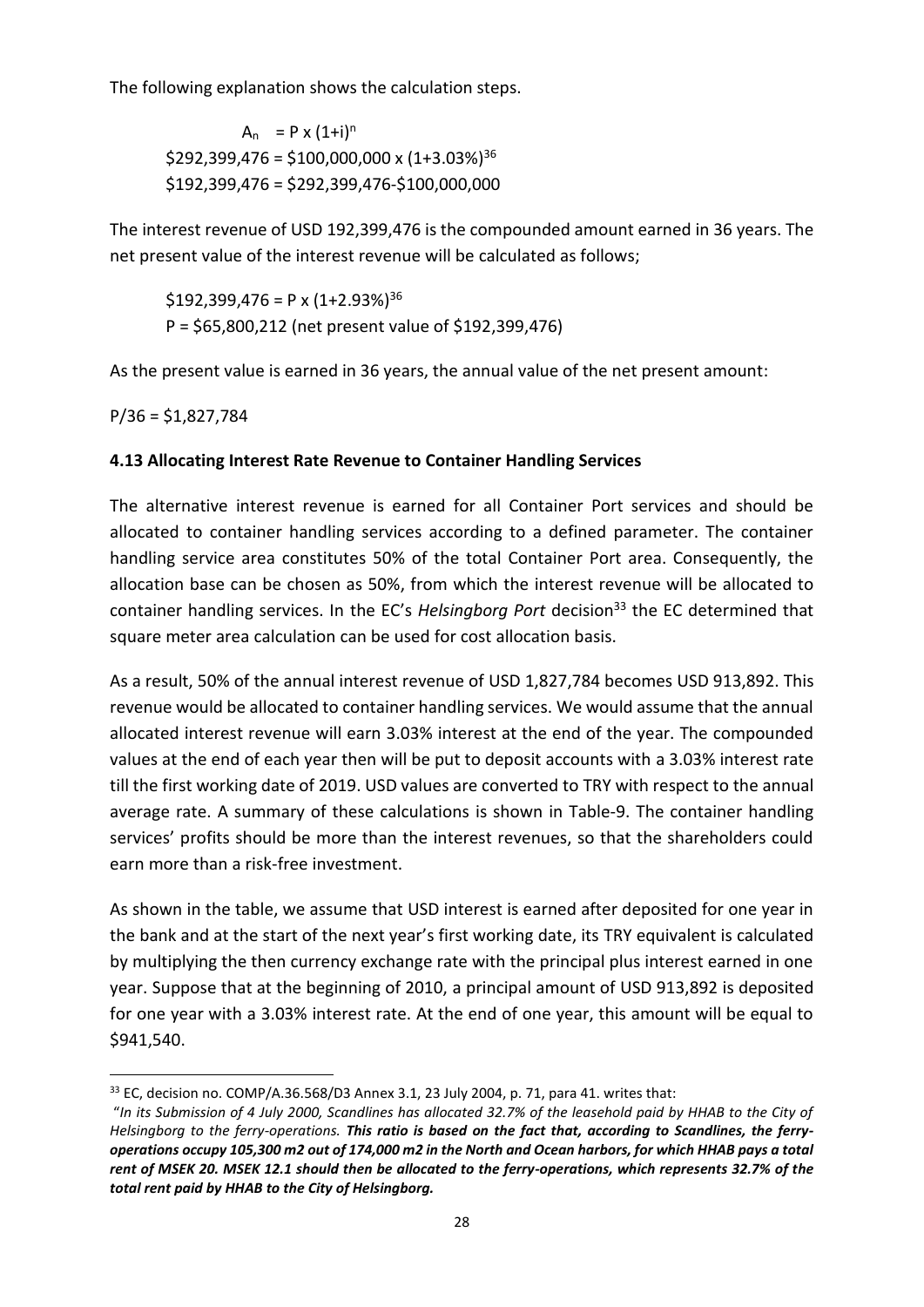USD 941,540= USD913,892 x (1+3.03%) To convert this USD amount to TRY, we have to multiply 2011's first working date's currency rate, 1.5476, with 941,540, which equals TRY 1,457,127.

| Year | <b>Annualized Net Present Value of</b><br><b>Interest Revenue-50% Container</b><br><b>Handling Services</b> | <b>TRY equivalent</b><br>of USD Amount | <b>First Working Date's Currency</b><br>Rate: 1 USD equivalent of 1<br><b>TRY</b> |
|------|-------------------------------------------------------------------------------------------------------------|----------------------------------------|-----------------------------------------------------------------------------------|
| 2011 | \$941,540                                                                                                   | 1,457,127                              | 1.5476                                                                            |
| 2012 | \$970,024                                                                                                   | 1,820,541                              | 1.8768                                                                            |
| 2013 | \$999,370                                                                                                   | 1,769,684                              | 1.7708                                                                            |
| 2014 | \$1,029,603                                                                                                 | 2,236,093                              | 2.1718                                                                            |
| 2015 | \$1,060,752                                                                                                 | 2,487,357                              | 2.3449                                                                            |
| 2016 | \$1,092,842                                                                                                 | 3,215,361                              | 2.9422                                                                            |
| 2017 | \$1,125,904                                                                                                 | 3,978,720                              | 3,5338                                                                            |
| 2018 | \$1,159,966                                                                                                 | 4,367,503                              | 3.7652                                                                            |
| 2019 | \$1,195,058                                                                                                 | 6,371,571                              | 5.3316                                                                            |

#### **Table-9: Annual Interest Revenue during 2010-2018**

All the figures in TRY should be discounted with CPI index values to calculate the net present values of yearly interest revenues. The values in the above annual interest revenue table are discounted according to CPI coefficient values in Table-3. The result is shown in Table 10.

| <b>Annualized Net Present</b><br><b>Value of Interest</b><br><b>Revenue-50% Container</b><br><b>Handling Services</b> | <b>NPV-TRY</b> |
|-----------------------------------------------------------------------------------------------------------------------|----------------|
| Beginning of 2015                                                                                                     | $*2,401,165$   |
| Beginning of 2016                                                                                                     | 2,883,089      |
| Beginning of 2017                                                                                                     | 3,309,847      |
| Beginning of 2018                                                                                                     | 3,269,877      |
| Beginning of 2019                                                                                                     | 4,117,210      |
| Total                                                                                                                 | 15,981,189     |

**Table-10: Net Present Value of Alternative Interest Revenue**

\*2,401,165 = 0.9653 x 2,487,357

The effect of the alternative interest revenue can be shown below:

During 2014-2018, the number of containers handled is 198,000. The alternative interest revenue for one unit equals TRY 80.71. (15,981,189/198,000) That means profit to be earned by container handling services should be on top of TRY 80.71 initial required profit. The effect of alternative interest revenue on profits is shown in Table 11. As can be seen, the alternative interest revenue is subtracted from the total profit and revised profit is calculated. Revised Unit Profit and Revised Unit Profitability are then calculated with respect to the adjusted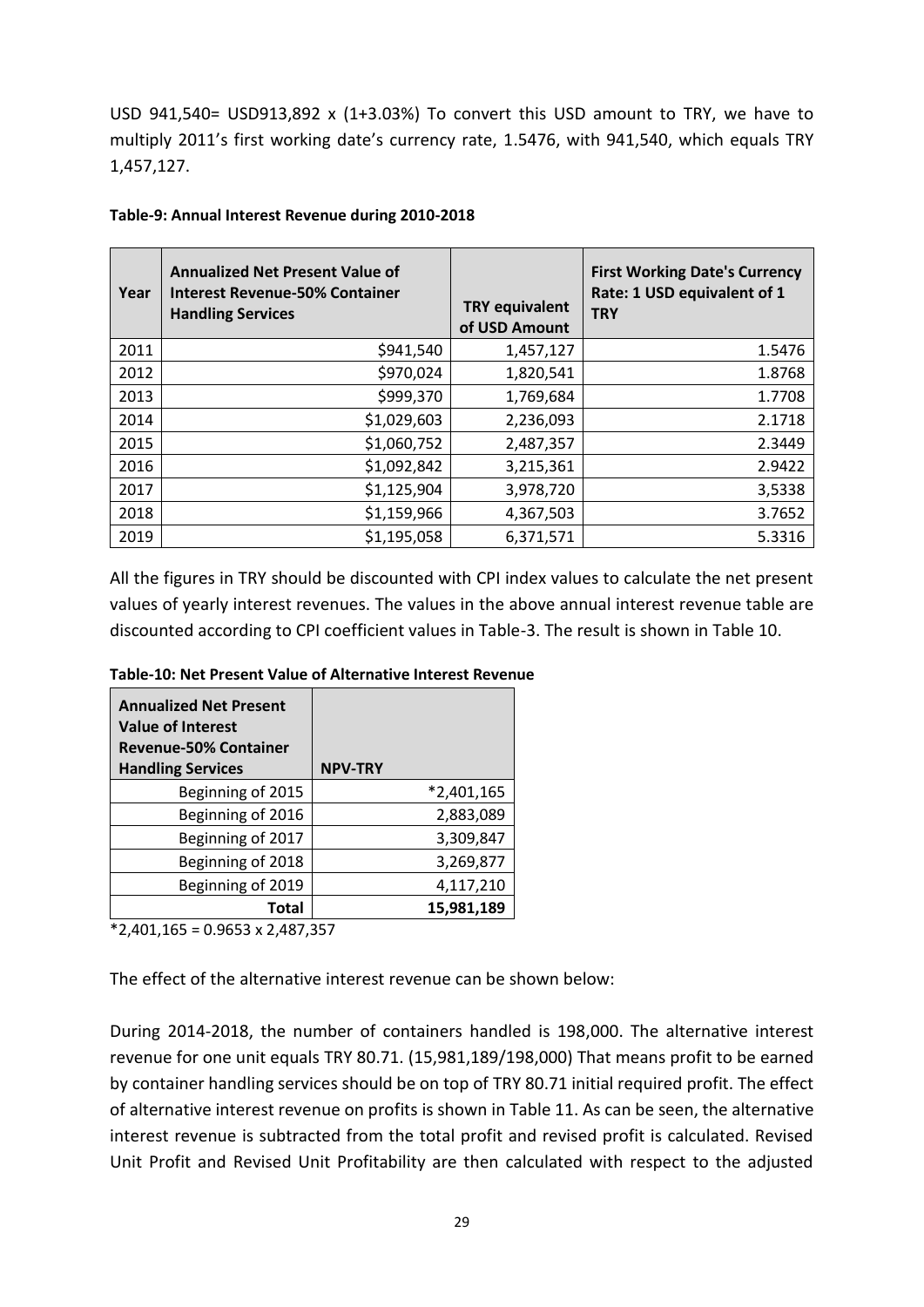profit. After the effect of alternative interest revenue is considered, the profitability percentage is decreased to 9.02% from 17.23% during 2014-2018.

| <b>Container Handling (TRY)</b>       | 2014          | 2015         | 2016       | 2017       | 2018       | 2014-2018   |
|---------------------------------------|---------------|--------------|------------|------------|------------|-------------|
| <b>Total Revenue</b>                  | 24,326,772    | 37,121,772   | 44,339,598 | 54,024,992 | 68,550,487 | 228,363,622 |
| <b>Total Cost</b>                     | 32,559,005    | 37,319,367   | 38,840,719 | 41,107,416 | 44,976,725 | 194,803,232 |
| <b>Total Profit</b>                   | $-8,232,232$  | $-197,595$   | 5,498,878  | 12,917,576 | 23,573,762 | 33,560,390  |
| <b>Total Nr. of Containers</b>        | 28            | 36           | 41         | 44         | 49         | 198         |
| Unit Revenue                          | 868.81        | 1,031.16     | 1,081.45   | 1,227.84   | 1,398.99   | 1,153.35    |
| Unit Cost                             | 1,162.82      | 1,036.65     | 947.33     | 934.26     | 917.89     | 983.85      |
| Unit Profit                           | $-294.01$     | $-5.49$      | 134.12     | 293.58     | 481.1      | 169.5       |
| <b>Unit Profitability (%)</b>         | $-25.28%$     | $-0.53%$     | 14.16%     | 31.42%     | 52.41%     | 17.23%      |
| Alternative Interest Revenue          | 2.401.165     | 2.883.089    | 3.309.847  | 3.269.877  | 4.117.210  | 15.981.189  |
| <b>Revised Profit</b>                 | $-10.633.398$ | $-3.080.684$ | 2.189.032  | 9.647.700  | 19.456.552 | 17.579.201  |
| <b>Revised Unit Profit</b>            | -379.76       | $-85.57$     | 53.39      | 219.27     | 397.07     | 88.78       |
| <b>Revised Unit Profitability (%)</b> | $-32.66%$     | $-8.25%$     | 5.64%      | 23.47%     | 43.26%     | 9.02%       |

**Table-11: Revised Unit Profit with Alternative Interest Revenue- Net Present Value**

\*Unit Revenue = Total Profit/Nr. of Containers

\*Unit Profit = Unit Revenue-Unit Cost

\*Unit Profitability (%) =Unit Profit/Unit Cost

One can see that Revised Unit Profitability is above the USD interest rate but below the TRY interest rate<sup>34</sup> during 2014-2018. The profitability rate in 2018 is 43.26% and well above the TRY interest rate. Thus, this alternative interest revenue method shows that the container handling services pricing did not cause excessive profits for the last five years cumulatively but began to be profitable in the last two years. As the 2018 profitability percentage is high, further analysis will be made to assess whether excessive pricing caused high profitability rates in the last two years.

### <span id="page-29-0"></span>**4.14 The Effect of Future Investments on Profitability Figures**

While calculating its costs and pricing the port services according to its cost structure, Container Port should consider the cost effectiveness of necessary future investments. Expansion, modification, and upkeep of port require constant investments.

Let us assume that the total investment for the next five years beginning from 2019 is TRY 20,000,000. Although most of this investment amount will be spent on the container handling port area, we will use the 50% allocation base for services to calculate the cost that will be charged to container handling services. Half of the investment value (=TRY 10 Million) will be annualized investment cost for the overall Port. 20% of TRY10 million is TRY 2 million for the annual allocated investment cost of container handling port services for the next five years. If

<sup>&</sup>lt;sup>34</sup> The average TRY deposit rate for a period of one year or more is 10.86% during 2014-2018, if we assume that the deposits are made at the first month of the year during 2015-2018.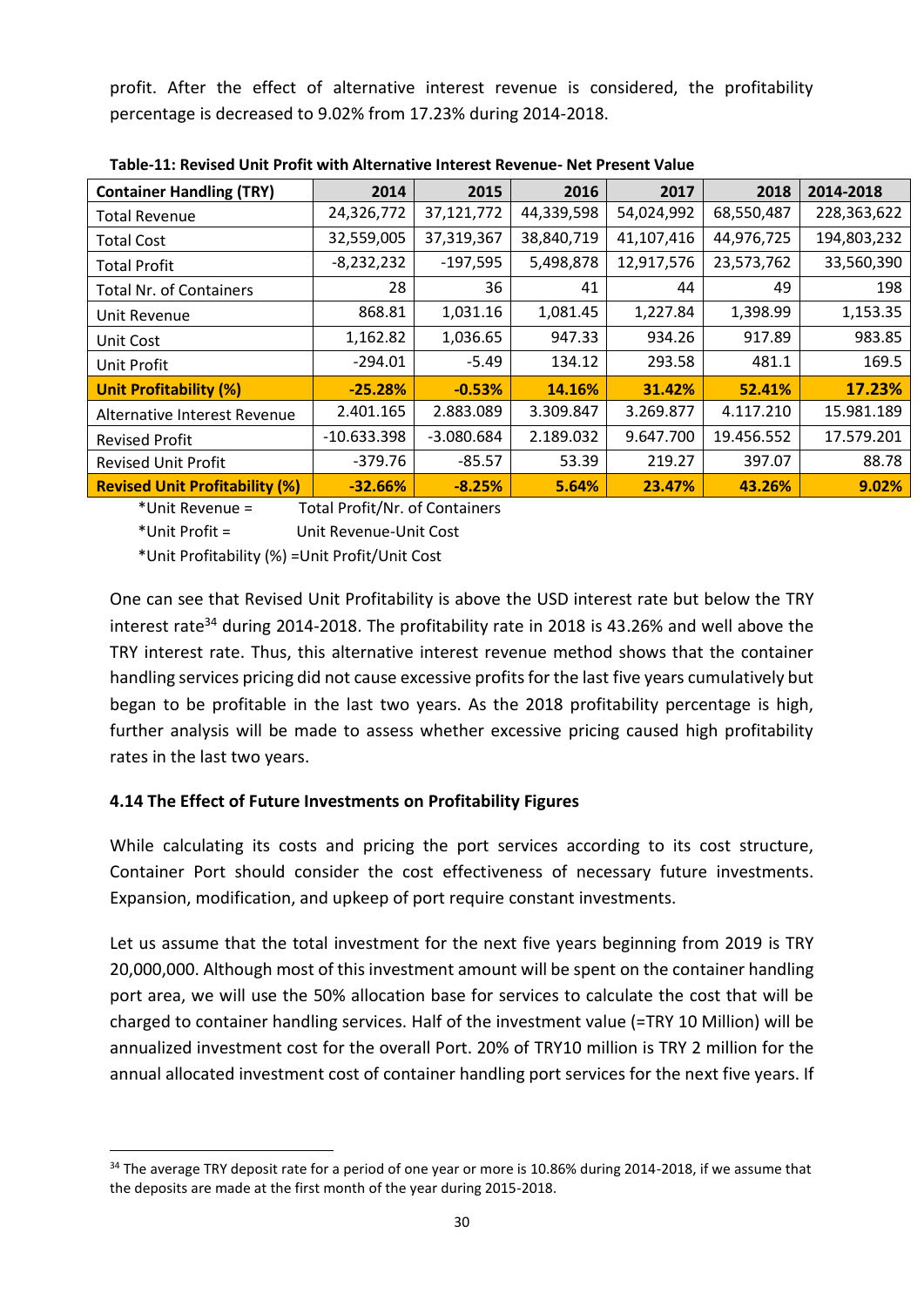the 2018 container units that were handled do not increase, thus 49,000 container units will be handled annually, the unit investment cost per year per container will be TRY 40.82.

| <b>Container Handling (TRY)</b>                                     |            |
|---------------------------------------------------------------------|------------|
| Planned Investment Amount for Container Handling Services for       |            |
| the next 5 years                                                    | 10,000,000 |
| <b>Yearly Portion of Planned Investment Amount</b>                  | 2,000,000  |
| Nr. of estimated containers in 2019                                 | 49,000     |
| Cost of Investment per container                                    | 40.82      |
| Unit Profit                                                         | 481.10     |
| Unit Profit after the cost of investment is deducted                | 440.28     |
| Unit Profitability (%)                                              | 47.97%     |
|                                                                     |            |
| Revised Unit Profit after alternative interest revenue is allocated | 397.07     |
| Cost of Investment per container                                    | 40.82      |
| Unit Profit after adjustments                                       | 356.26     |
| <b>Revised Unit Profitability (%)</b>                               | 38.81%     |

| Table-12: Future Investment's Effect on Unit Profit |  |  |
|-----------------------------------------------------|--|--|
|                                                     |  |  |

The effect of this TRY 40.82 cost caused by new investments is summarized in Table 12. As can be seen, without taking alternative interest revenue into account, the increase in unit cost caused unit profit decrease to TRY 440.28 as opposed to TRY 481.10. The Adjusted Unit Profitability becomes 47.97% instead of 52.41%. After the alternative interest revenue is factored in, the revised unit profitability becomes 38.81%.

As explained above, Container Port must make new investments to upgrade the port facilities. The realized separate Container Port services revenues should be profitable enough that they could enable the Container Port management to set aside provisions for future investments for those separate port services.

Even if an undertaking's current financial reports show a positive profit, because of future investment necessities, the reported profits should be adjusted for the future increased costs and thus decreasing the profitability.

### <span id="page-30-0"></span>**4.15 Positive Effect of USD's Appreciation Against TRY in Profitability**

The positive effect of the USD's appreciation against the TRY is evident in the profitability figures. The Container Port uses USD as the base currency and converts the TRY equivalent of USD tariffs and charges the Port users and reports its financials in TRY. So, any appreciation of USD will be reflected as an increase in revenues even though the sales volume remains the same. Apart from investment costs, all operating costs are in TRY. Thus, the net increase in TRY revenues will be an increase in profits as most of the costs are in TRY. For example, on 2 January 2014, 1 USD equaled 2.1718 TRY, but the rate increased to 5.3316 by 2 February 2019.

The appreciation of USD against TRY at the end of 2018 was 145.49% with respect to 2014. (5.3316/2.1718)-1 =145.49%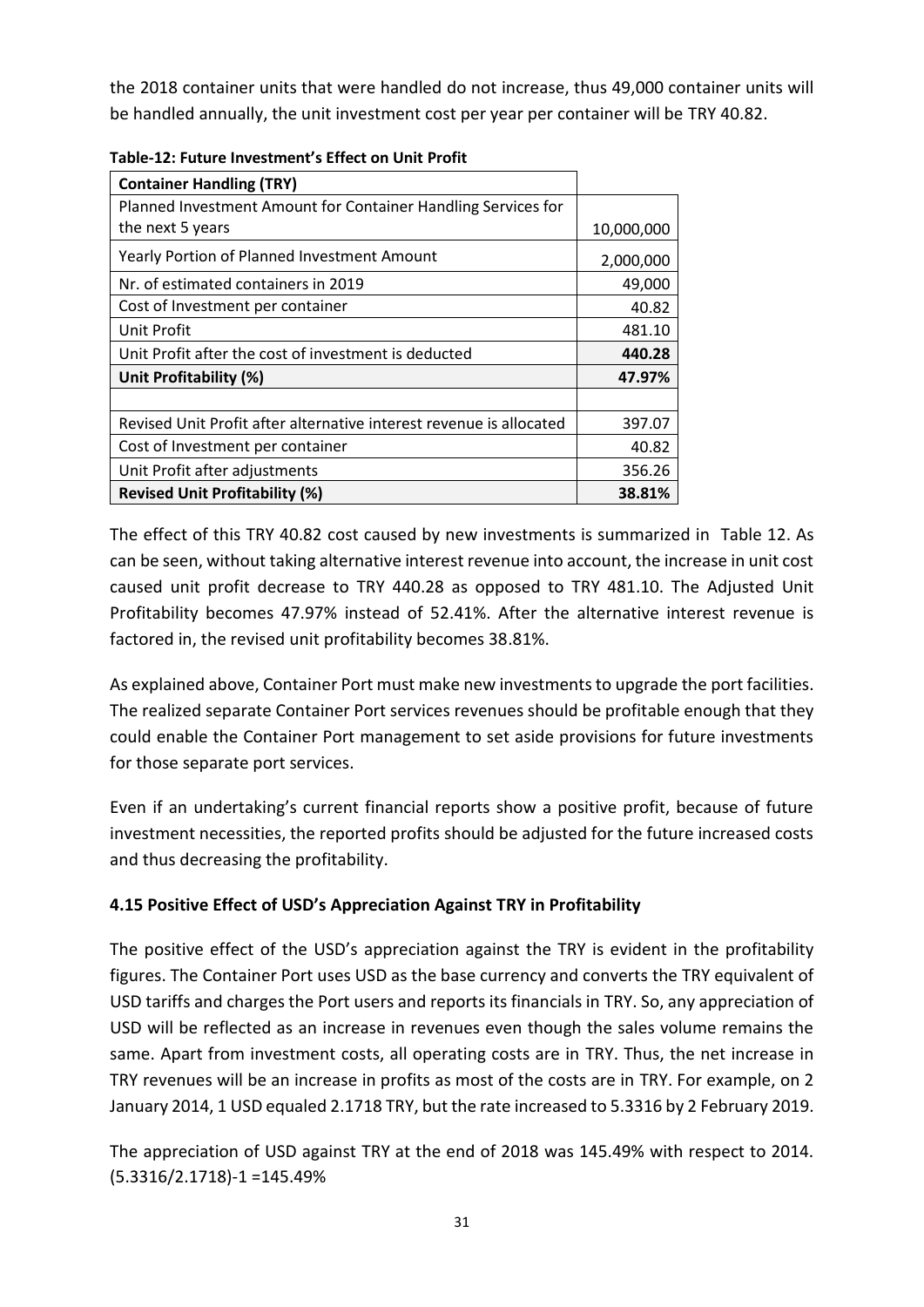Assume that USD 1 million is recorded as revenue in 2018. In TRY terms, the revenue will be 145.49% higher than the same amount of USD revenue in 2014. Conversely, the cost items incurred in TRY will be much less when converted to USD.

The unprecedented appreciation of USD against TRY is a major deterioration in macroeconomic financial indicators. The effect on a privatized port would be increased TRY cost of bank loan payments used for paying the full amount of privatization fee. The revenues which are pegged to USD will increase at the expense of the loss of some price-sensitive port users. The effect on financial statements would be higher profits compared to periods when the USD exchange rate was stable.

Further analysis is necessary to evaluate the price increases in USD terms.

### <span id="page-31-0"></span>**4.16 Economic Value of the Port**

Container Port has several advantages for its container handling service users:

- − Convenient geographical location,
- − Easy access to railroads and intercity highways for transporting companies,
- − High technology container handling equipment,
- − Ample amount of container storage space,
- − Compared to other ports, less average waiting times for ships and less average container handling time for cargo.

These advantages make Container Port economically valuable for companies that use it to load and unload their cargo to and from the cargo-carrying ships.

Table 13 shows that the total number of containers handled in Container Port is much higher than that of the other five competitor ports. The number of containers handled in Container Port shows a steady increase during 2014-2018. It is evident that although there are other competitor ports in the same geographic region, the port users prefer Container Port. In the container handling market specified in the designated geographic region which the other competitor ports are serving, Container Port's market share is 45.86% during 2014-2018, clearly the market leader. It is also remarkable that even the Container Port's price increases during the time, its market share also increases. The trend can be seen in Graphic-3. This trend is a strong indicator of economic value bestowed upon the Container Port by the Port users.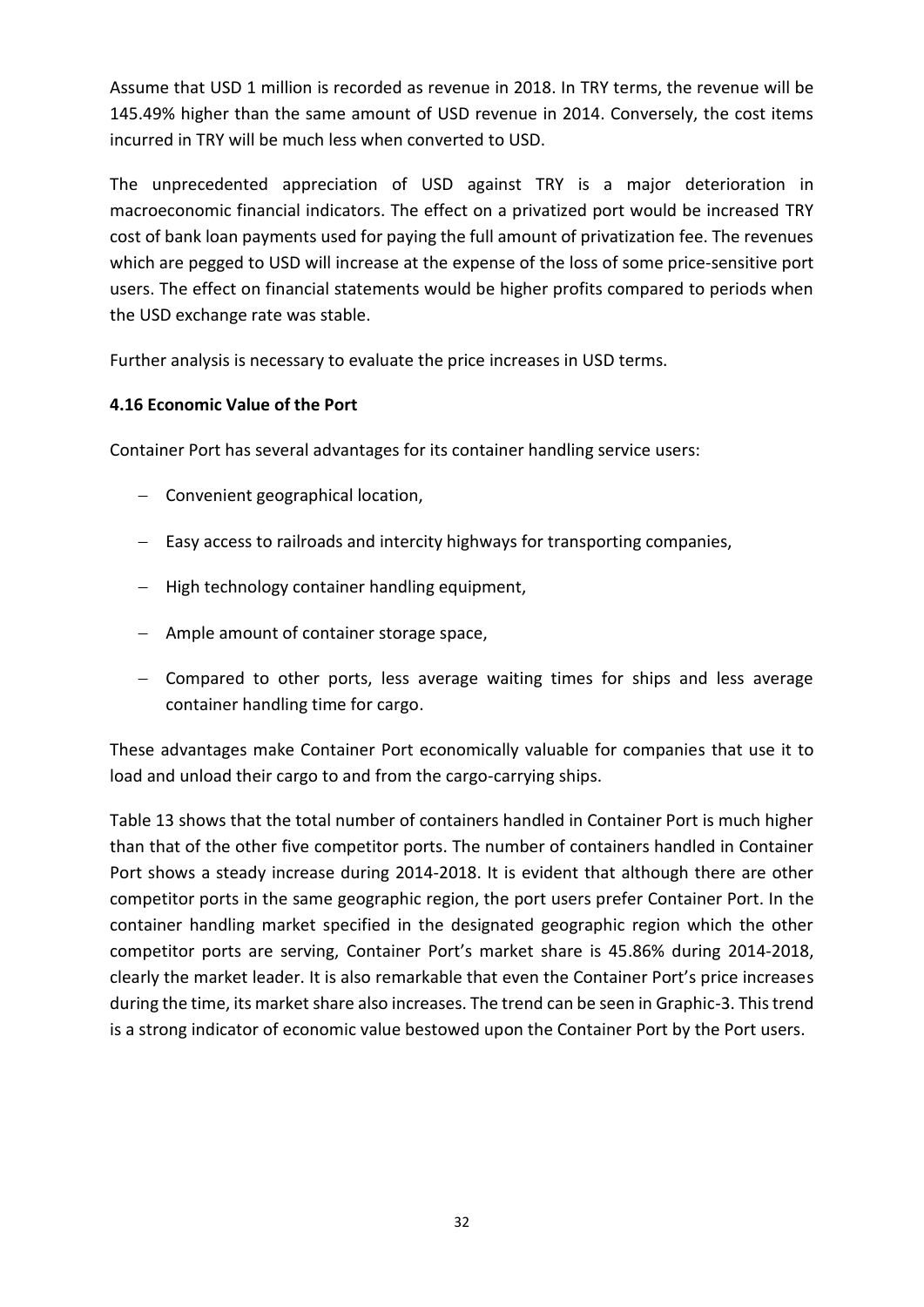#### **Table-13: Number of Containers Handled in the Competitor Ports**

|                                 | Nr. of containers |        |        |        |        |           |
|---------------------------------|-------------------|--------|--------|--------|--------|-----------|
|                                 | 2014              | 2015   | 2016   | 2017   | 2018   | 2014-2018 |
| Competitor Port 1               | 6,000             | 6,400  | 6,600  | 6,900  | 7,100  | 33,000    |
| <b>Competitor Port 2</b>        | 7,000             | 7,300  | 7,450  | 7,700  | 7,900  | 37,350    |
| <b>Competitor Port 3</b>        | 8,000             | 8,250  | 8,500  | 8,800  | 9,250  | 42,800    |
| Competitor Port 4               | 10,000            | 11,000 | 11,200 | 11,400 | 12,400 | 56,000    |
| <b>Competitor Port 5</b>        | 12,000            | 12,500 | 12,800 | 13,300 | 14,000 | 64,600    |
| <b>CONTAINER PORT</b>           | 28,000            | 36,000 | 41,000 | 44,000 | 49,000 | 198,000   |
| <b>Total</b>                    | 71,000            | 81,450 | 87,550 | 92,100 | 99,650 | 431,750   |
| <b>Total excluding the Port</b> | 43,000            | 45,450 | 46,550 | 48,100 | 50,650 | 233,750   |
| <b>Port's Share in Total</b>    | 39.44%            | 44,20% | 46.83% | 47.77% | 49.17% | 45.86%    |



**Graphic-3: Unit Price (NPV) and Market Share during 2014-2018** 

An important aspect of economic value is the operational efficiency of Container Port. As container handling efficiency translates into less waiting time, speed retrieval of containers from the container terminals, Container Port users are direct beneficiaries of the improved container handling services. The below graphic shows container ships' average time spent at Container Port. The ships spend the least amount of time, 16 hours, at Container Port for container handling services to finalize their operations and leave the Port, while the same process takes 32 hours at Competitor-1 Port. Even if Competitor-1's unit container handling prices are less than Container Port, the port probably will prefer to use Container Port's services because of the much quicker turnaround time.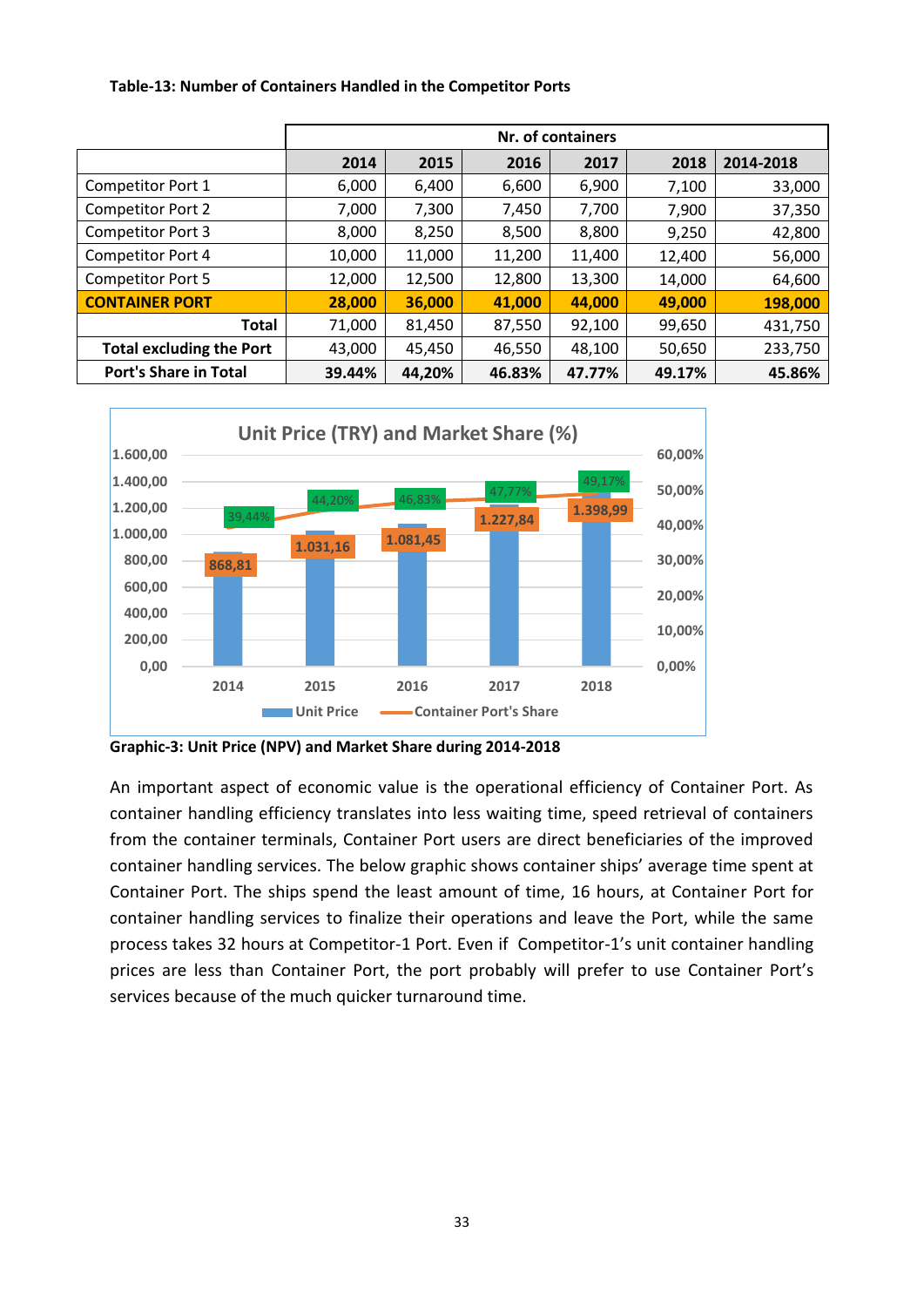

**Graphic-4: Average Time Spent at the Container Port in 2018** 

Another important operational efficiency criterion is average container dwell time. Dwell time is the amount of time a container waits to get picked up at a marine terminal after being unloaded from a vessel.<sup>35</sup> This metric is especially important for importers as less dwell time means more trade. The Port has a clear advantage against its competitors in average dwell time, as depicted in Graphic-5.



**Graphic-5: Average Container Dwell Time at the Container Port in 2018** 

The EC's *Helsingborg Port* decision<sup>36</sup> states that economic values specific to the ports should be taken into consideration. To put it differently, taking into consideration only costs while

<sup>&</sup>lt;sup>35</sup> Pacific Merchant Shipping Association, available at:

<http://www.pmsaship.com/pdfs/PMSA%20Press%20Release%20Container%20Dwell%20Time%2011-17-16.pdf>

<sup>36</sup> EC's 23.07.2004 dated and COMP/A.36.568/D3 nr. Helsingborg Port decision p. 50, par. 226:

<sup>&</sup>quot;*Moreover, the "cost-plus approach" suggested by Scandlines only considers the conditions of supply of the product/service. The determination of the economic value of the product/service should also take account of other non-cost related factors, especially as regards the demand-side aspects of the product/service concerned.*" EC. Helsingborg Port decision, no. COMP/A.36.568/D3, 23 July 2004 p. 50, par. 227: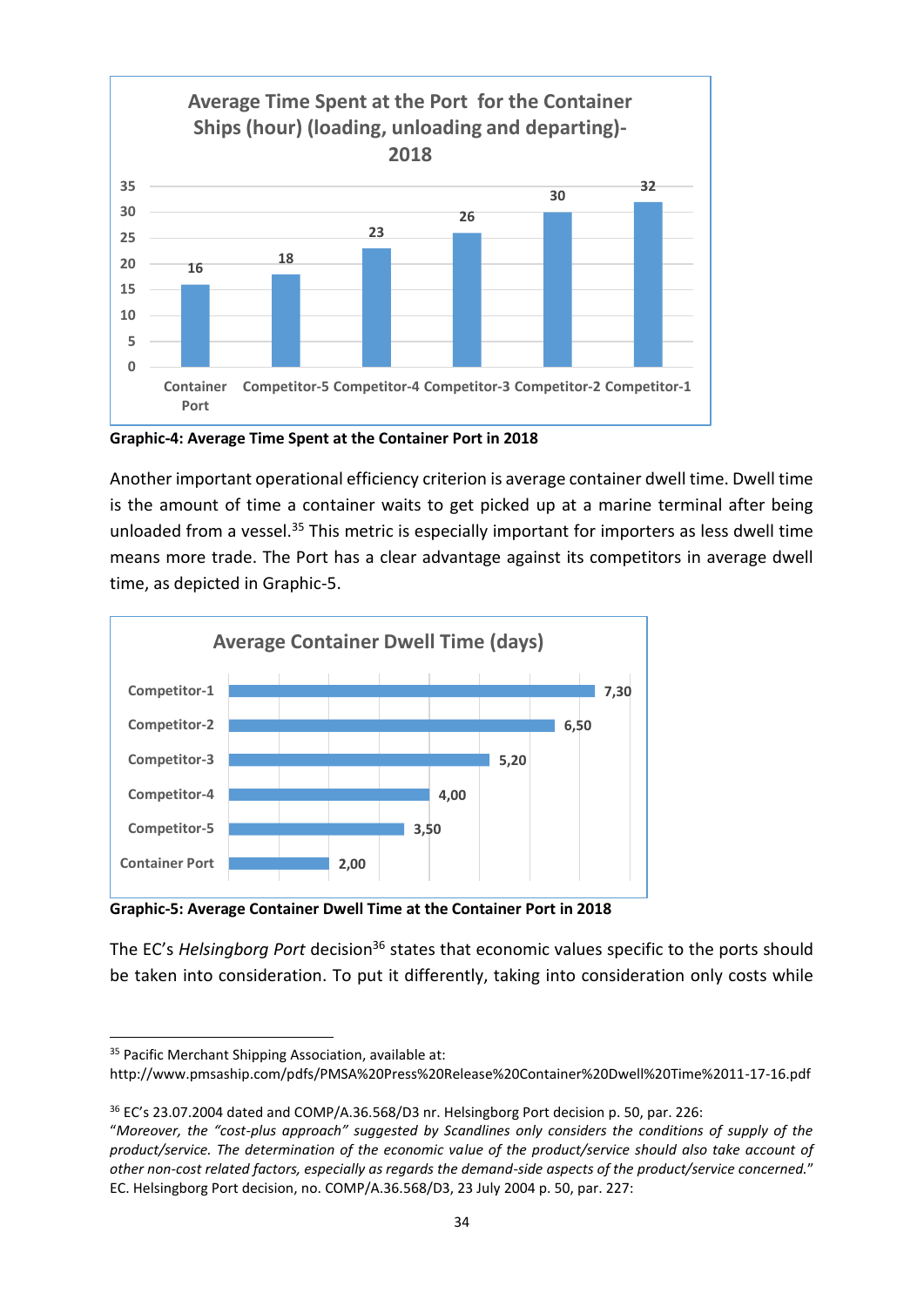examining prices would be to investigate the supply side without considering the demand side. Demand-side evaluations also should be analyzed while investigating excessive pricing claims as the Port's various benefits to the service users and its value justify higher prices compared to other competitor ports. This justification can be evaluated as reasonable and has an economic rationale.

### <span id="page-34-0"></span>**4.17 Price Comparison of the Port with its own Prices**

In line with Economic Value Test methodology, first, the Container Port's tariff and unit costs will be evaluated. Subsequently, Container Port's unit prices and unit profits will be compared to its competitors' unit values, operating in the same geographic location with similar services while taking into consideration that Container Port and its competitors have different price and cost structure.

The first evaluation is the change in the Container Port's unit prices during 2014-2018. Graphic-6 shows that the unit price steadily increased during 2014-2018. Except for 2016, the price increase percentage differed between 13.54% and 18.69%.



**Graphic-6: Unit Price (TRY) and Yearly % Change during 2014- 2018 – NPV Method**

Contrary to the trend in unit prices, Container Port's unit costs decreased during 2014-2018. In 2015, the decrease was 10.85% and in 2016, it was 8.62%. As the prices increased and costs decreased, the financial outcome resulted in increased profits as shown in Graphic-8.

<sup>&</sup>quot;*The demand-side is relevant mainly because customers are notably willing to pay more for something specific attached to the product/service that they consider valuable. This specific feature does not necessarily imply higher production costs for the provider. However, it is valuable for the customer and for the provider, and thereby increases the economic value of the product/service.*"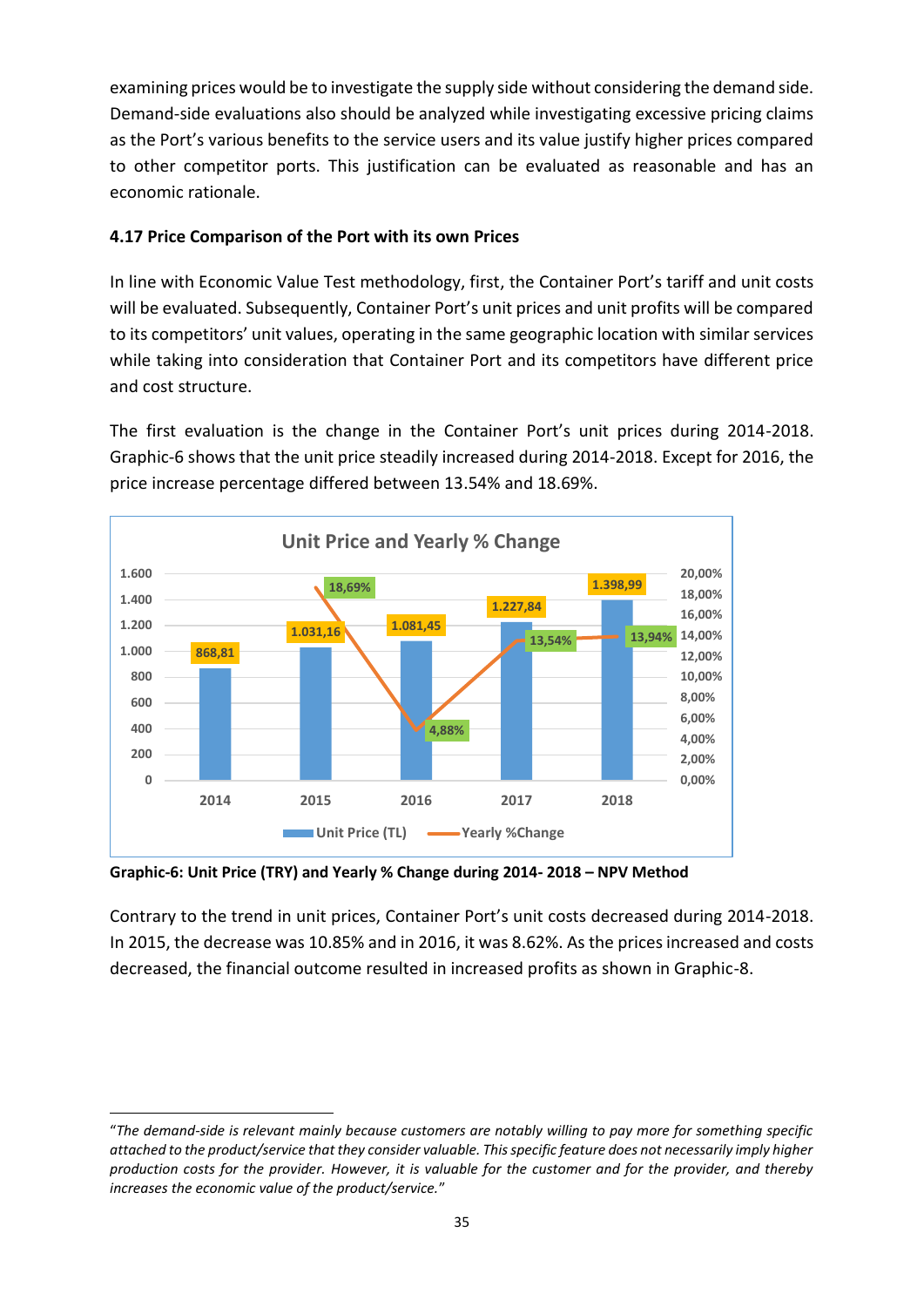

**Graphic-7: Unit Cost (TRY) and Yearly % Change during 2014- 2018 – NPV Method**





All financial analysis made to that point has been realized with the net present value method. This method is superior to the present value method in that it considers the discounted values caused by inflation. As the charged prices reflect the current financial burden on Container Port users, examining the current prices using the present value method also provides insight into whether excessive pricing was implemented during 2014-2018, in addition to the net present value method. Thus, another way to look at the prices is to compare their present value converted to the annual USD equivalents. As can be seen from Table-14, the yearly unit price increases change between 13.04% and 32.01%, which might be deemed as high. When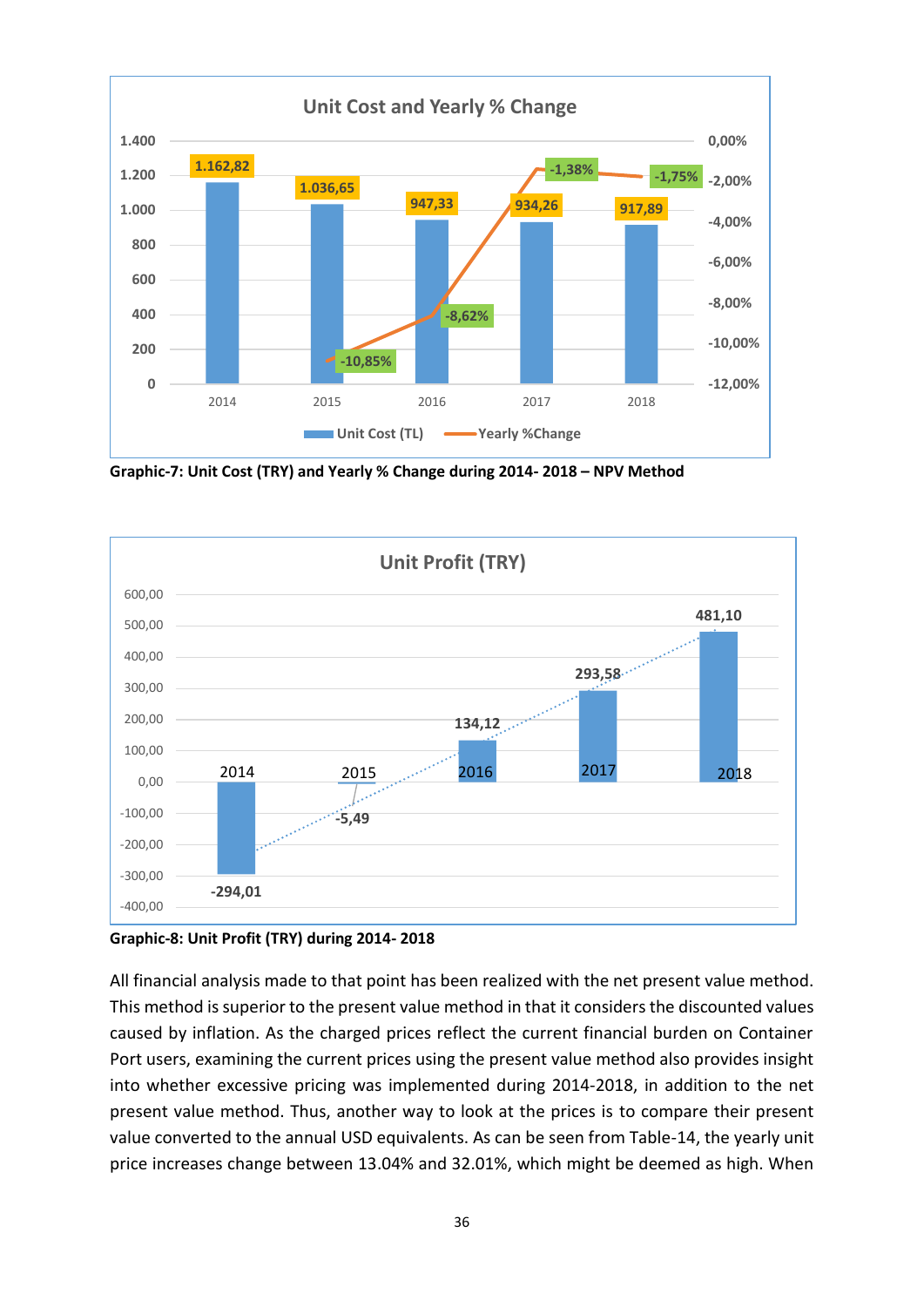the USD equivalents of the prices are examined, the increase percentages are dramatically reduced compared to the TRY increase percentages. The yearly USD price increases are at most 4.49% compared to 32.01% in present unit price percentage increase. The reason is an unprecedented appreciation of the USD against the TRY during 2014-2018. Coupled with the necessity to pay back the USD loans that were used to make payment as per the concession agreement, the shrinking revenues in USD terms show a difficult financial position for Container Port.

|                                    | UNIT PRICES |        |          |        |        |  |
|------------------------------------|-------------|--------|----------|--------|--------|--|
| <b>Container Handling Services</b> | 2014        | 2015   | 2016     | 2017   | 2018   |  |
| <b>Container Port (TRY)</b>        | 900         | 1,150  | 1.300    | 1.640  | 2,165  |  |
| Yearly Change % (TRY)              |             | 27.78% | 13.04%   | 26.15% | 32.01% |  |
| Container Port (USD) *             | 411.36      | 422.79 | 430.29   | 449.60 | 449.78 |  |
| Yearly Change % (\$)               |             | 2.78%  | $1.77\%$ | 4.49%  | 0.04%  |  |

**Table-14: Net Present Values of Unit Price in TRY and \$ during 2014-2018**

\*USD prices are calculated using the annual average currency rate as shown in Table-15.

#### **Table-15: Annual Average USD Exchange Rate during 2014-2018**

| Year | <b>Annual Average</b><br><b>USD Exchange Rate</b> |
|------|---------------------------------------------------|
|      |                                                   |
| 2014 | 2.1879                                            |
| 2015 | 2.7200                                            |
| 2016 | 3.0212                                            |
| 2017 | 3.6477                                            |
| 2018 | 4.8134                                            |

#### <span id="page-36-0"></span>**4.18 Price Comparison of the Port with its Competitors' Prices**

While making price comparison with other ports, it is not easy to conclude without considering the different cost structures, revenues, investments, operations, and size of these ports. For using the results of price comparison to decide about excessive pricing, the compared port should be similar in abovesaid elements. We assume that the competitor ports are somewhat like Container Port. This similarity does not imply that the other ports made similar investments and are as technologically advanced as Container Port. It only means that port users have the option to use these alternatives although other ports do not have the same level of service that Container Port could provide.

The first price comparison will be in present value TRY terms. As can be seen from Table 16, Container Port's prices are higher than all the competitor ports in each year during 2014-2018. The average prices of competitor ports are below the Container Port's prices and this price difference is between 29.23% and 42.73% during 2014-2018. Container Port's unit container handling price is quite high compared to other competitor ports.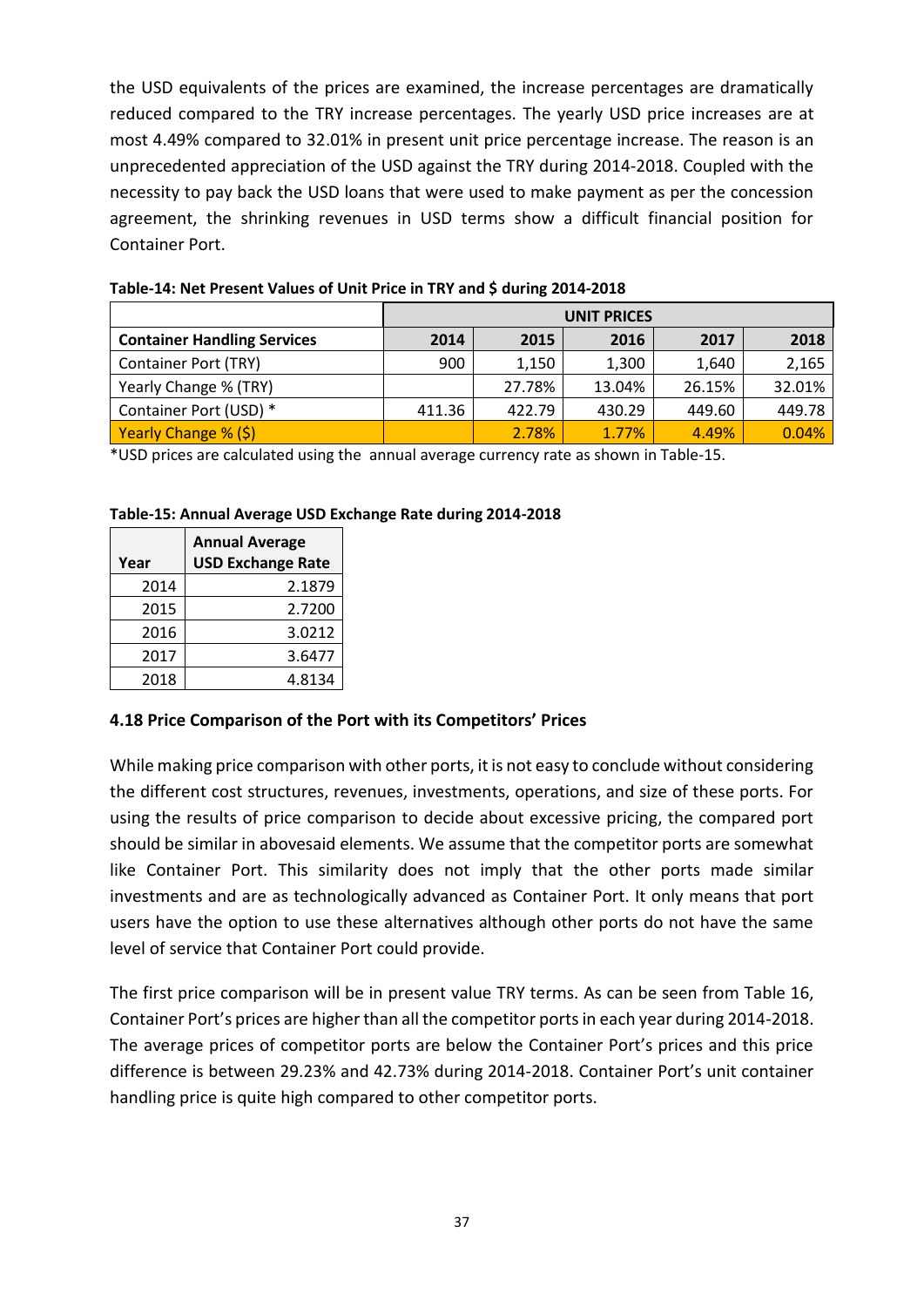|                                                                              | <b>UNIT PRICES (TRY)</b> |        |        |        |        |  |  |
|------------------------------------------------------------------------------|--------------------------|--------|--------|--------|--------|--|--|
| <b>Container Handling Services</b>                                           | 2014                     | 2015   | 2016   | 2017   | 2018   |  |  |
| Competitor Port-1                                                            | 490                      | 600    | 750    | 850    | 1,000  |  |  |
| <b>Competitor Port-2</b>                                                     | 550                      | 700    | 850    | 950    | 1,150  |  |  |
| <b>Competitor Port-3</b>                                                     | 600                      | 750    | 900    | 1,000  | 1,200  |  |  |
| <b>Competitor Port-4</b>                                                     | 650                      | 800    | 1,000  | 1,150  | 1,350  |  |  |
| <b>Competitor Port-5</b>                                                     | 700                      | 825    | 1,100  | 1,250  | 1,500  |  |  |
| <b>Container Port</b>                                                        | 900                      | 1,150  | 1,300  | 1,640  | 2,165  |  |  |
| Average excluding Container Port                                             | 598                      | 735    | 920    | 1,040  | 1,240  |  |  |
| Price difference with Container Port and<br>average of the other competitors | 33.56%                   | 36.09% | 29.23% | 36.59% | 42.73% |  |  |

#### **Table-16: Unit Price Comparison of Competitor Ports in TRY during 2014-2018**

The below graphic shows that, especially during 2017 and 2018, the price difference between Container Port and the average price of competitor ports increased.



**Graphic-9: Unit Price Comparison – Container Port vs Competitor ports during 2014- 2018**

One way to look at the comparative price increases is by keeping 2014 prices constant and calculating each year's price increases with respect to 2014 prices. This analysis is depicted in Graphic-10. The Port's prices were 141% higher compared to its 2014 prices, while other ports' average prices were 107% higher compared to its 2014 prices. The price increase difference between Container Port and other competitor ports' average unit prices was 34 percentage points in 2018.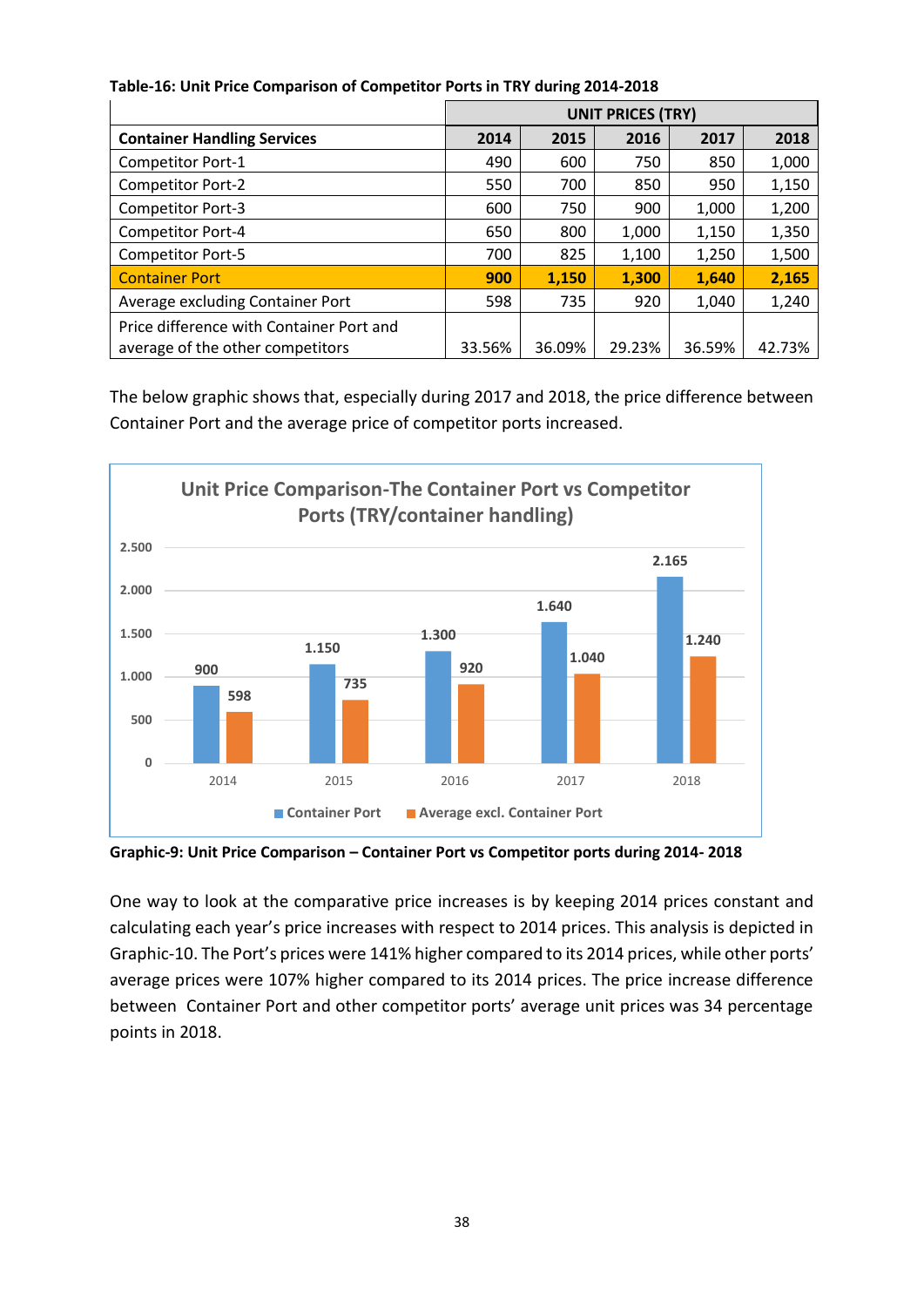

**Graphic-10: Indexed Values for Unit Price Comparison in TRY during 2014- 2018**

When the TRY net present value unit prices are converted to USD prices using the annual average exchange rates in Table-15, the price difference percentage does not change but the comparative price increases would change as the TRY prices are disproportionately decreased thanks to the USD's appreciation against the TRY.

|                                                                              | <b>UNIT PRICES (USD)</b> |        |        |        |        |  |
|------------------------------------------------------------------------------|--------------------------|--------|--------|--------|--------|--|
| <b>Container Handling Services</b>                                           | 2014                     | 2015   | 2016   | 2017   | 2018   |  |
| <b>Competitor Port-1</b>                                                     | 224                      | 221    | 248    | 233    | 208    |  |
| <b>Competitor Port-2</b>                                                     | 251                      | 257    | 281    | 260    | 239    |  |
| <b>Competitor Port-3</b>                                                     | 274                      | 276    | 298    | 274    | 249    |  |
| <b>Competitor Port-4</b>                                                     | 297                      | 294    | 331    | 315    | 280    |  |
| <b>Competitor Port-5</b>                                                     | 320                      | 303    | 364    | 343    | 312    |  |
| <b>Container Port</b>                                                        | 411                      | 423    | 430    | 450    | 450    |  |
| Average excluding Container Port                                             | 273                      | 270    | 305    | 285    | 258    |  |
| Price difference with Container Port and<br>average of the other competitors | 33.56%                   | 36.09% | 29.23% | 36.59% | 42.73% |  |

**Table-17: Unit Price Comparison of Competitor Ports in USD during 2014-2018**

When the below Graphic-11 values are examined, we can observe that Container Port's USD prices were 9% higher compared to its 2014 prices, whereas the other ports' average prices were 6% lower compared to its 2014 prices. The USD price increase difference between Container Port and other competitor ports' average unit prices was 15 percentage points in 2018. Compared to the TRY price difference, the USD price difference between Container Port and competitor ports are lower, but still a solid 15 percentage points.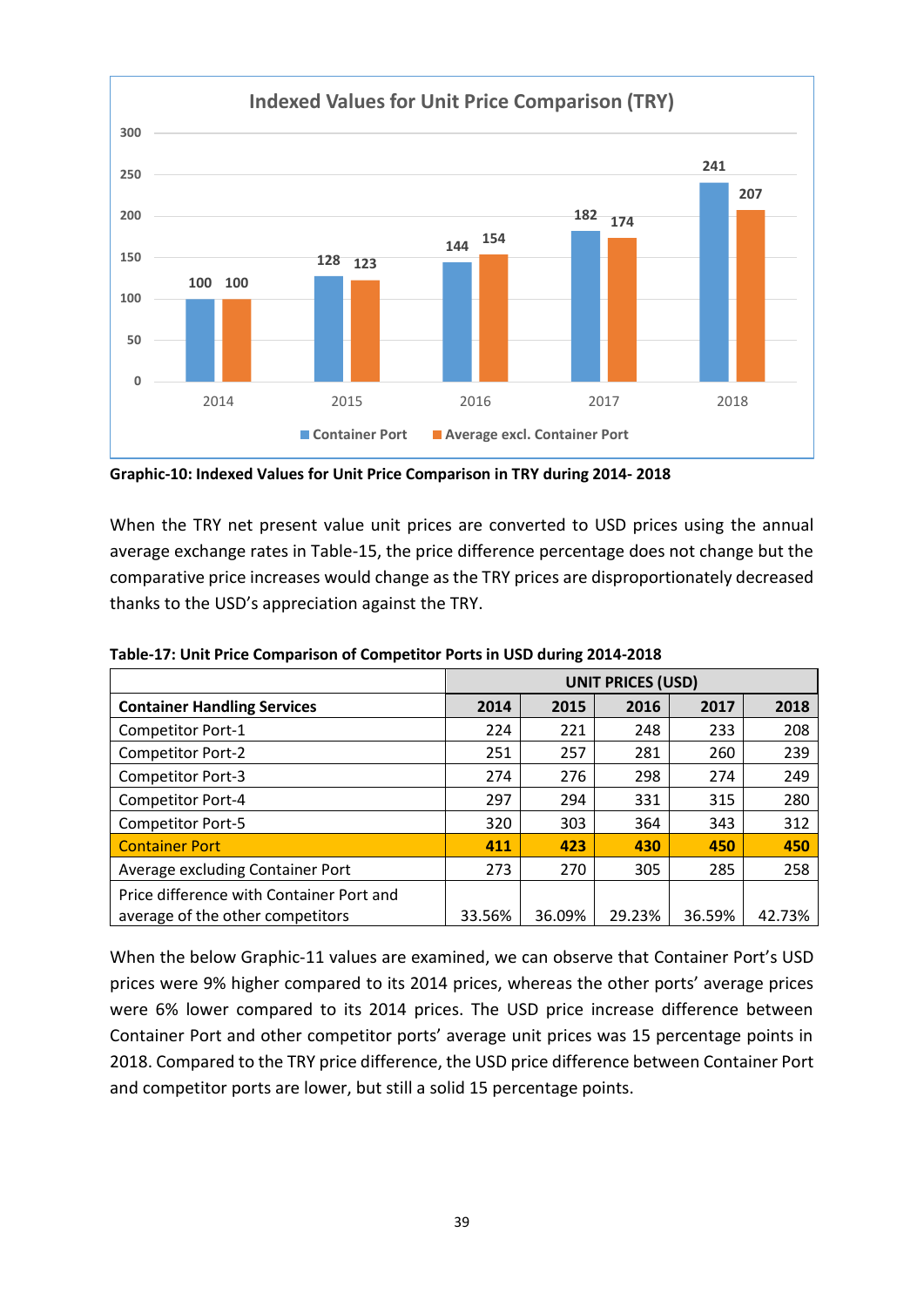

**Graphic-11: Indexed Values for Unit Price Comparison in USD during 2014-2018**

### <span id="page-39-0"></span>**4.19 Profitability Comparison of Container Port with Its Competitors**

Although each port is different in terms of cost structure, provided services other than container handling, type of investments, physical condition, management, and revenue amount, a comparative profitability analysis is required to assess whether excessive pricing shows itself in exorbitant or very high profits above normal levels.

As shown in the table below, Container Port's unit profit (discounted according to CPI index) is more than double the average unit profit of all other competitor ports in 2018. In 2014 and 2015, only two ports were profitable. All of the other ports, including Container Port, incurred losses. In 2017 and 2018, Container Port was the most profitable with respect to others. Even the revised unit profit, 397.07 TRY (adjusted according to the alternative interest revenue) is used for Container Port, the difference with the most profitable competitor port will be 24.38%. 37

#### **Table-18: Unit Profit Comparison of Competitor Ports in TRY during 2014-2018**

|                                  | Unit Profit (TRY)- Net Present Values |           |           |        |        |  |
|----------------------------------|---------------------------------------|-----------|-----------|--------|--------|--|
| <b>Container Handling</b>        | 2014                                  | 2015      | 2016      | 2017   | 2018   |  |
| <b>Container Port</b>            | $-294.01$                             | $-5.49$   | 134.12    | 293.58 | 481.10 |  |
| Competitor-5                     | 100.55                                | 135.21    | 170.13    | 220.47 | 300.28 |  |
| Competitor-4                     | $-50.47$                              | $-15.35$  | 110.27    | 150.82 | 270.77 |  |
| Competitor-3                     | $-80.92$                              | $-90.61$  | $-100.11$ | 100.07 | 170.52 |  |
| Competitor-2                     | 20.78                                 | 100.16    | 160.42    | 250.08 | 300.16 |  |
| Competitor-1                     | $-100.66$                             | $-125.62$ | $-130.88$ | 70.69  | 90.42  |  |
| Average excluding Container Port | $-22.14$                              | 0.76      | 41.97     | 158.43 | 226.43 |  |

 $37$  24.38% = (397.07-300.28)/397.07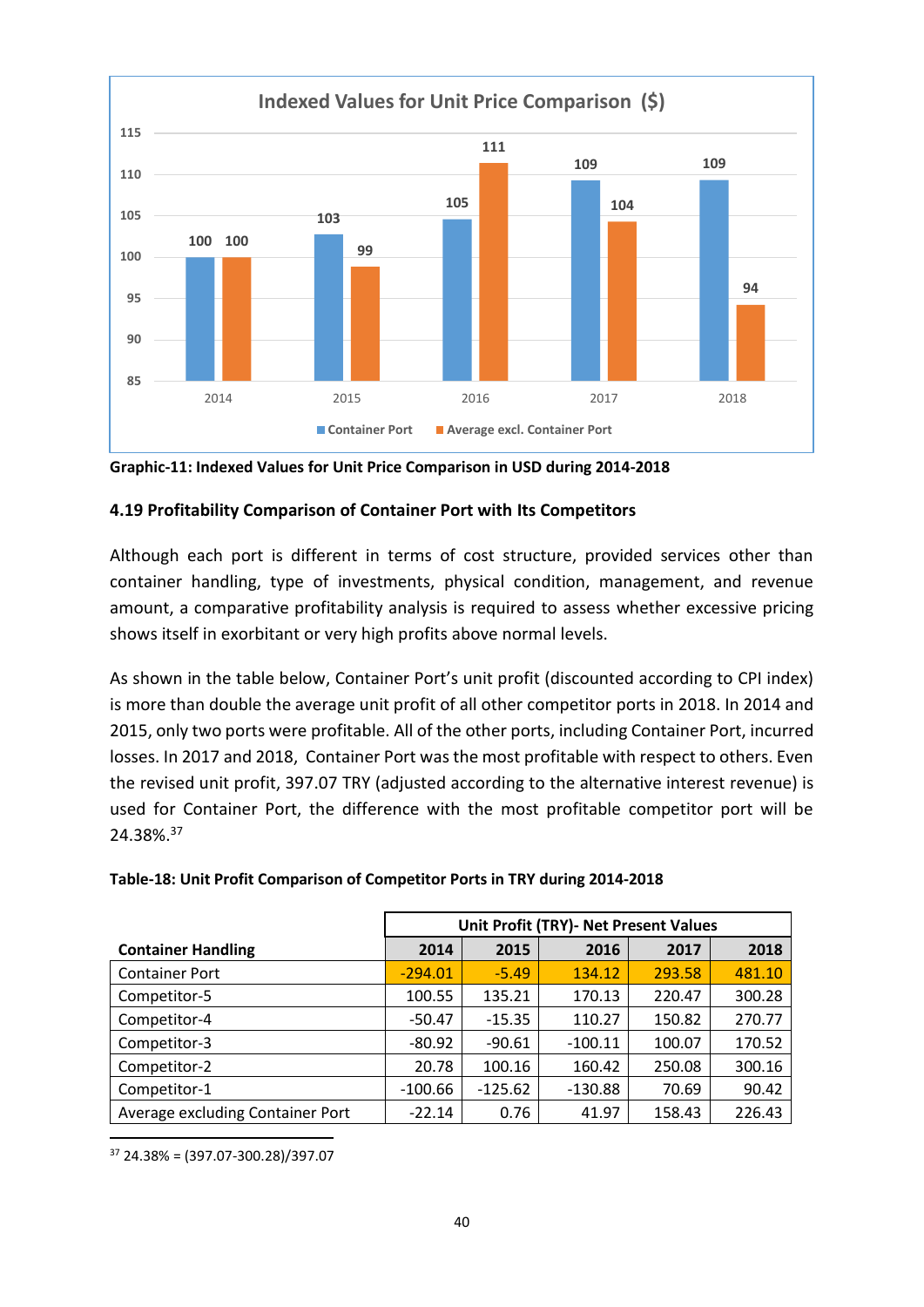Another way to look at the profit comparison is to evaluate the profitability rates of the ports. As shown in Graphic-12, for the last three years, Container Port's profitability rate is 3.57, 2.50 and 3.93 times higher than the competitor ports' average profitability rate, calculated by using the unit profit values. The results show that there is a substantial difference between profitability rates of the similar ports with the investigated Container Port. Further analysis will be made to assess the cost structure of Container Port whether it invested wisely to have an efficient and improving organization.



**Graphic-12: Profitability Rate Comparison during 2014-2018**

### <span id="page-40-0"></span>**4.20 Profitability of the Container Port with its Competitor Prices**

Another analysis can be made with other competitors' prices to see whether another undertaking's price can also earn enough profit for the Container Port. If that is the case, then a strong argument for excessive pricing can be put forward.

We will use Competitor-5's prices as this port has the highest price and profits (except in 2017) among other ports. To compare net present values of Competitor-5's prices with Container Port, the present value of the prices is converted to net present value by using annual average CPI coefficients in Table-3.

### **Table-19: Unit Price of Competitor Port-5 (NPV)**

|                                                                                              | 2014 | 2015 | 2016    | 2017    | 2018  |
|----------------------------------------------------------------------------------------------|------|------|---------|---------|-------|
| Competitor Port-5 Unit Price                                                                 | 700  | 825  | 1.100 l | 1.250 l | 1.500 |
| Competitor Port -5 Unit Price Net Present Value   675.74   739.75   915.08   935.85   969.28 |      |      |         |         |       |

The next step is to examine whether Competitor Port-5's prices could earn enough profit for Container Port. As can be seen from Table-20, in this simulated situation, Container Port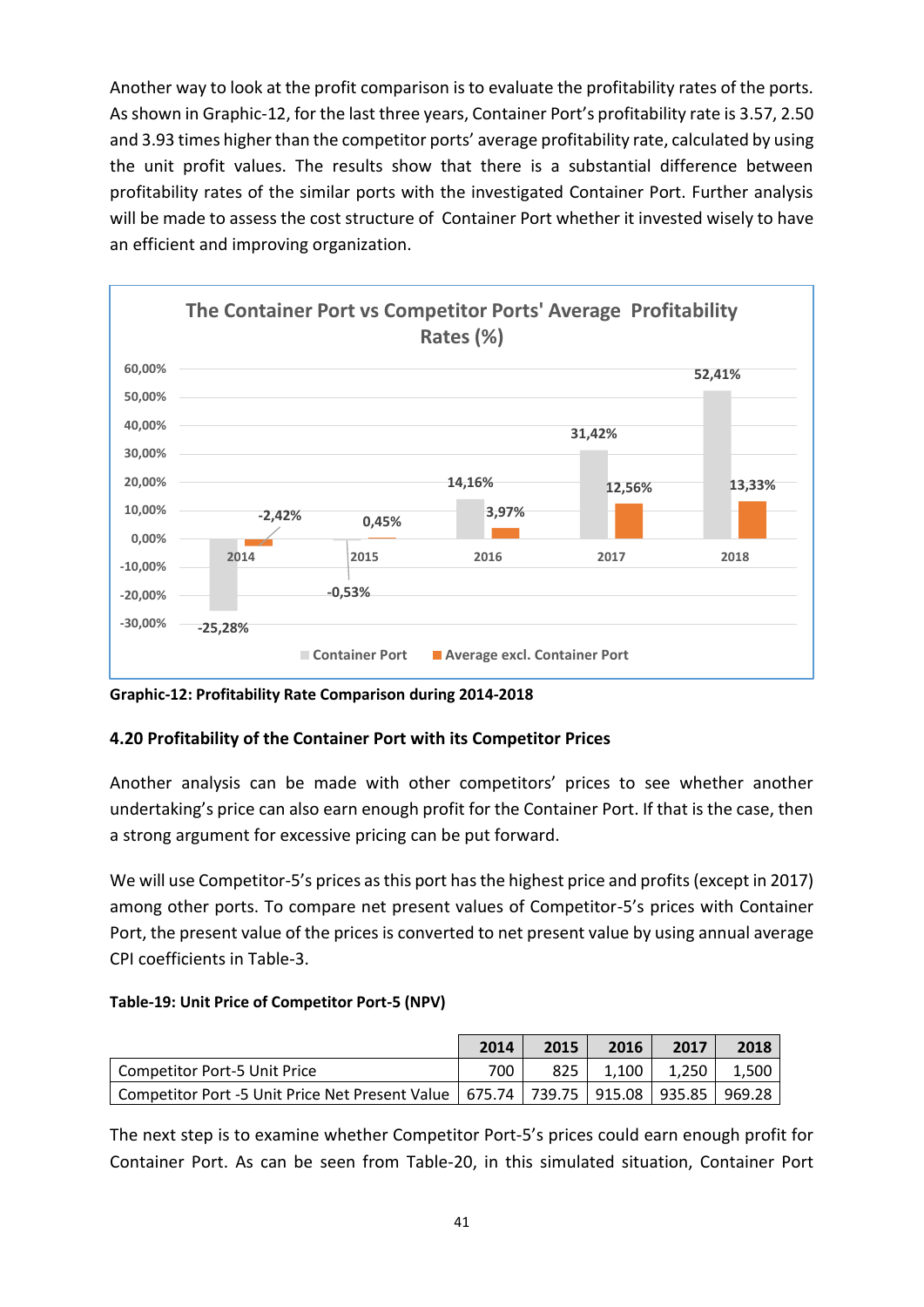charges Competitor Port-5's prices per container while the costs do not change. Even when the alternative interest revenue is not considered, the maximum profitability will be 5.60%, while the profitability is -3.56% when the alternative interest revenue is calculated. This result shows that the real difference between the ports is Container Port's cost structure and charged prices for targeted profitability rate. As stated in the EC's *Helsingborg* decision, 38 while making a comparison with other ports, if the cost structure of the compared ports differs significantly, then it is not possible to draw a conclusion. The next step would be to investigate the cost structure of Container Port, whether the port management operated the port financially wisely, or tried to correct its cost situation with increased prices.

| <b>Container Handling (TRY)</b>       | 2014          | 2015          | 2016         | 2017         | 2018         |
|---------------------------------------|---------------|---------------|--------------|--------------|--------------|
| <b>Total Revenue</b>                  | 18,920,823    | 26,630,837    | 37,518,121   | 41,177,585   | 47,494,564   |
| <b>Total Cost</b>                     | 32,559,005    | 37,319,367    | 38,840,719   | 41,107,416   | 44,976,725   |
| <b>Total Profit</b>                   | $-13,638,182$ | $-10,688,531$ | $-1,322,598$ | 70,17        | 2,517,839    |
| <b>Total Nr. of Containers</b>        | 28            | 36            | 41           | 44           | 49           |
| <b>Unit Price</b>                     | 675.74        | 739.75        | 915.08       | 935.85       | 969.28       |
| Unit Cost                             | 1,162.82      | 1,036.65      | 947.33       | 934.26       | 917.89       |
| Unit Profit                           | $-487.08$     | $-296.9$      | $-32.26$     | 1.59         | 51.38        |
| Unit Profitability (%)                | $-41.89%$     | $-28.64%$     | $-3.41%$     | 0.17%        | 5.60%        |
| Alternative Interest Revenue          | 2,401,165     | 2,883,089     | 3,309,847    | 3,269,877    | 4,117,210    |
| <b>Revised Profit</b>                 | $-16,039,347$ | $-13,571,620$ | $-4,632,445$ | $-3,199,707$ | $-1,599,371$ |
| <b>Revised Unit Profit</b>            | $-572.83$     | $-376.99$     | $-112.99$    | $-72.72$     | $-32.64$     |
| <b>Revised Unit Profitability (%)</b> | $-49.26%$     | $-36.37%$     | $-11.93%$    | $-7.78%$     | $-3.56%$     |

**Table-20: Unit Profit and Profitability Values using Competitor Port-5 prices in TRY during 2014-2018**

Total Revenue = Unit Price x Total Number of Containers

#### <span id="page-41-0"></span>**4.20 Financial Evaluation of Container Port**

All cost items are analyzed, and it was evident that there is no mismanagement of costs that could show itself in sudden and unforeseen increases. Container Port increased labor efficiency during 2014-2018 and per container labor cost decreased during the period, as shown in Graphic-13. The present value figures are used to evaluate the trend without the alleviating effect of discounted costs. In the last five-year period, new investments to increase the capacity of container handling operations were made and retained earnings set aside for

*(...)* 

<sup>&</sup>lt;sup>38</sup> EC, decision no. COMP/A.36.568/D3, para. 162 and 185, 23 July 2004, states that:

<sup>&</sup>quot;*In the Article 6 letter, the Commission explained that it is not possible to draw any conclusion from comparisons with other ports, as regards the level of the respective fees, for the following reasons:* 

<sup>-</sup> *Each port differs substantially from the others in terms of its activities, the size of its assets and investments, the level of its revenues and the costs of each activity.*"

*<sup>&</sup>quot;The Commission drew the preliminary conclusion that in any event, the fees applied in Elsinore would be too low*  to be applied as such to the port of Helsingborg as a basis for comparison, because the total revenues derived *from the port charges in Elsinore (about 45 MSEK, including Scandlines) would not cover the costs borne by HHAB to provide its services to ferry operators (which amount to approximately 50 MSEK, cost of capital excluded)."*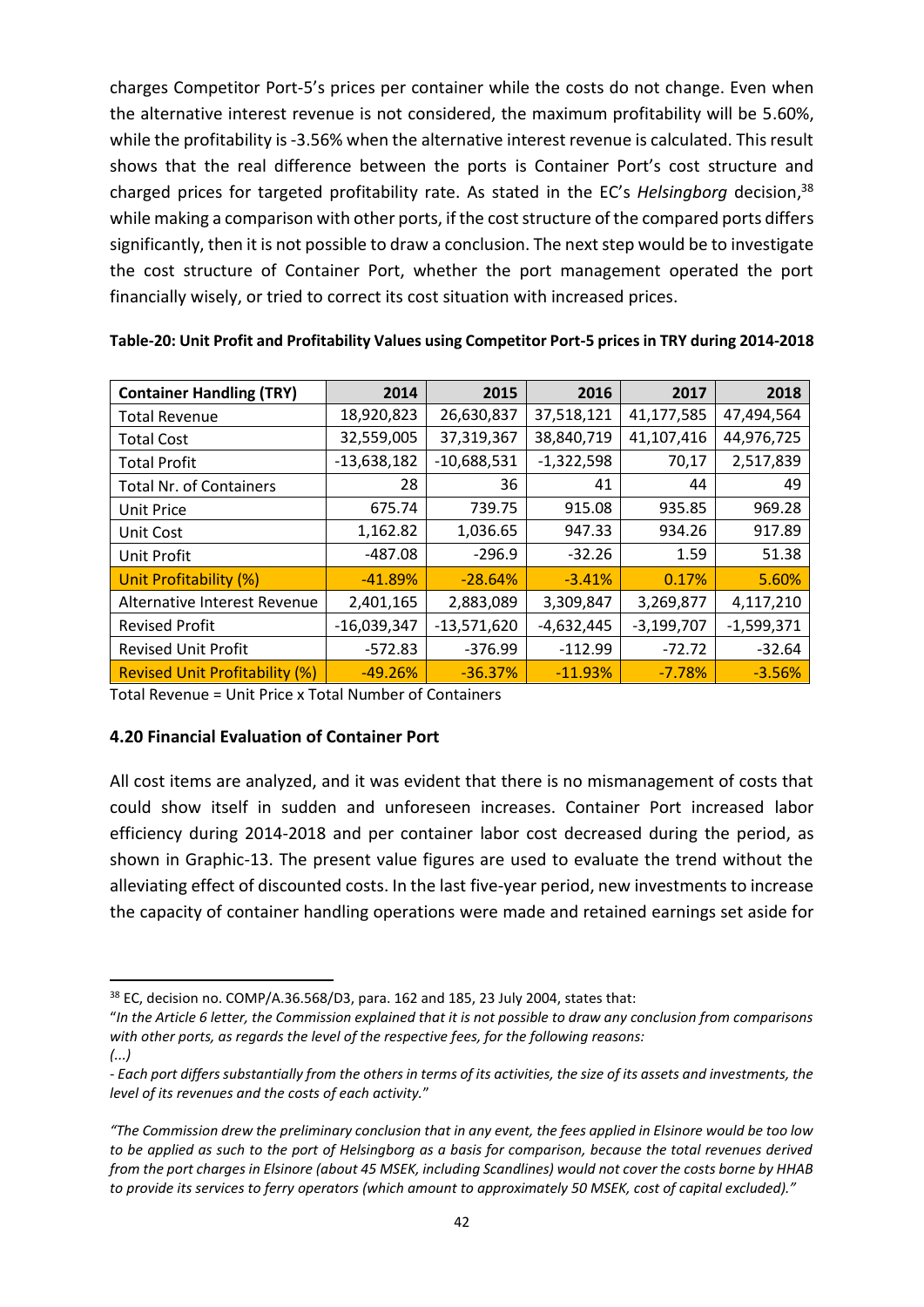

future investments. As shown in Graphic-13, the total cost per unit of container increased during 2014-2018.

**Graphic-13: Labor Cost and Total Cost per Container**

There are two main reasons for this result. One is the significant increase in financial cost because the USD credit payments to the banks are recorded to accounting books in TRY when the USD appreciated against TRY. The financial costs also rose due to the ongoing investments' credit needs. Container Port management preferred to finance the new investments with bank loans instead of retained earnings because the cost of equity is higher than the bank loans.



**Graphic-14: Annual Finance Costs and Year to Year Increase (%)- Present Value**

The other reason for the total cost per container to rise is the increase in direct services. Container Port decided to use terminal operators for its expanding container handling services and signed an agreement with two servicing companies to provide some of its container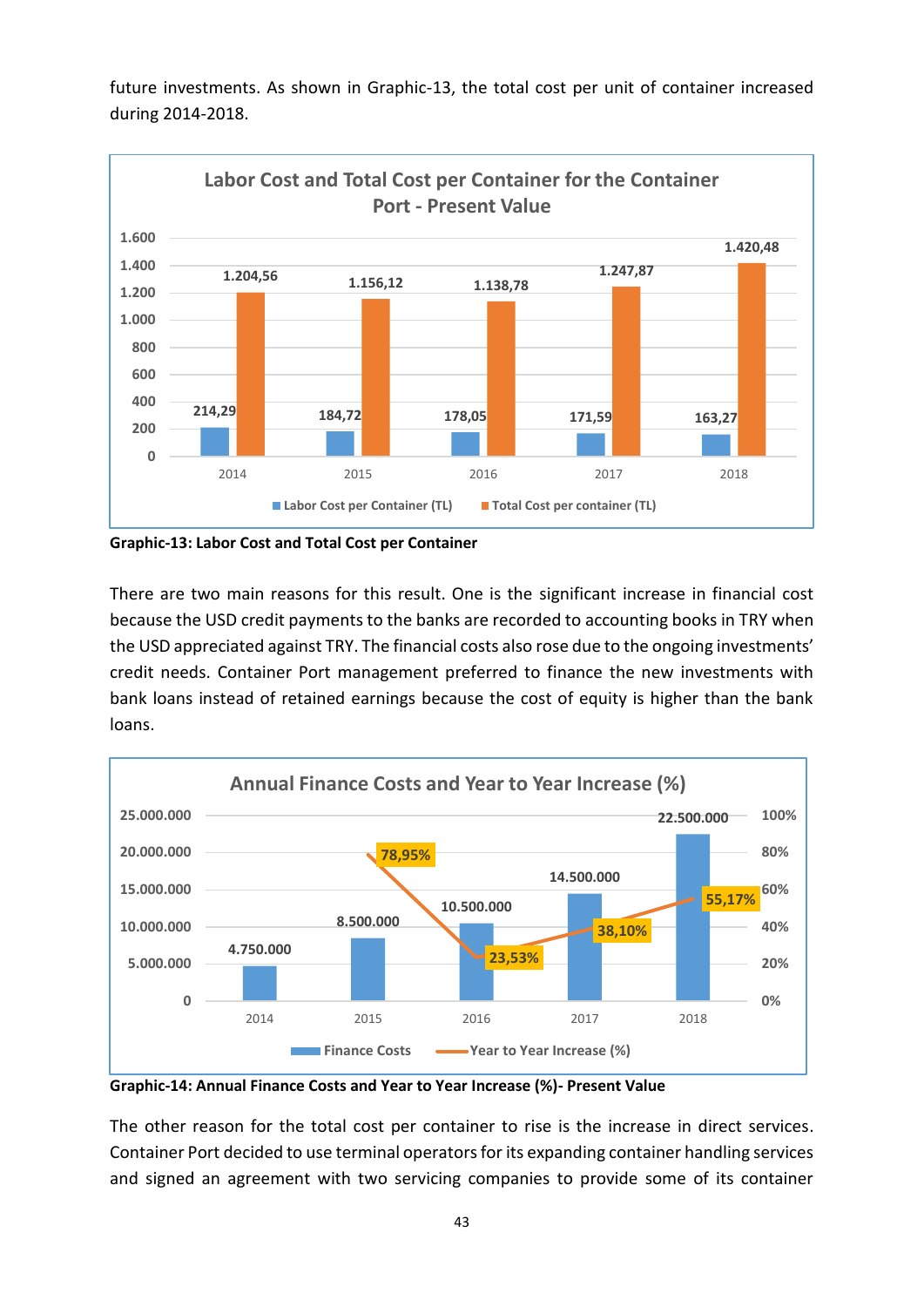handling services. Going forward, the port's personnel cost will shrink as most of the laborintensive jobs will be executed by terminal operators. The steep jump in the last two years is the result of lump-sum payments for the first year of each of two signed agreements with terminal operators.



**Graphic-15: Annual Direct Services Costs (TRY) and Year to Year Increase (%)**

### <span id="page-43-0"></span>**4.21 Conclusion for the Hypothetical Case**

All the analyses made point to one conclusion. Although the port made new investments, preferred by port users despite several competitor ports, incurred costs during 2014 and 2015, and earned a modest profit until 2018, the 2018 profit figure might be a concern in terms of excessive pricing. Even if the alternative interest value is considered, the 2018 profit rate is 43.26%. Container Port claimed that price increases are the result of USD's appreciation against TRY and its cost structure is completely different compared to that of the other ports. When Competitor-5's prices are used, Container Port can not earn a reasonable profit. It even incurs a loss if the alternative interest value is considered.

When an undertaking makes investments to comply with the changing market conditions and evaluate the commercial opportunities of new conditions, these investments increase various cost items of the undertaking, especially borrowing costs, and the increase in costs is a natural element of any economic activity. This situation is more evident especially in terms of investment areas that require a large amount and whose operating time is limited. Port management is one of the best examples of this type of financial situation. Because of the nature of any economic activity, the undertaking will attempt to reflect these costs to the users of its services because of the pressure on costs resulting from the undertaking's investments made to the areas where it has potential for development. On the other hand, the price pressure due to the increase in the cost of the investments should be expected to end with the positive effects of the investments on the undertaking's balance sheet. That is exactly the point to examine further in this hypothetical case. If Container Port increased the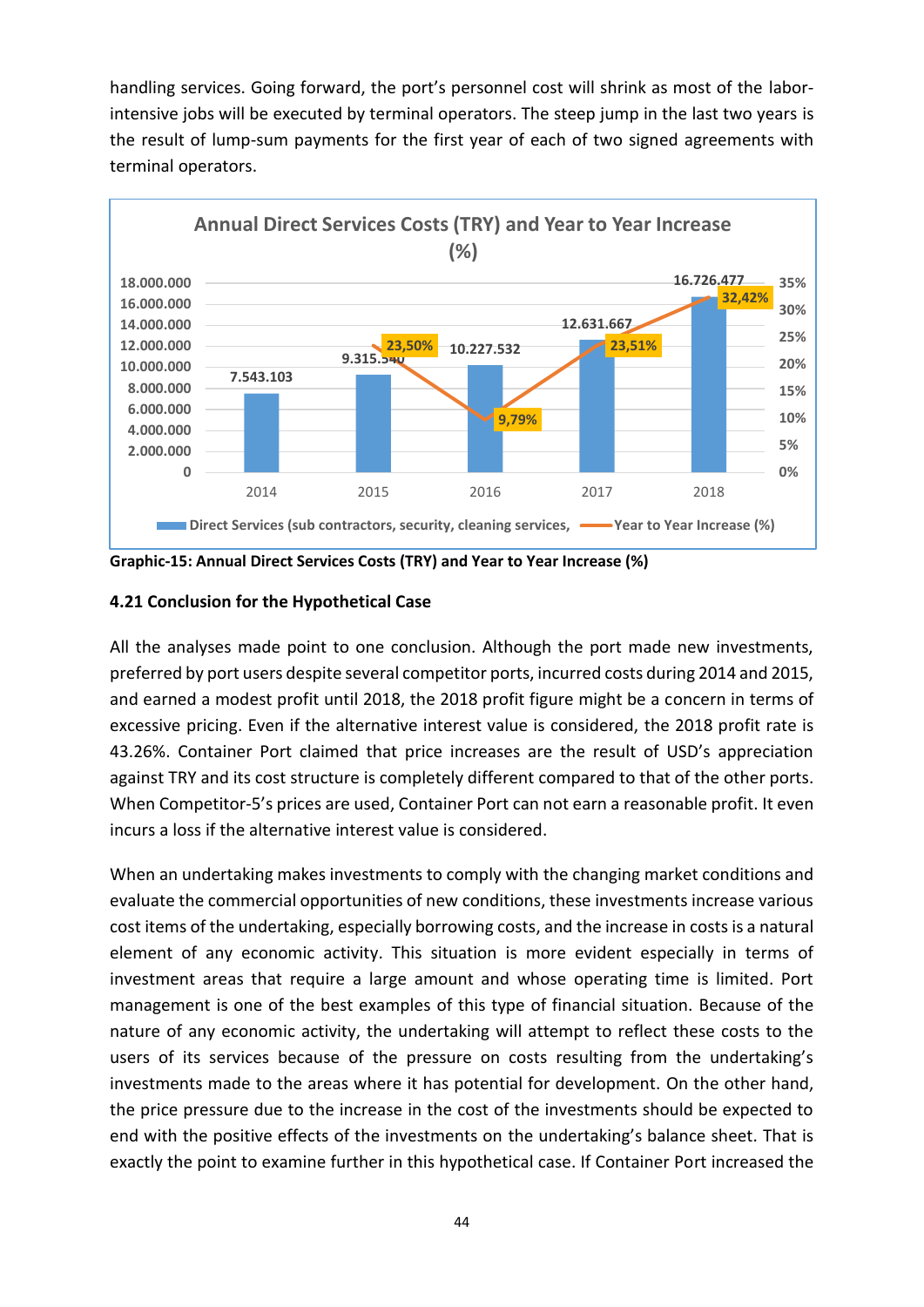prices sufficient to recoup its costs, should it further increase its prices in TRY terms, because its ongoing investments will be incurred in USD? Did the Port overprice the unit container handling service in 2018, although it became profitable in 2017?

Let us first summarize the main outcomes of the analysis. It seems that no artificial revenue increase in container handling services to compensate the probable losses of other port services is observed. The profitability of container handling services is much higher than the overall port's profitability, which could indicate excessive pricing. In the last two years of the investigated period, the unit profit increased to a certain extent that would warrant an excessive pricing study.

When the alternative interest revenue's effect is considered, the unit profitability values decrease but not sufficiently enough to dismiss exorbitant pricing claims. The effects of future investments on profitability further erode the figures, but the profitability is still close to 40%. One of the main reasons for high profitability figures is the appreciation of the USD against the TRY in the period, relatively decreasing the costs according to revenues earned which were pegged to USD.

The economic value of Container Port is evident as the number of containers handled in the port increased despite the rise in prices. In terms of average container dwell time and average time spent at the port it is much more efficient than other competitor ports. As the unit price increased while unit cost decreased in the period, the profitability soared, especially in the last two years. But converted to USD, the price increases were modest.

When Container Port's unit prices are compared to the average unit prices of the competitor ports, it is observed that in TRY terms, its prices were 34 percentage points higher, while in USD terms, prices were 15 percentage points higher. Subsequently, Container Port's profitability was close to four times higher than the competitor ports' average profitability in 2018.

When the analysis used one of the competitors' price with the highest figure in profitability analysis of Container Port, instead of using its own prices, it resulted in a loss for Container Port. Per container, labor cost showed that Container Port used its labor wisely in financial terms while the cost per container soared. Operational costs increased during the period because financial costs rose due to funding needs for new investments and credit payments to the banks, also the terminal operations were handed to two vendors with a new agreement contractually binding Container Port to make initial payments to these companies.

The answer to the excessive pricing question remains open now. Is it worth paying two times higher to Container Port even if it is two times more efficient than its competitors? Should Container Port be allowed to reap the increased profits as a reward for its investments? If Container Port can not function with its competitors' lower prices, should there be a cap for its prices? If Container Port can conduct business with no change in prices, would its users face difficulty while exporting to competitive overseas markets? Did the Privatization